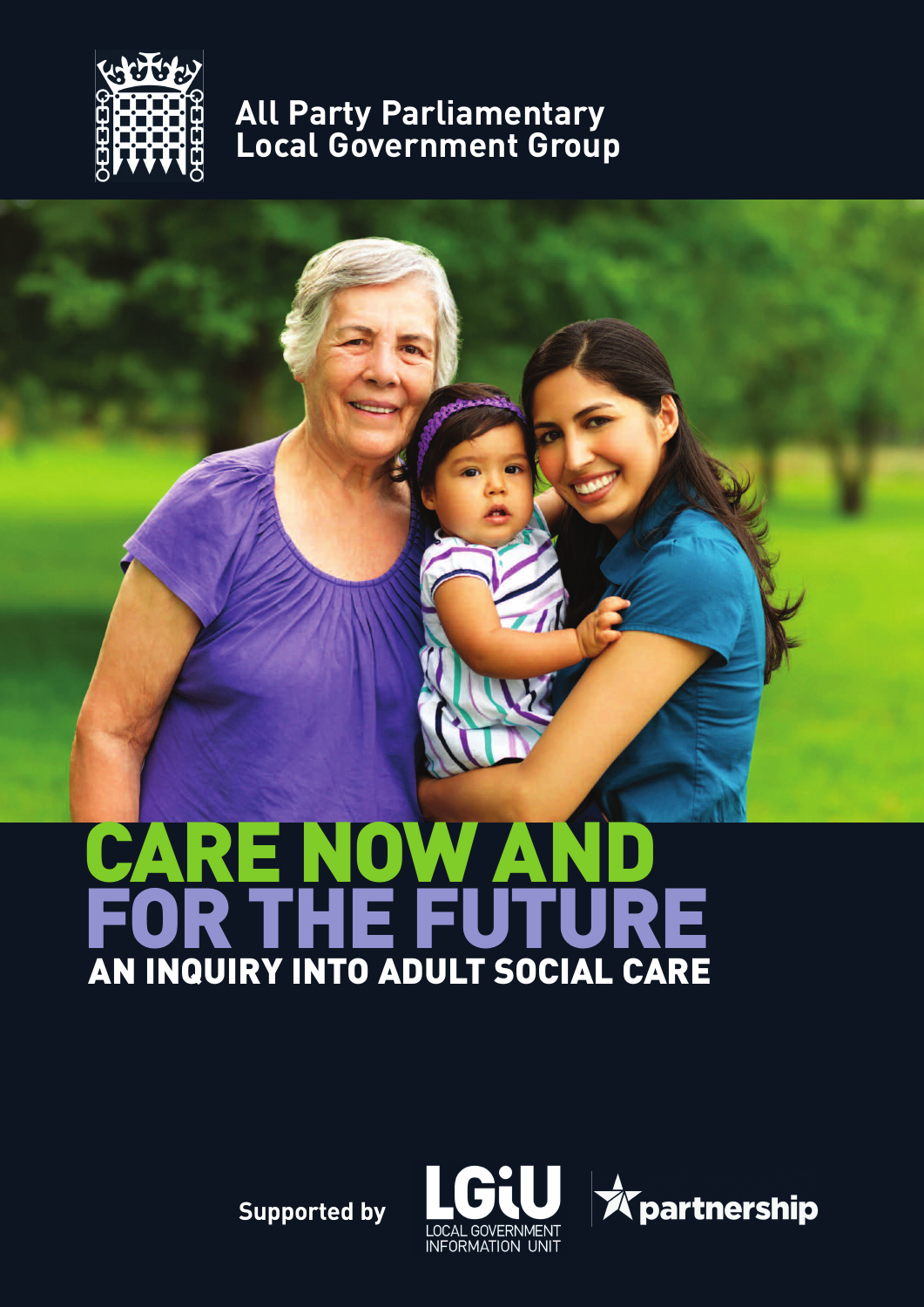#### **Report authors:**

**Laurie Thraves, Policy Manager, LGiU Janet Sillett, Briefing Manager, LGiU Jonathan Carr-West, Director, LGiU Andy Sawford, Chief Executive, LGiU**

#### **Members of the Inquiry Panel**

**Heather Wheeler MP (Con, South Derbyshire), Chair, All Party Parliamentary Group on Local Government Heidi Alexander MP (Lab, Lewisham East) Dave Anderson MP (Lab, Blaydon) Lord Richard Best (Crossbench Peer) Roberta Blackman-Woods MP (Lab, City of Durham) Oliver Colville MP (Con, Plymouth, Sutton and Devonport) George Hollingbery MP (Con, Meon Valley) Barbara Keeley MP (Lab, Worsley and Eccles South) Anne Marie Morris MP (Con, Newton Abbot) Sarah Newton MP (Con, Truro and Falmouth) Eric Ollerenshaw MP (Con, Lancaster and Fleetwood) Lord Graham Tope (Lib Dem)**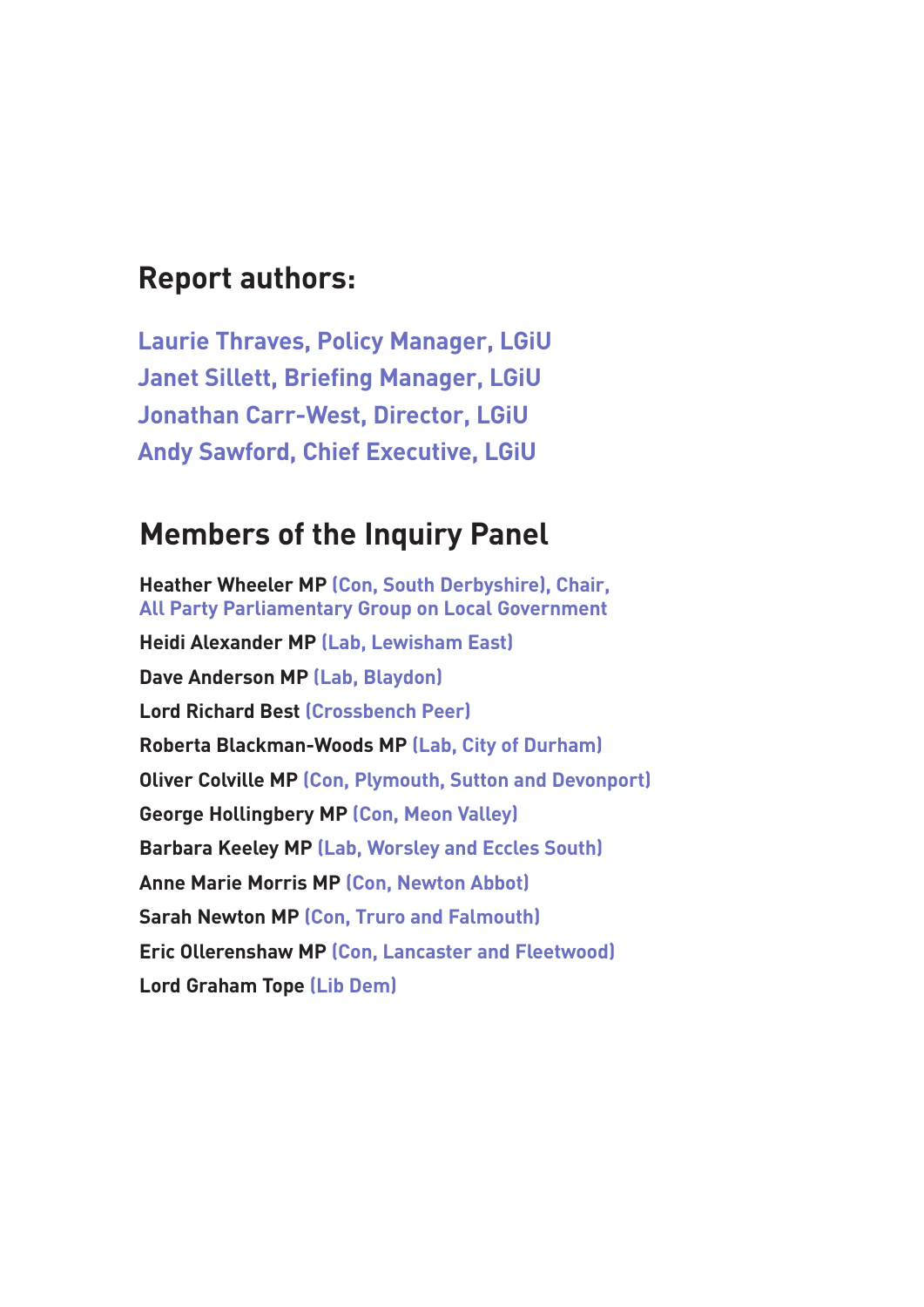# **Contents**

| <b>Executive summary</b>                                          | $\overline{2}$ |
|-------------------------------------------------------------------|----------------|
| 1 Introduction                                                    | 5              |
| 2 How did we get here? The policy context                         | 7              |
| 3 What do we know about the problem?                              | 11             |
| 4 What can we do now? The changing role<br>of local authorities   | 16             |
| 5 Where do we go now? A system fit for the future                 | 24             |
| 6 Funding the system                                              | 37             |
| 7 Conclusion                                                      | 44             |
| Appendix 1: oral witness sessions<br>Appendix 2: written evidence | 45<br>45       |
| Bibliography                                                      | 46             |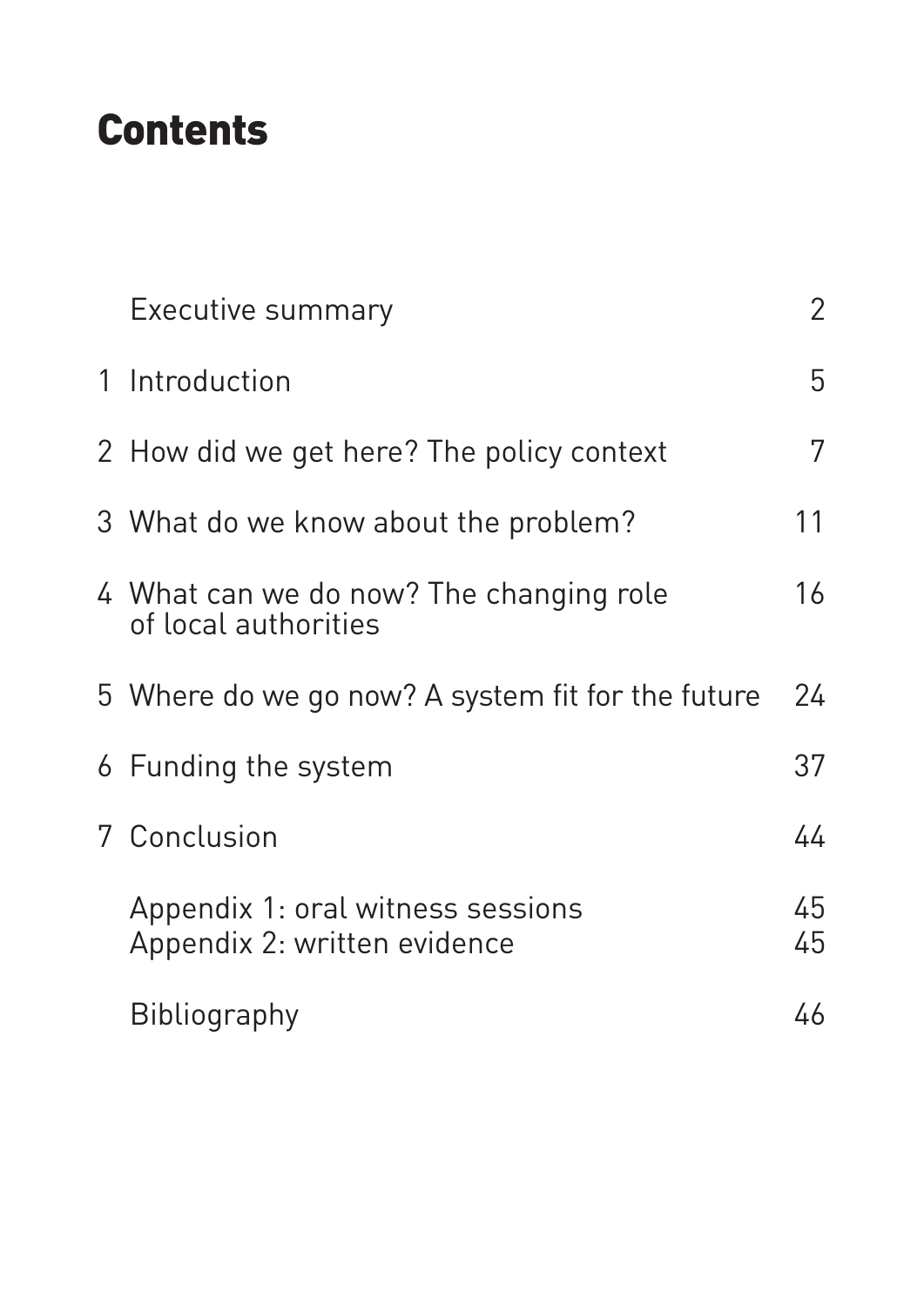# **Forewords**

For many of my constituents one of their biggest worries is how they are going to be looked after in their old age. They worry about whether they will need care, whether it will meet their requirements and whether they'll be able to afford it.

We should celebrate the fact that more and more of us are living longer, but it does mean that these sorts of worries about care will become more pressing.

Government recognises this problem and following the report of the Dilnot Commission last year we now have cross-party talks on funding, a White Paper on social care and a draft bill on the way.

As the All Party Parliamentary Group on Local Government, however, we are very conscious that while this is an important national issue, perhaps the most important of our time, it is at local level that it really affects people and it is local government that plays the most important role in the commissioning and management of care services for older people.

We wanted to find out, through our Inquiry, what needed to be done and, specifically, what local government could do, to help build a social care system fit for the future.

We received evidence from experts and representatives of over 80 organisations, including councils, care providers and carers groups and we are very grateful to all those who helped us in our deliberations, the results of which are set out in this report.

We found, as we expected, that the current system faces significant pressures, especially around funding, but we also concluded that the most important reform for a future system was to completely re-orientate it to focus on preventative services and we have made some suggestions as to the practical steps necessary to achieve this. This will save money and deliver better results for older people.

The role of local government is also changing fast and we found evidence that councils around the country were already blazing a trail towards a more integrated, more effective system. The challenge now is to spread this good practice.

We hope and believe that this report will be useful for national policy makers, but most of all we hope it will provide practical inspiration to local authorities across the country about the things they can do immediately to help ensure we deliver quality care to our elderly people now and in years to come.

#### **Heather Wheeler MP**

**Chair, All Party Parliamentary Group on Local Government**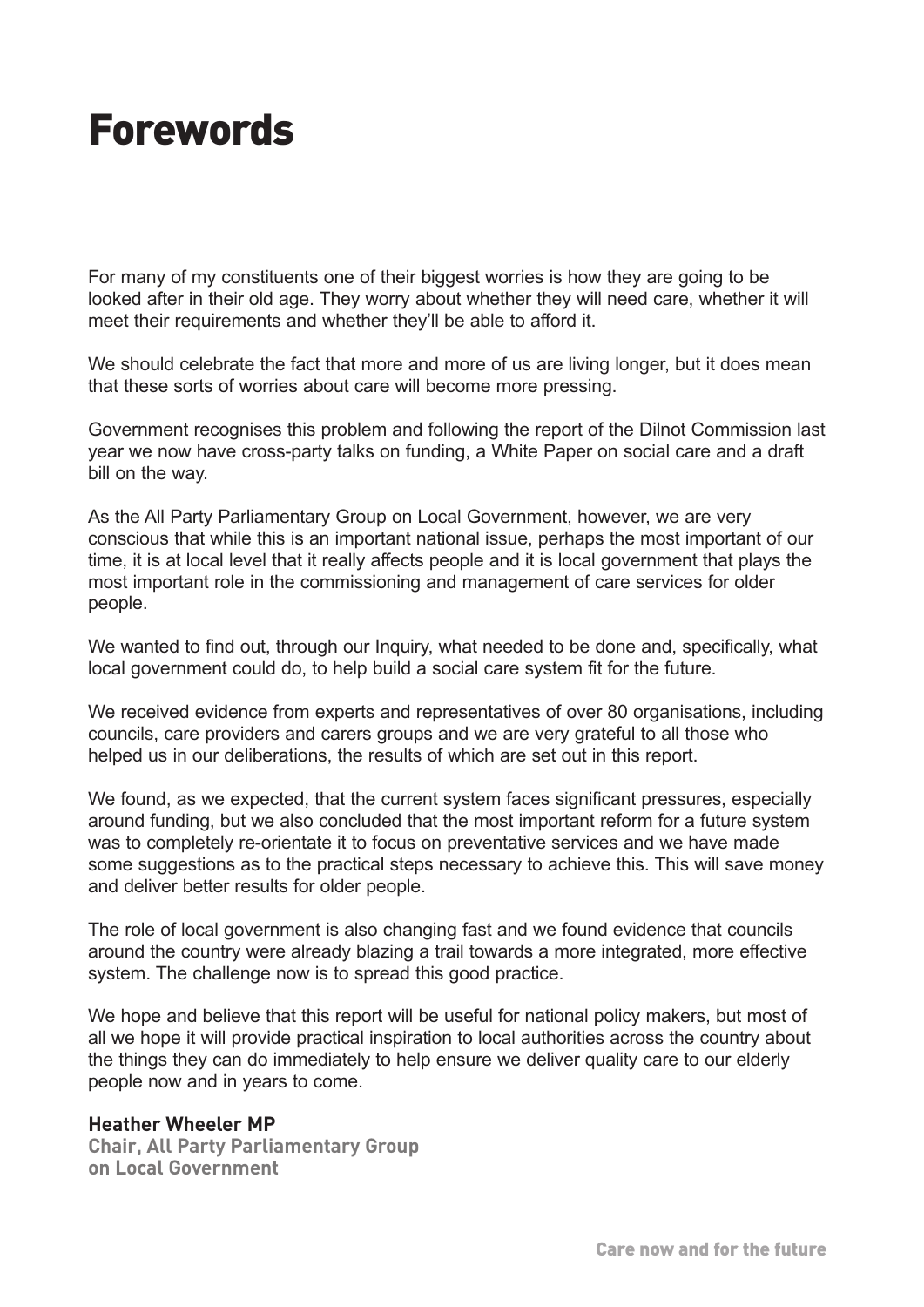There is much to celebrate about the opportunity to live longer. The idea that many people will routinely become centenarians would have seemed fantastical to past generations. Not only can we hope to enjoy a longer life, but also one that is potentially more full. The ideal of course is that we are able to enjoy good health and be active throughout this long and fulfilled life, which one day ends quickly and peacefully. The reality though is that in our later years most of us will have care needs of one form of another, and at the end of our life those needs are likely to become more critical. This should not be something to fear, but rather an accepted and planned for part of the opportunity to grow old.

The government, central and local, has a responsibility to do some of the planning. But where in the past the government was relied upon to provide for people's care needs, in the future we need more of a partnership with individuals, families, communities and the state. This report considers both the action needed from central and local government, particularly the reform of the health and social care system, and how a new partnership can be shaped for the funding and delivery of care.

We are delighted to have the opportunity, as advisers to the Inquiry, to work with a wide range of Parliamentarians and many interested organisations in the public, private and voluntary sector, to think about the future of care. For our part, the LGiU is keen to support those who wish to achieve some consensus on the way forward. The MPs and Peers who formed the Inquiry panel, led by Heather Wheeler, were generous with their time and expertise. More than this though, they were generous in spirit, striving to overcome different views of the past history and present condition of the care system, in order to reach a shared perspective on the way forward. The cross-party support for this report makes it a unique contribution to the debate.

There are many local government bodies, LGiU included, that have contributed consistently to reviews, consultations and forums debating the future of social care. What is new about this Inquiry is the quality of interactions between Parliamentarians and those who lead local councils and local service provision. We have looked at the general position of local government, but more than this we have focused on different experiences around the country, of innovation and of the challenges ahead. We are grateful, for example, to those authorities who opened up their books and gave us real insight into the funding of care, and the future prospects.

All this evidence shines a light on a crucial factor: the future of social care is, and should be, shaped in part by local circumstances and aspirations. Communities, service users, volunteers, carers, businesses, councillors and local public service providers, all have a role and should all have a say. We hope this report inspires many conversations, and even more action.

#### **Andy Sawford**

**Chief Executive Local Government Information Unit**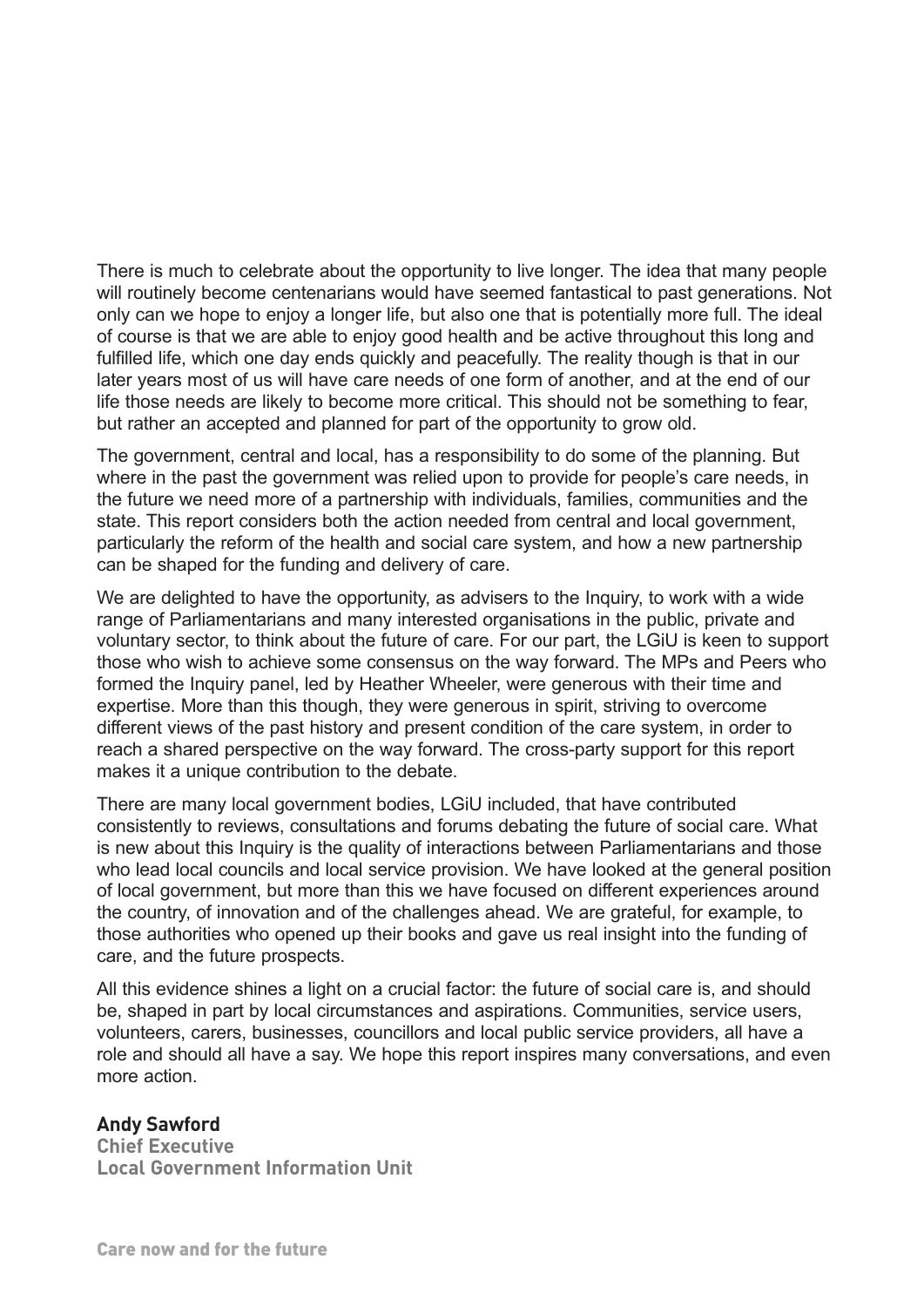# **Executive summary**

Local authorities have the primary responsibility to make sure that the care needs of older people are met now and in the future. In our Inquiry into the social care system we have heard evidence from over 80 organisations including local authorities. care providers and user groups.

As expected this points to an urgent and growing social care funding problem. The government is very aware of this and a funding White Paper is due to be published. We have commented on funding reform in the long term, giving particular consideration to the proposals made by the Dilnot Commission. However, we have chosen as our focus the changes that we believe can be made now to improve the care system and meet current funding challenges.

We believe that the key to improving care now and for the future is the systemic re-orientation of the health and social care system towards prevention. This will take out costs both for individuals and the public purse, lessen demand for care and provide better outcomes for older people.

We have heard evidence of innovative and successful approaches to care that point the way for local authorities and the NHS. The best local partnerships are helping to manage the demand for and cost of care by: enabling citizens to lead independent lives through investment in preventative and reabling services; helping people to be financially independent by connecting them with appropriate financial advice; and acting as market-shapers for care services.

We believe that a step change is needed in the scale and pace of integration and

alignment in the health and social care system. The introduction of new Health and Wellbeing Boards can be a powerful driver of these changes and we have made recommendations on how this can be supported and strengthened.

Similarly, we believe that the 'Community Budgets' approach, already being championed by the government in respect of family intervention, will be key to bringing health and social care together.

On the long-term funding changes, the evidence we heard was broadly supportive of the Dilnot Commission's proposals. Everyone agrees that we need to get more money into the system and it is clear that the taxpayer cannot afford to foot the bill. The majority of people already fund their own care and this will continue in the future. What we must do is to help people plan for their future care needs and ensure that, where people are asked to contribute, that the system is fair and transparent.

Clarity around funding will allow both individuals and public agencies to plan for the future and will allow the development of a competitive market in financial and other products that make use of people's assets to enable them to provide for their care costs. We also urge local authorities to gear up to play an increasingly important role in referring people towards advice and guidance about the options available to them.

Finally, we have grappled with evidence of the current funding gap which local authorities estimate at 4.4% per annum, equivalent to £634 million in the next two years and rising thereafter. The government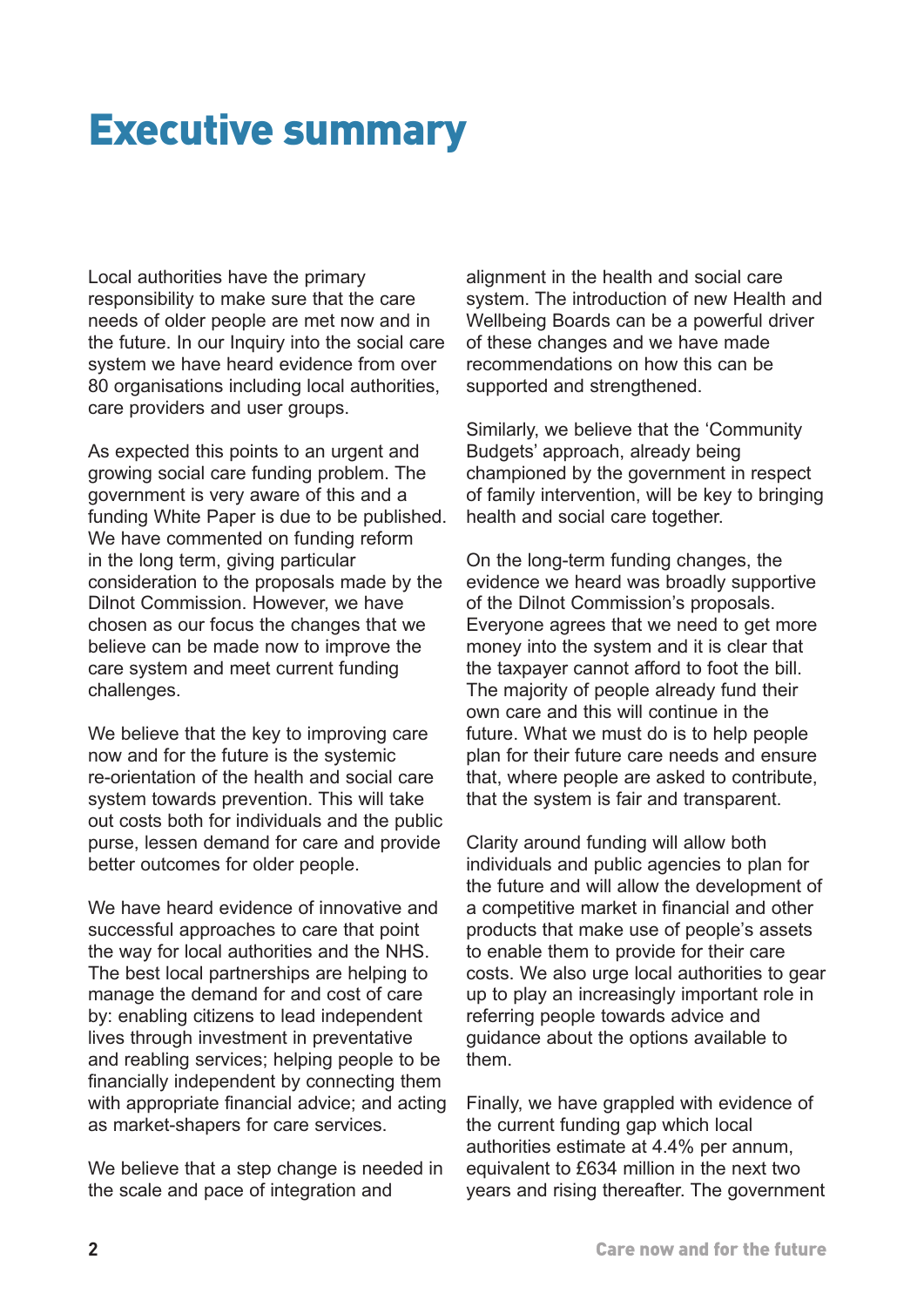has already re-directed resources from NHS budgets to social care budgets to help meet the short term funding gap. We make recommendations on the accountability for how these resources are being used, and make the case for a doubling of these resources.

#### **We have made four key recommendations:**

**Recommendation 1:** Local government and the NHS must integrate services and budgets to change the focus of social care services and spending towards prevention. There is already substantial progress towards this goal – as our Inquiry shows – but a step change is needed. To help drive this change we recommend that Community Budgets, which are currently being piloted by the government, are implemented across all local authority areas with a focus on preventative health services.

**Recommendation 2:** We have heard how Health and Wellbeing Boards are already making an impact and have great potential. To realise this, the Boards need powers to influence the NHS Commissioning Boards' plans, and the right to challenge those plans if they are not sufficiently in keeping with the joint health and wellbeing strategy. The NHS Commissioning Board should have a duty to cooperate with the Health and Wellbeing Board in the exercise of its functions and specifically in relation to the promotion of integration and collaborative working. We recommend that the NHS and local

authorities be required to make an annual statement that accounts for all NHS and adult social care expenditure so that members of Health and Wellbeing Boards can scrutinise and challenge the choices made. This information should also be made publicly available.

**Recommendation 3:** To close the funding gap that our evidence suggests is around 4.4% per year, equivalent to £634 million, we recommend that the government divert additional resources from NHS budgets to preventative care. In the current year £622 million of NHS money has been invested in social care. We recommend that this is doubled in 2012/13 and 2014/15 to the end of the CSR period, using funds from NHS underspends (currently £1.5 billion) ahead of savings accruing.

**Recommendation 4:** Local authorities across the country should as a matter of urgency emulate the best practice featured in this report to help people stay independent for longer; to manage and stimulate a market of care provision; and to ensure that all citizens, not just those funded by the council, receive timely and appropriate advice about their care options and about how to manage their finances effectively to meet the costs of their care.

Taken together, we hope that our report and recommendations, based in evidence and presented on a cross party basis, will help the government, local authorities, the NHS and all those they work with to help improve care now and for the future.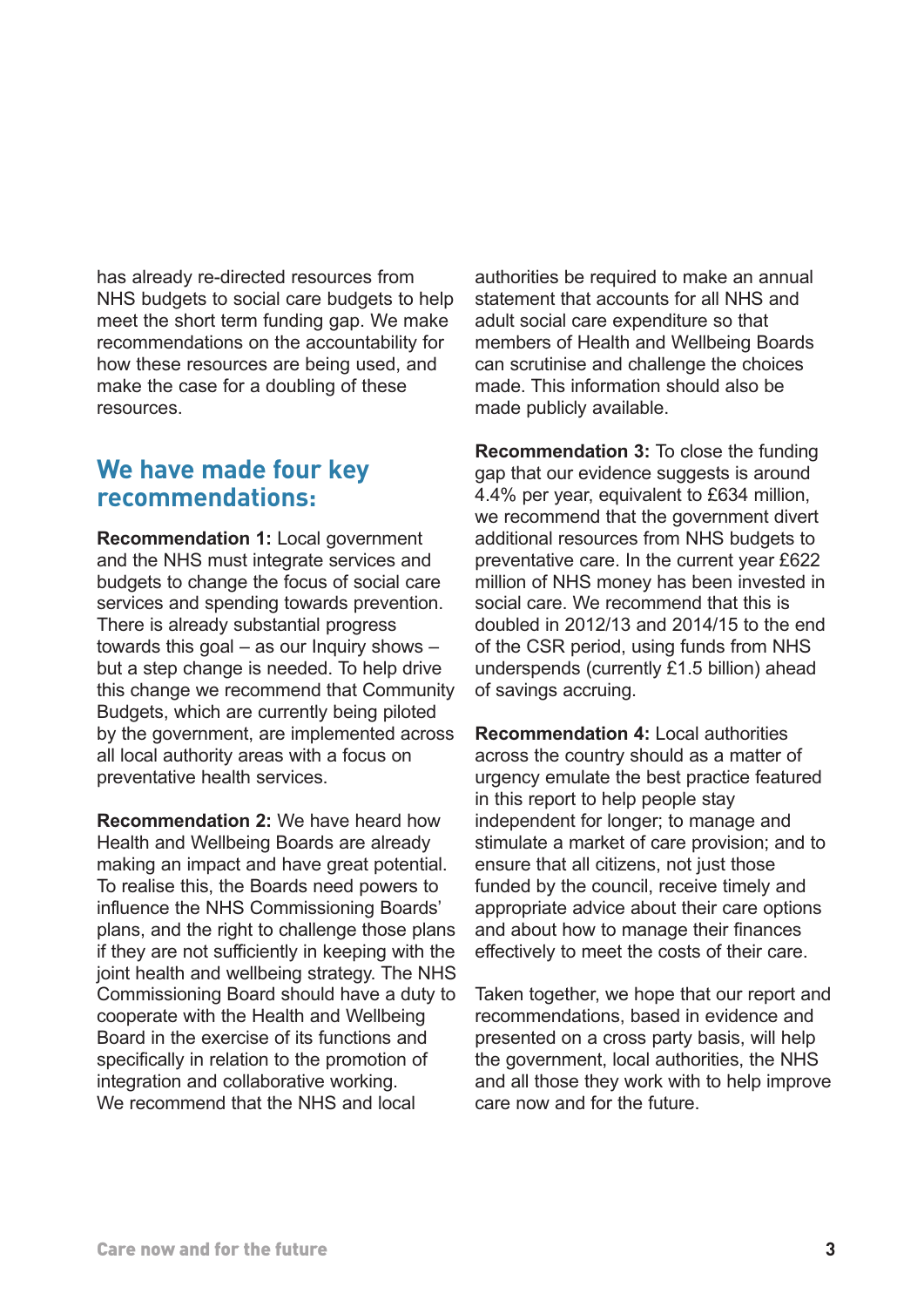**"Everyone agrees that we need to get more money into the system. It is also clear, however, that the taxpayer cannot afford to foot the bill alone."**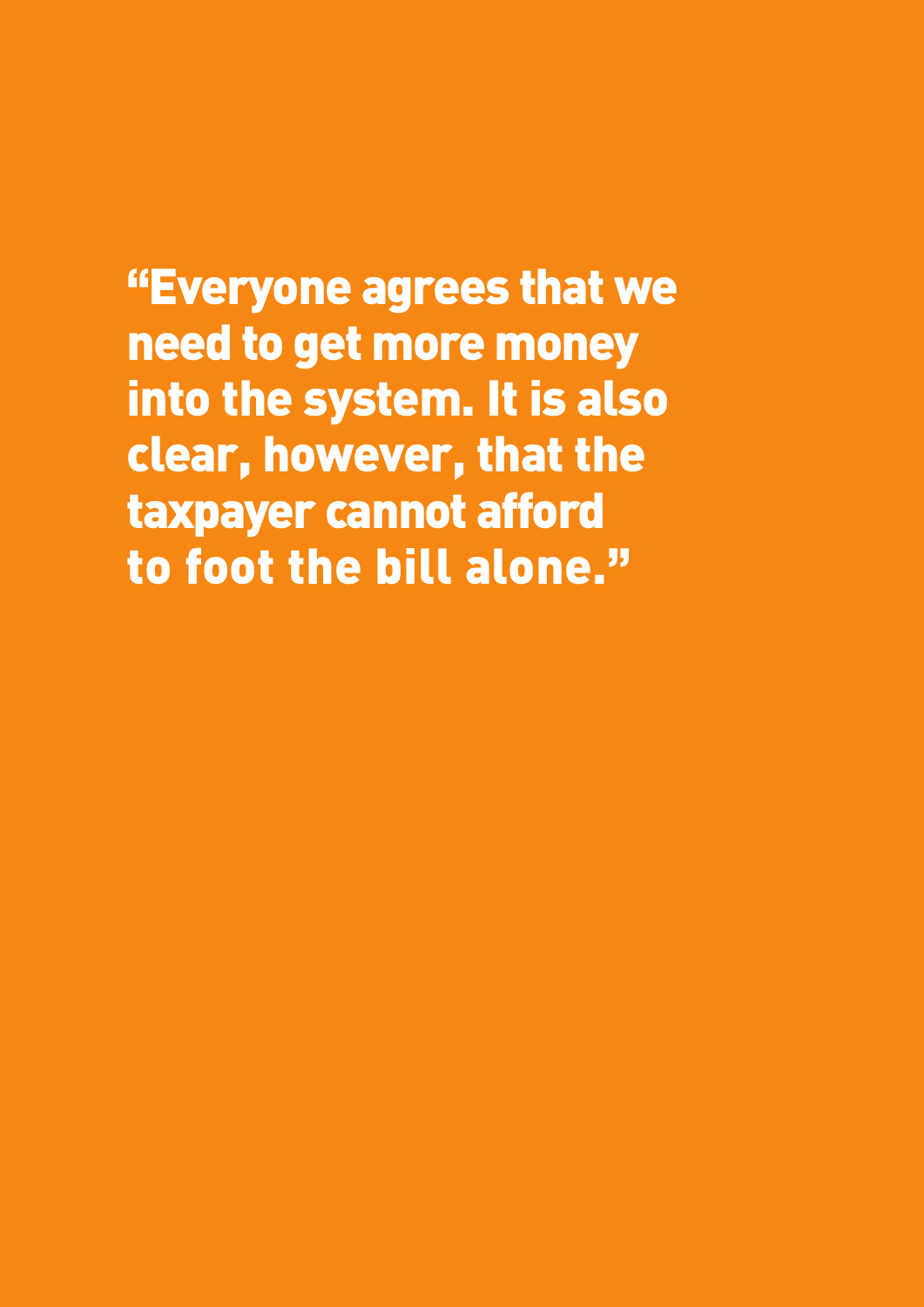# **1 Introduction**

#### **How do you want to spend your old age?**

We would all answer this question differently but we can imagine that certain common features might emerge. Many of us would prefer to spend our final years in our own homes, but not to be completely isolated. If we have to go into residential care, we want that setting to be comfortable, safe and stimulating. We would prefer not to be sick, or vulnerable or needy, but if we are we would like to be cared for and cared for in ways that are responsive to our needs. In sum we want dignity, autonomy and security in our old age.

For policy makers a parallel set of questions emerges. How much are we willing to spend on care for older people? How should this spending be divided between acute and social care? What contribution do we expect or need from people and their families? How do we construct a system that delivers integrated care effectively to people who need it at the appropriate time and place?

The need to find answers to these questions is getting more urgent. We know, for example, that life expectancy in the developed world is increasing at a rate of two years per decade. The number of people over the age of a hundred will increase a hundredfold to one million over the next 60 years. People now live with chronic illness for an average of eight years at the end of their lives.<sup>1</sup> How we care for this growing elderly population is the most pressing public policy problem of our time. It is, of course, a problem for central

<span id="page-8-0"></span>government and it is in these terms that it is usually discussed. But it is also, perhaps most of all, an issue for local government.

It is overwhelmingly local government that funds, commissions and in some cases still provides social care. It is local government that picks up the pieces when things go wrong and it is local government that will play the biggest role in making sure that we get the care we need.

This is why, over recent months and with the support of the LGiU, the All Party Parliamentary Group for Local Government (APPG) has held an inquiry on the future of adult social care. We received evidence from over 80 organisations including local authorities, care providers and user groups. As expected this points to an urgent and growing funding problem. The government, which is very aware of this issue, commissioned the Dilnot Report last year and a funding White Paper is due soon. The evidence we heard was broadly supportive of the Dilnot Commission's proposals.

Everyone agrees that we need to get more money into the system. It is also clear, however, that the taxpayer cannot afford to foot the bill alone. The majority of people already fund their own care and this will continue in the future. What we must do is to help people plan for their future care needs and ensure that, where people are asked to contribute to the cost of this, that the system is fair and transparent.

We recommend that local authorities gear up to play an increasingly important role in referring people towards advice and

1 Brown, G (2007) *The Living End: The New Sciences of Death, Ageing and Immortality*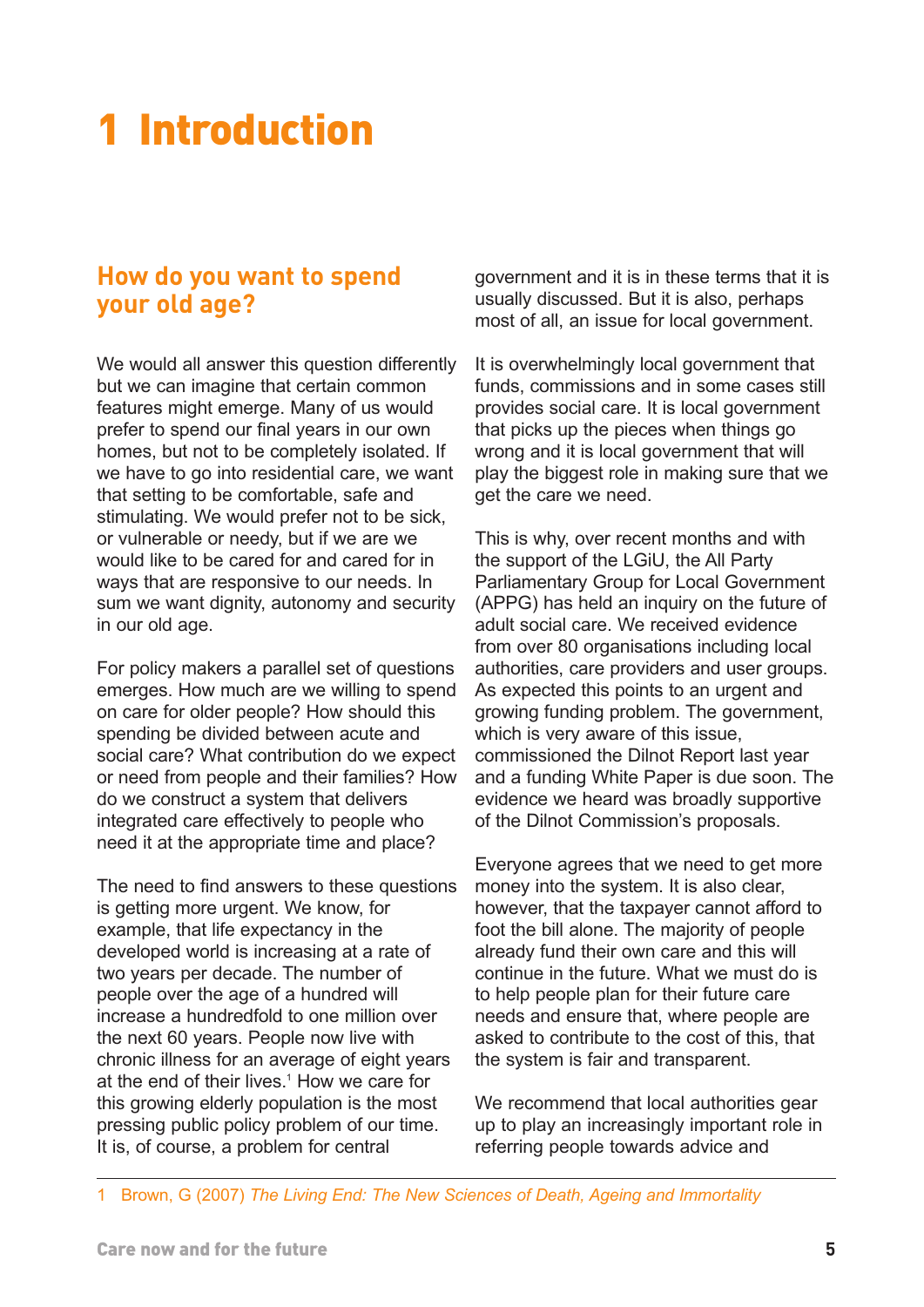guidance about the options available to them. The Group also believes that clarity around funding will allow both individuals and public agencies to plan for the future and will allow the development of a competitive market in financial and other products that make use of people's assets to enable them to provide for their care costs.

We also considered how costs in the system can be reduced by re-orienting health and social care towards prevention. This will take out costs from the system both for individuals and the public purse, lessen demand for care and provide better outcomes for older people. However, this will require real integration across the public sector and for this to happen at a greater scale than it currently does will need major structural and budgetary reform. The introduction of new Health and Wellbeing Boards can be a powerful driver of change and we will make recommendations on the role they can play. Similarly, we believe that the 'Community Budgets' approach, already being championed by the government in respect of family intervention, will be key to bringing health and social care together.

Finally, although it was not the key focus of this Inquiry, we will consider some of the ways in which we might reform funding of the social care system, including the recommendations of the Dilnot Commission that are currently under review by the government. We argue, however, that the crucial debate about funding will be

academic unless it is accompanied by serious reform to build a new type of care system that better serves the needs of the elderly and vulnerable.

The evidence reviewed in this report offers a powerful description of a system with significant care funding gaps that is rapidly approaching a critical point. However, it also offers a picture of the sort of best practice and innovation that may lead to a system fit for the future. The group found that some local authorities around the country were already modelling a new role focused on: enabling citizens to lead independent lives through preventative and re-enabling services; helping people to be financially independent by connecting them with appropriate financial advice; and acting as market-shapers for care services. These new approaches were already saving money and creating better outcomes for older people and should be emulated immediately.

Reforming social care funding and delivery will not be easy but it must be done. The Group hopes that, by working in a cross party way and by focusing on the critical role of local government, our report will add ideas and urgency to the current debate as well as helping to achieve a political consensus on the action that is needed now and in the future. We hope that the report will inform the adult social care system of the future and chart a road map from where we are now to where we need to be if we are all to be able to confidently answer those questions about the sort of old age we want.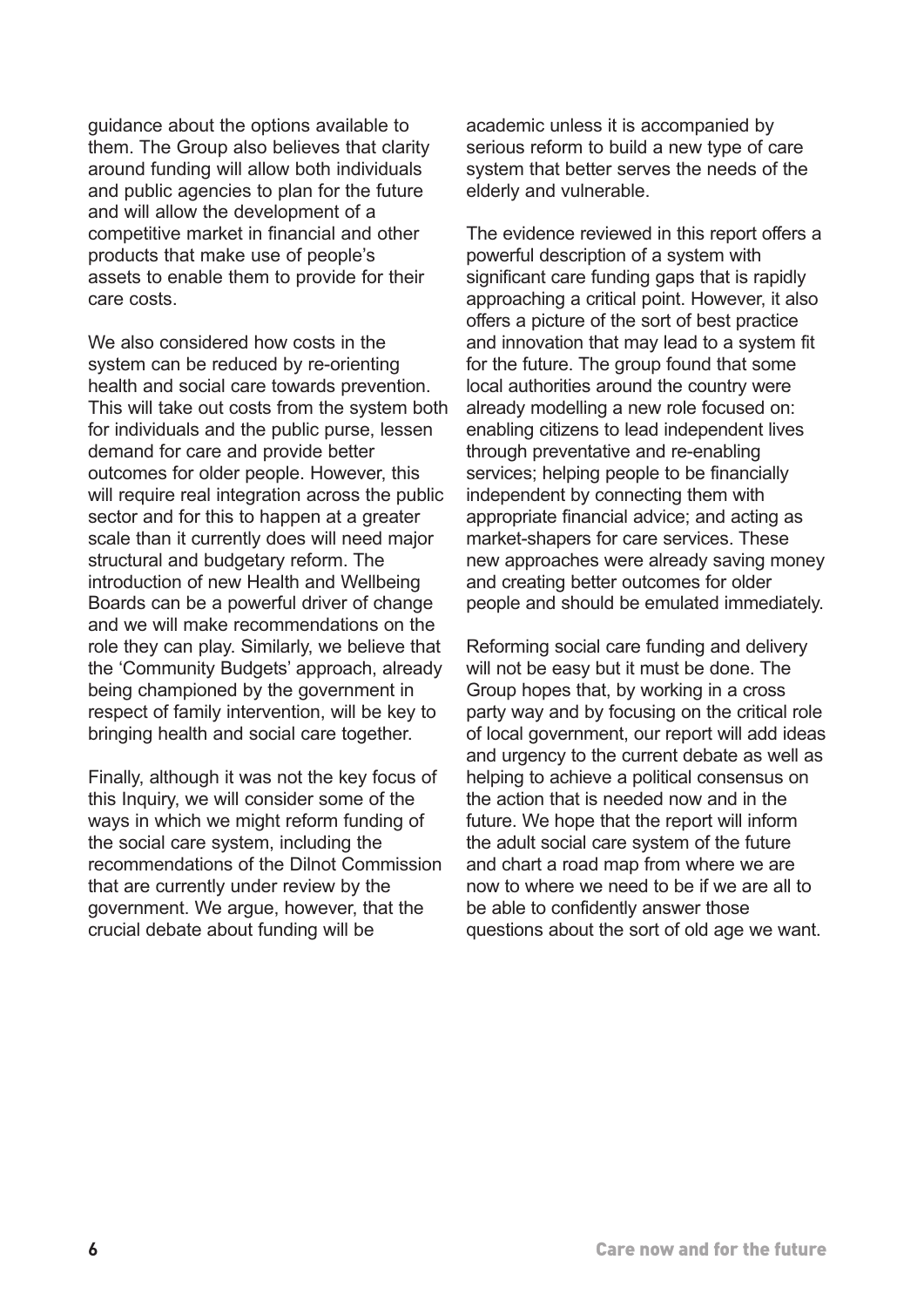# **2 How did we get here? The policy context**

There have been successive attempts to reform the adult social care system over four different governments: from the 1997 Joseph Rowntree Foundation inquiry, *Meeting the Costs of Continuing Care,* through to the Dilnot Commission.<sup>23</sup>

The Royal Commission on Long Term Care, established just six months after Tony Blair's first term, reported in 1999 and made a series of recommendations on care reform, including paying for personal care through general taxation according to need and establishing a National Care Commission.4

This was followed by a report by Sir Derek Wanless, *Securing our Future Health,* which called for a full review of adult social care.5 Wanless subsequently recommended that funding be delivered through a partnership approach with contributions from both the state and the individual.<sup>6</sup> In 2010 The Personal Care at Home Act was passed by the then Labour government but attempts at achieving a political consensus broke down before the General Election and the incoming government did not implement the Act.

Are there factors now that could deliver reform, where previous attempts have not? Demographic change, with an ageing population, fewer working age adults and decreasing capacity for family to support, though not a sudden phenomenon, has become a reality to policy makers and the

<span id="page-10-0"></span>public alike. The risks associated with complex financial models have also become more stark with recent well publicised examples of arrangements going wrong like the collapse of Southern Cross. There is increasing concern over quality and safeguarding that may not be new, but is now, thankfully, higher up the public agenda.

In 2011, the Dilnot Commission reported on its recommendations for the reform of social care funding.<sup>7</sup> The government will respond to these proposals in a White Paper, due to be published in July 2012, and is widely expected to endorse the the principles of Dilnot while deferring a decision on the detail of how to fund them.

#### **Social care market**

Perhaps the biggest factor in shaping the current context has been the evolution of the social care market which is now one of the most developed markets in the public sector. This began with the government's commitment in the 1980s to a 'mixed economy of care' and the market saw a rapid expansion from the early 1990s. The 1990 National Health Service and Community Care Act began the process of radically changing the role of social service departments from providers to becoming brokers to a range of care and support providers. In 1990 the independent sector provided only 2% of state-funded home care; it now provides more than 80%.

- 2 Joseph Rowntree Foundation (1996) *Meeting the costs of continuing care*
- 3 Commission on Funding of Care and Support (2011) *Fairer funding for all*
- 4 Royal Commission on Long Term Care (1999) *Long-term care rights and responsibilities*
- 5 Department of Health (2002) *Securing our future health: taking a long-term view*
- 6 The King's Fund (2005) *Securing good care for older people*
- *7* Commission on Funding of Care and Support (2011) *Fairer funding for all*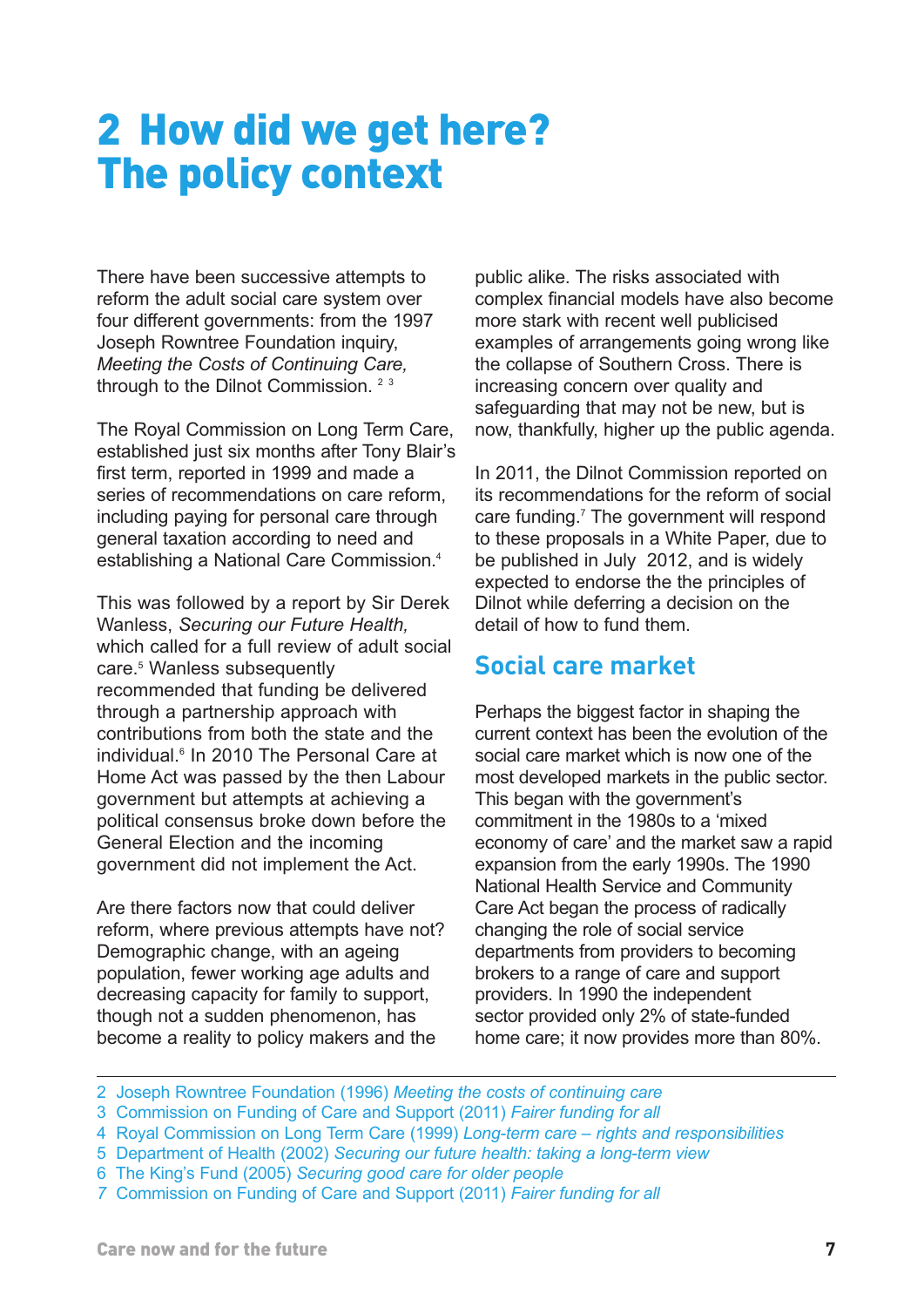The 1990 Act also developed the concept of individualised packages of care. There were related attempts to strengthen commissioning capacity and it also saw the emergence of joint commissioning (which took several different forms and has never been consistently successful). Joint-working and commissioning seemed to stall after the first enthusiasm but was given a new lease of life with the emergence of Joint Strategic Needs Assessments (JSNAs) and a new emphasis on outcome-based commissioning.

Despite the existence of a market in social care over two decades or more there are questions about the maturity of that market. Has the current market the ability to deliver an appropriate balance between competition and collaboration? Does it deliver efficiencies and quality. Is it sufficiently diverse to be able to respond to personalisation? Who are the current providers? It is a very diverse market. In terms of care homes, almost 90% of nearly 9,000 residential care providers own only one or two homes.

The largest 10 providers, however, account for 10% of the market (by homes). As David Behan, director general of social care, local government and health partnerships at Department of Health, has argued:

*"At the other end of the spectrum, there are large organisations spanning the country, backed by private equity and corporate investors. The way this market has developed has also led to the large, and growing, numbers of alternative provider models. Social enterprises, voluntary bodies, mutuals, co-operatives, microenterprises and personal assistants, all offer people a wide range of options".*<sup>8</sup>

It remains unclear, however, how this market will develop over the next decade. Will personalisation lead to an increased fragmentation or will we see a drive towards economies of scale and ever larger providers? As we shall argue later in this report, the shaping and management of this market will be an increasingly important part of the local authority role.

#### **Choice and control agenda**

The growth of the disability movement. particularly from the 1970s onwards, challenged the traditional balance of power in social care and saw the development of the social model of disability and the independent living movement. The mid-1990s saw the introduction of direct payments. A series of government publications advocated 'self-directed' support.

The White Paper, *Our Health, Our Care, Our Say* in 2006 was followed by *Putting People First* in 2007 and the 2010 *Capable Communities and Active Citizens* document, supported by the Think Local, Act Personal partnership.9 The personalisation agenda developed from the recognition that service users needed to be involved much more directly in their own care and that doing so would result in more targeted and cost effective services. The coalition government built on the previous government's introduction of personal budgets with the commitment to a personal budget being available for everyone eligible for ongoing social care by 2013.

#### **Wider policy agenda**

The evolution of social care to a largely marketised service, though in advance of

<sup>8</sup> [http://www.guardian.co.uk/social-care-network \(2012\)](http://www.guardian.co.uk/social-care-network) *Social care provision: what can we learn from our diverse market?* (2012)

<sup>9</sup> Department of Health (2006) *Our health, our care, our say: a new direction for community services*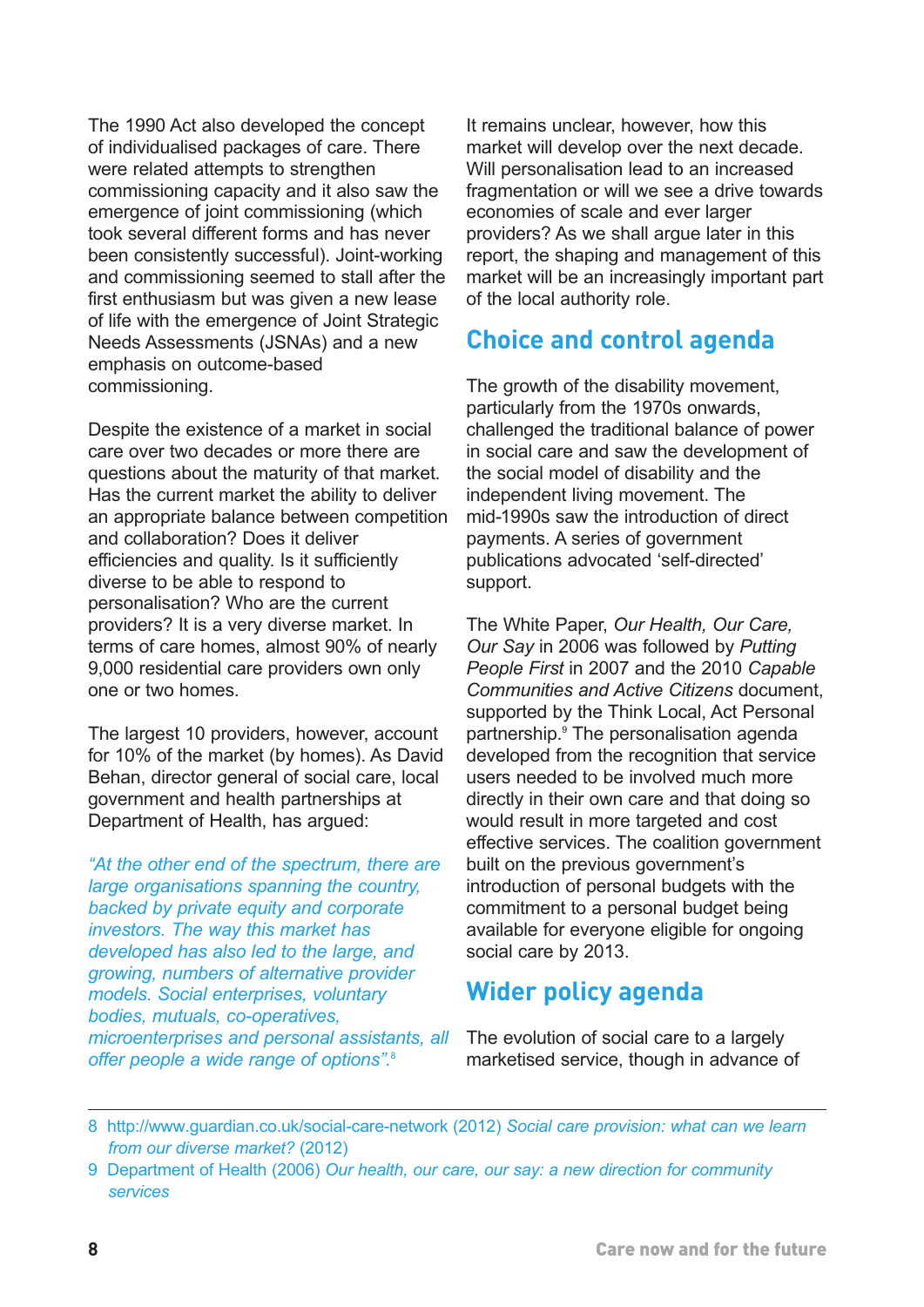other service areas, reflects the wider policy agenda over the last two decades from public service management theory through to the Open Public Services White Paper and the Health and Social Care Act.<sup>10</sup> This government is committed to widening 'choice and control' and increasing the diversity of providers across public services.

There has also been the related focus on outcomes and outcome based commissioning and outcome-based assessments in adult social care, though as we shall see, the theory is arguably more prominent than the practice.

Alongside outcome-based commissioning, there has been the development and promotion of co-production, where service users give their own time and skills to run aspects of their own care with professionals. Many councils have been at the forefront of developing these new forms of delivery, particularly through the use of personal budgets, in addition to co-commissioning and co-designing services with users.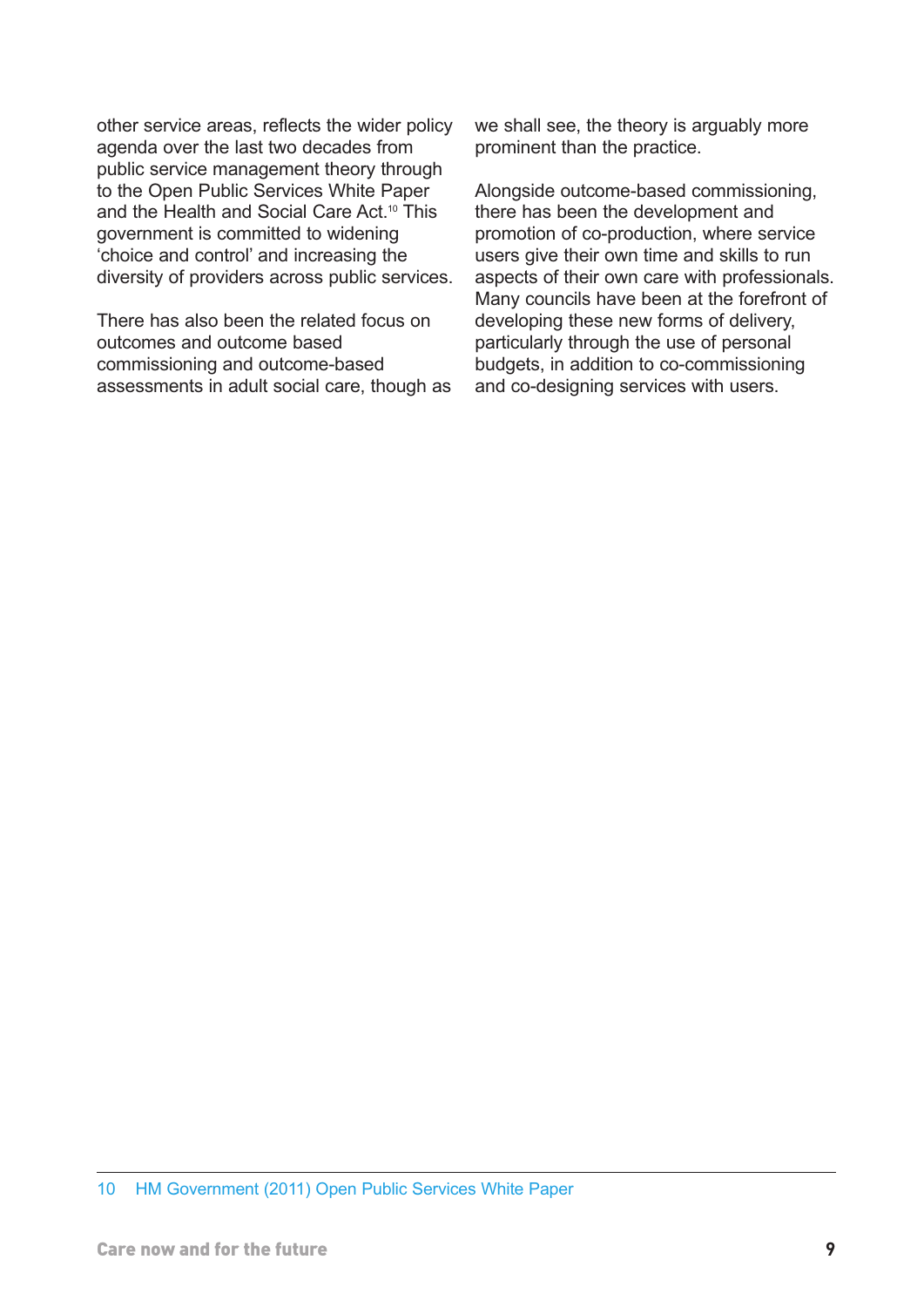**"The funding system needs to support the principles about what a good care system should offer to the people. So it is not just about what are we paying and how do we pay for it. But what is it that we are paying for? How do you get good care? And how the funding system delivers that good care."**

**Shaun Gallagher, Director of Social Care Policy, Department of Health**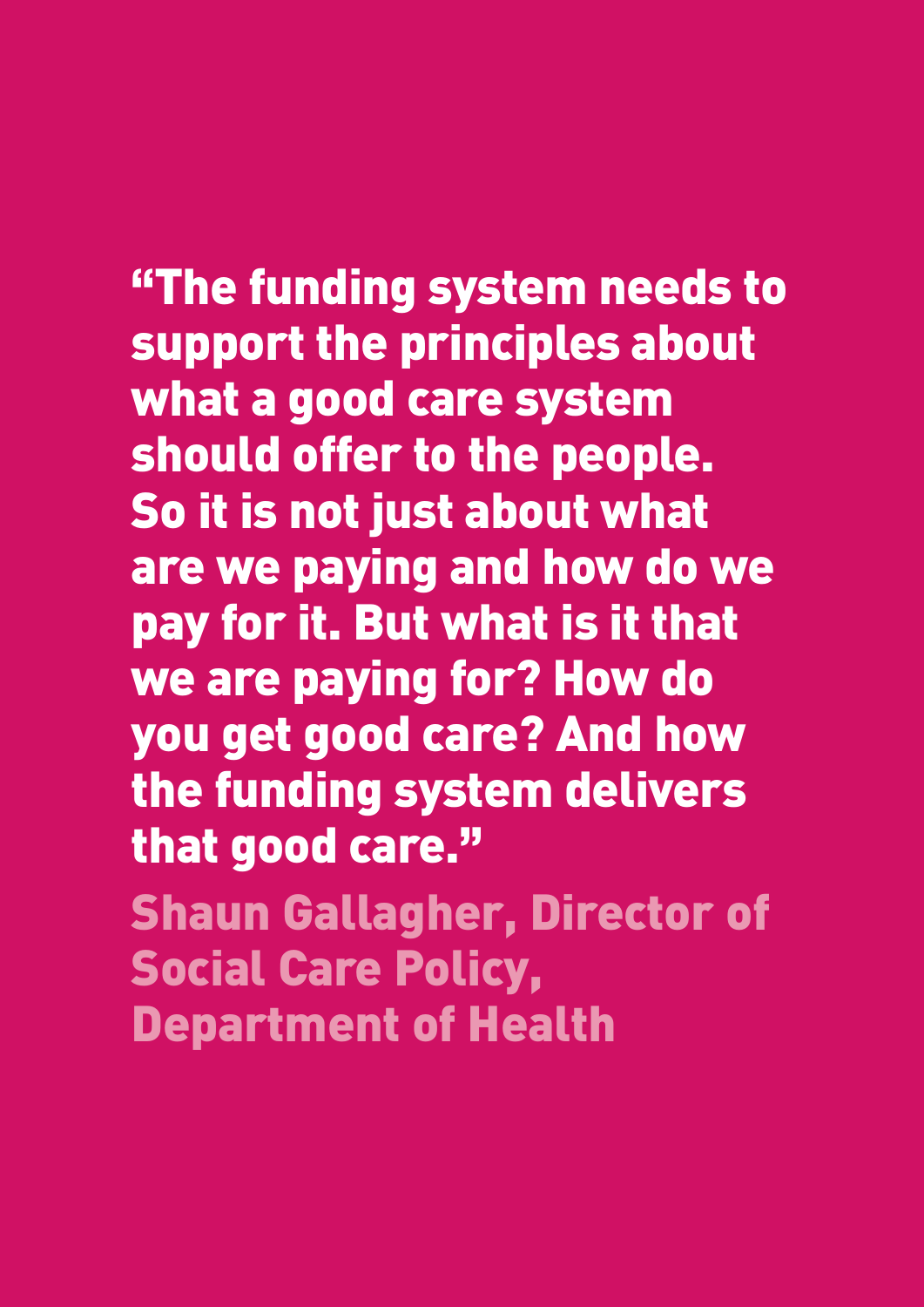# **3 What do we know about the problem?**

The APPG was concerned to get a sense of the extent to which there were real and measurable problems in the delivery and funding of adult social care either now or in the future. Many analysts believe that there is a substantial funding gap in adult social care which the King's Fund estimates at £1.2 billion by 2014.11

The Rt Hon Paul Burstow MP, Minister for Social Care, told the House of Commons Health Select Committee that the government had moved £7.2 billion into social care from health and expected councils to find 3% savings through efficiencies.

He said: "There is no gap in the current spending review period on the basis of the money that we are putting in plus efficiency gains through local authorities redesigning services."<sup>12</sup>

Local authorities and others giving evidence to this Inquiry were asked whether they believed there was a care funding gap in their locality and, if so, what their estimate of its scale was. They were also asked about changes in resource and demand and how far they were able to make savings through efficiencies now and in the future.

This data makes an important new contribution to the debate because it is not based on universal calculations or national projections but built from the ground up from the real budgets of the organisations who are actually spending this money and delivering these services.

#### <span id="page-14-0"></span>**1. Rising demand**

All authorities predicted a rise in demand as a result of demographic pressures. Based on these estimates, the LGiU has calculated that increases in the number of people with care and support needs are resulting in a 4.1% per year increase in spending. This increase in cost is compounded by a reduction in overall funding for local government (28% on average over the four years of the last spending review period).

Our calculations of increased demand are based on projections of demographic change prepared by individual authorities. Derbyshire County Council, for instance, has used a model based on Wanless methodology, formalised by Planning4care, which was recommended by the Audit Commission as the basis for planning for future social care needs. Based on this model, the authority estimates that overall care needs are rising by around £16 million per year. Derbyshire County Council points out that this calculation is complex as it is affected by the contribution of carers, the level of self-funding and the effectiveness of their prevention strategies as well as the application of eligibility criteria.

#### **2. Inflation**

Several respondents argued that increasing care costs were a significant factor. London Councils noted that inflation in care costs has a pronounced impact on higher-cost areas of the UK. The Association of Directors of Adult Social Services (ADASS)

11 The King's Fund (2012) *Briefing: the future of adult social care*

<sup>12</sup> Health Select Committee (2012) *Fourteenth report of the session 2010-2012: social care*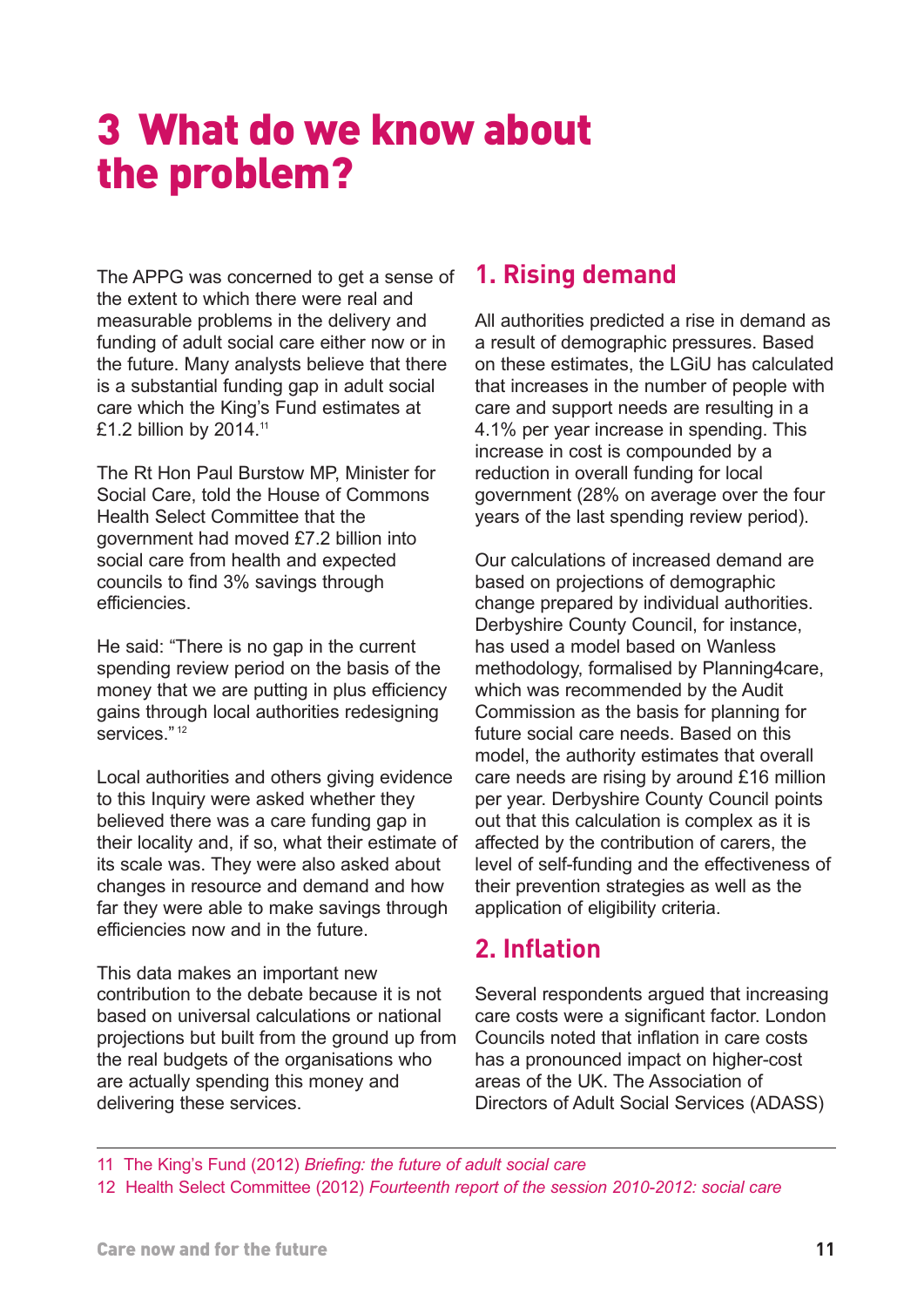budget survey 2012 found that providers of residential care for older people and people with physical disabilities received an average increase of 2%.13 Providers, however, noted that local authority fee increases vary significantly. Bupa expects that local authority fee increases in 2012-13 will "repeat what we have seen in previous years and vary hugely across the country. Some local councils have, commendably, recognised the problems facing providers. But others are continuing to negotiate below inflation increases and fees, on average, have been decreasing for the last four years".

Bupa argues that this is unsustainable and could create real difficulties in particular for smaller providers, who make up the majority of the market, as they are less able to realise economies of scale.

#### **3. Growing complexity**

A large number of authorities expressed concern about the increasing complexity of need. Dementia was a particular area for concern. The Alzheimer's Society points out that the diagnosis rate for people with dementia has increased by 2% in a year.

Some authorities were particularly concerned. Halton Council projects that the number of people with dementia in Halton is forecast to increase by 55% between 2010 and 2025. Increased complexity of need also has a regional character. Bristol City Council points out that the South West has the second highest prevalence of learning disability and the greatest prevalence of people with moderate or serious personal care disabilities in the country.

Many of the respondents expressed concern about increased costs associated with more complex needs. The Alzheimer's Society projects that the cost of dementia will rise from £23 billion a year to £27 billion by 2018.

#### **4. Reduction in resources**

The increase in demand outlined above is coupled with a reduction in resources over the near and medium term future. The Local Government Association (LGA) estimates that local government in England will see a decline in its funding for services other than schools and children's services over the life of the Spending Review.14 It puts this at about 16% in real terms. The LGA argues that this is the backdrop against which questions about the adequacy of funding for social care have to be answered.

The 2012 ADASS budget survey has found that adult social care would provide a contribution to savings in 2012/13 of £890 million. This represents 6.8% of the 2012-13 adult social care budget before savings.15

Evidence submitted to this Inquiry indicates that adult services departments are planning for a reduction in budgets to continue at a rate of 4.4% per year up to 2015. The divergence between the ADASS figure for 2012-13 and the forecasts submitted to the Inquiry can be explained by the fact that budget cuts fell more heavily in the early years of the current spending review period.

Some concern was expressed about the local variation in these spending reductions. London councils argued that the changes to the Relative Needs Formulae in 2006 have worsened the situation for London as this now completely fails to recognise the unique levels of need in London resulting in an unfair distribution of funding away from London. There are still further complexities

<sup>13</sup> Association of Directors of Adult Services (2012) *Budget survey 2012*

<sup>14</sup> Health Select Committee (2010) *Written evidence: public expenditure*

<sup>15</sup> Association of Directors of Adult Services (2012) *Budget survey 2012*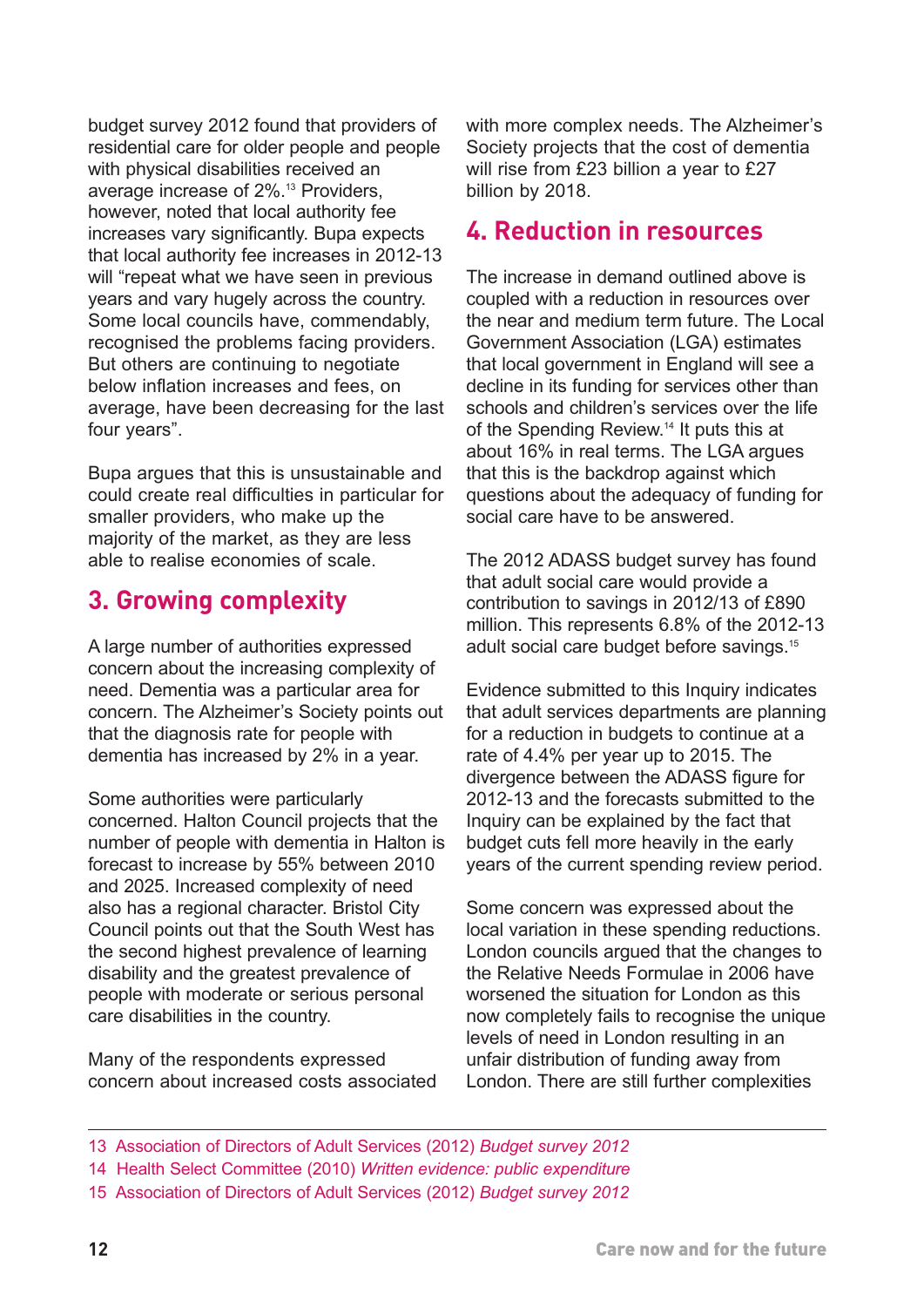within this. London Borough of Havering said that the average per head funding for London was £480 whereas Havering received only £263.

Concern was also expressed about how this reduction was shared across the public sector. One respondent noted that, although over the past 15 years real spending on adult social care has increased by 70%, the Dilnot Commission suggests that over the past four years demand has still outstripped social care spending by around 9%. In contrast, real spending in the NHS has risen by almost 110% over the same period.<sup>16</sup>

#### **5. The scale of the funding gap**

Estimates submitted to the Inquiry by local authorities suggest that a divergence of demand and resources is occurring as a result of reduction in resources and increases in demand outlined above. As we have seen, the LGiU has calculated that increases in the number of people with care and support needs is resulting in a 4.1% per year increase in spending. We have also noted that this increase in cost is compounded by a reduction in funding for local government. The figures provided by local authorities to the APPG suggest that this is resulting in a reduction to adult services budgets of 4.4% a year.

This means that an average adult services department faces a theoretical budget gap of 8.5%. It must be emphasised, however, that local authorities are taking action to mitigate this divergence between demand and resources.

Evidence submitted to the Inquiry indicates that local authorities are deflecting an average annual cost increase of 4.1% as a result of investment in preventative services

and service redesign. This investment is helping to mitigate the cost of rising demand and budget reductions. This is important as savings as a result of investment in these services can maintain or in some cases improve outcomes for service users. Surrey County Council, for instance, states that cost avoidance through preventative services is a significant part of the council's medium-term financial plan. One aspect of this savings programme is a significant investment in telecare and telehealth to save £15 million per year by 2016-17 through paying less for support packages.

Taken together, we see that savings of 4.1% against a theoretical budget gap of 8.5% leaves us with an overall budget gap of 4.4% per annum. Authorities are in a position where savings from prevention and service redesign are adequate to keep pace with either rising demand, or budget cuts, but not both.

As Warwickshire County Council argues: "Modernisation and transformation of social care services is progressing at a pace and is delivering savings of well over 5% per year, but those savings will be used up in meeting savings targets driven by the current reductions in public funding. Even if modernisation savings were available to cover demographic pressures, these savings will be exhausted within a few years while demographic pressures will continue to grow for decades to come."

Estimates of the size of the funding gap are likely to be further affected by changes pledged by the government in response to the report by the Law Commission on social care law reform.

As recently as 20 June 2012, the Minister for Social Care told Parliament: "We will shortly set out a comprehensive overhaul of social care law in this country, placing

16 Commission on Funding of Care and Support (2011) *Fairer funding for all*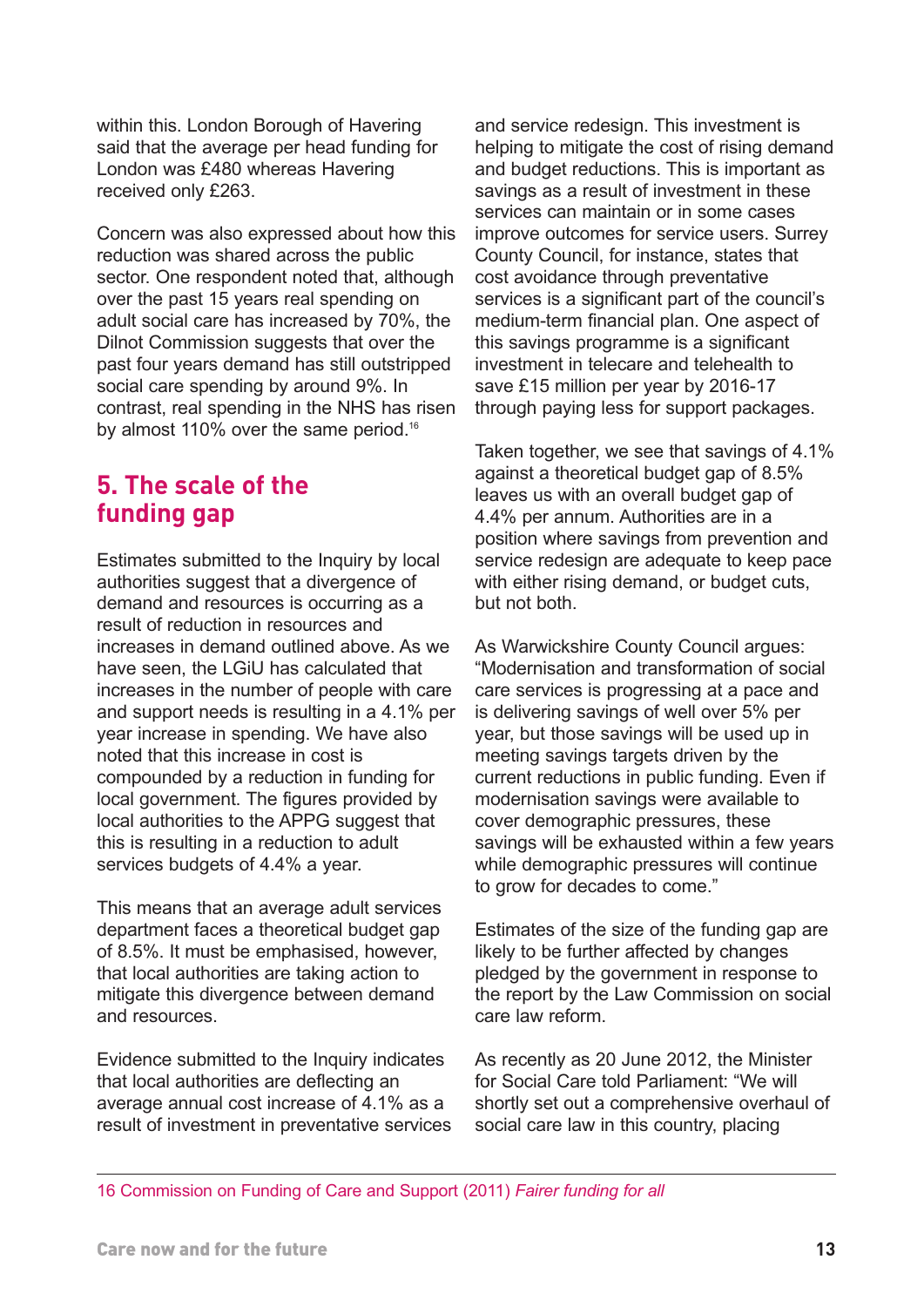people's wellbeing at the heart of decision making and focusing on goals that matter to individuals. We will build on the excellent report by the Law Commission on social care law reform to ensure that we have a legal framework that supports a much more personalised approach".17

In addition the government has pledged to implement work force reforms. We recommend that the government works with local authorities to model the financial implications of these changes.

#### **6. The urgency of the problem**

The divergence of demand and resources poses a significant challenge to local government. Nottinghamshire County Council calculates, based on the figures in the Dilnot Commission's report about funding required to meet future demographic needs, that it would need an extra £125 million by 2025 on top of the net budget of £219 million. This would take adult social care spending to around 70% of Nottinghamshire County Council's expenditure.

Similarly, the London Borough of Barnet has undertaken a detailed analysis of the cost

pressures arising from children's and adult social care which shows that if the current arrangements continue by 2026 there will be no funding available for any other service apart from children and adult services.

Carers' organisations emphasised that local authorities were not the only provider of care to be affected by this increase in demand and reduction in resource. Carers UK project that in the next 20 years the supply of care by families is likely to grow by 13% while demand will increase by 55%.

It is estimated that by 2017 we will reach a 'tipping point' where demand will outstrip what families are able to provide. This would of course have a significant impact on local authorities. In their submission, the London Borough of Tower Hamlets identified its reliance on informal care as a risk.

Devon County Council cited a study by charity Carers UK and the University of Leeds in 2011 which estimated that carers save the UK £119 billion per year. 2010 population estimates are that 1.7% of the UK's population over the age of 65 live in the Devon County Council area. As a crude proxy, this would suggest that carers collectively save health and social care authorities in Devon £2.03 billion a year.

17 Hansard (2012) *House of Commons Debates 20 June 2012*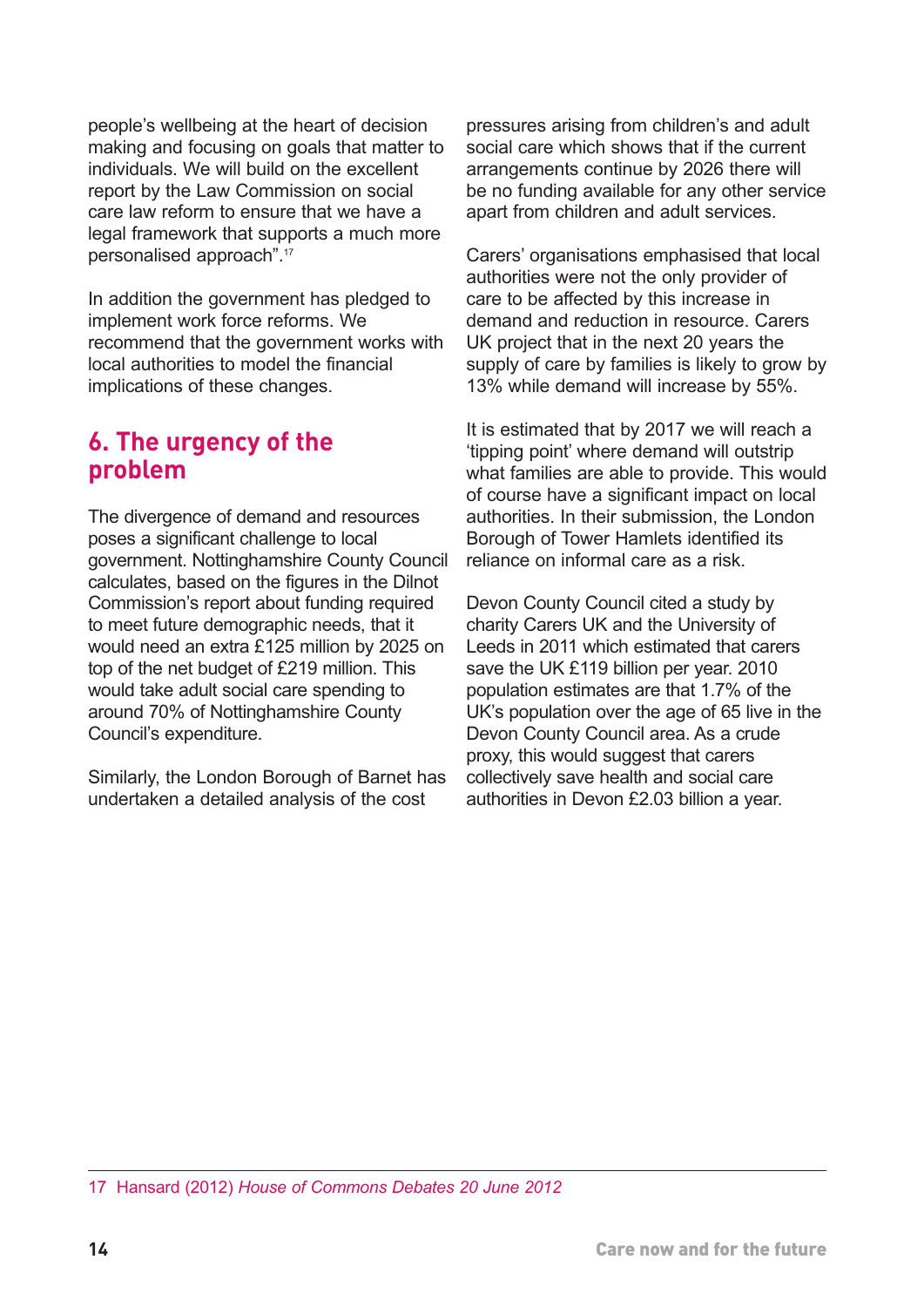## **Key findings/recommendations**

**We believe that the evidence received by this Inquiry demonstrates beyond doubt that a funding gap exists now and will grow unless there are major reforms both of the system and the way it is funded.** 

**Local authorities are making savings of 4.1% a year through investing in preventative services and service redesign: a greater saving than the 3% the government expects from them. Even with this however, rising demand and shrinking resources, means that a funding gap of 4.4% per annum remains. Equivalent to £634 million.**

**We therefore believe that it is imperative that we find new ways to lever resource into the care system.**

**Against a backdrop of cross party talks, the government is considering its response to the Dilnot Commission's recommendations on social care funding. A White Paper and progress report on funding are scheduled for July 2012 and are widely expected to endorse the principle of Dilnot's proposals while deferring a decision on the detail of how to fund them. But if we are to take a decisive step forward in the consideration of this challenge, we need bold political leadership from all parties to make some tough choices in establishing a new funding settlement for care.**

**But while the question of long-term funding reform is both vital and urgent, this group believes that there are nonetheless things we can do right now to build on the work local authorities are already doing to save money and deliver better results through preventative work.**

**In the medium term there are also crucial structural reforms we must undertake to create a more efficient system focused on prevention and the management of demand.**

**Unless we undertake these reforms then changes to funding will simply involve pouring further resource into a system that is not capable of meeting the challenges we have outlined in this chapter.**

**As Shaun Gallagher, Director of Social Care Policy at the Department of Health, told the Inquiry: "The funding system needs to support the principles about what a good care system should offer to the people. So it is not just about what are we paying and how do we pay for it. But what is it that we are paying for? How do you get good care? And how the funding system delivers that good care."**

**Local authorities have a crucial role to play both in the immediate steps we can take and in the longer term shift to a more preventative system and it is on these elements that this Inquiry has therefore chosen to focus.**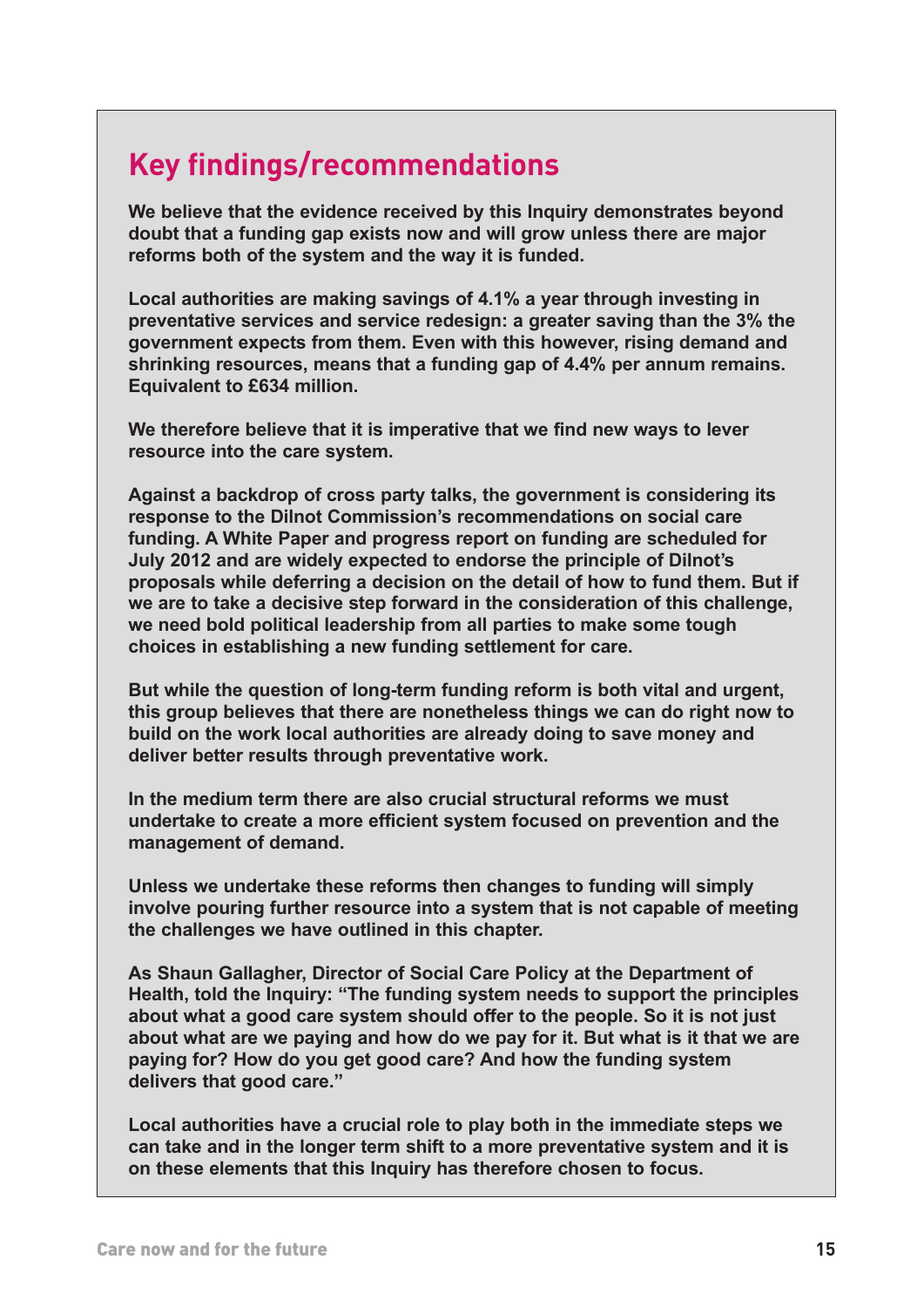# **4 What can we do now? The changing role of local authorities**

While much of the detail of a future care system and its funding remains to be decided, we believe that the evidence gathered by this Inquiry reveals the basic shape of that system.

We can see that any system will involve a mixture of state funding at some level and significant contributions from individuals. But however these are combined they will not bring enough resource into the system by themselves and we will therefore need to see a system that is re-designed to become far more integrated and preventative.

This suggests a changing role for local government. As we shall see many of the case studies received by this Inquiry reveal councils already modelling this future role, which we believe will have three core components:

- $\bullet$  enabling citizens to lead independent lives through preventative and re-enabling services
- $\bullet$  enabling citizens to be financially independent, by connecting them to appropriate advice
- $\bullet$  acting as a market-shaper for care services.

#### **1. Enabling citizens to lead independent lives**

The evidence reviewed here demonstrates that local authorities clearly recognise the value of intervening early, working with partners in health to build holistic support for

<span id="page-19-0"></span>older people and supporting individuals to remain in their own homes. The LGiU has argued, in a previous publication, that the scale of the demographic challenge means that local government will increasingly be required to invest in the capacity of individuals and communities to support the needs of the burgeoning number of older people.18 Liverpool City Council reflected this view in its argument that the future role of local government will be to ensure there is provision to meet demand and a model of care available which promotes independence and builds on existing community assets.

Identification of carers and enhancing support for them is perhaps the most urgent aspect of this changing role. Several respondents indicated that uncertainty about the number and location of carers locally was a significant issue. The Carers Trust Network noted that the Carers Development Worker project at The Princess Royal Trust Worthing and District Carers Liaison Service has consistently increased its numbers of registered and supported carers since 2004 in several GP practices.

Improving carer support is a significant opportunity for local government as carer breakdown can result in admission to adult social care. Hertfordshire County County Council already currently spends approximately £4 million per year specifically on services to support carers.

However, with 17% of admissions to permanent residential care in Hertfordshire involving carer breakdown, the council has

18 LGiU (2010) *People Places Power: how localism and strategic planning can work together*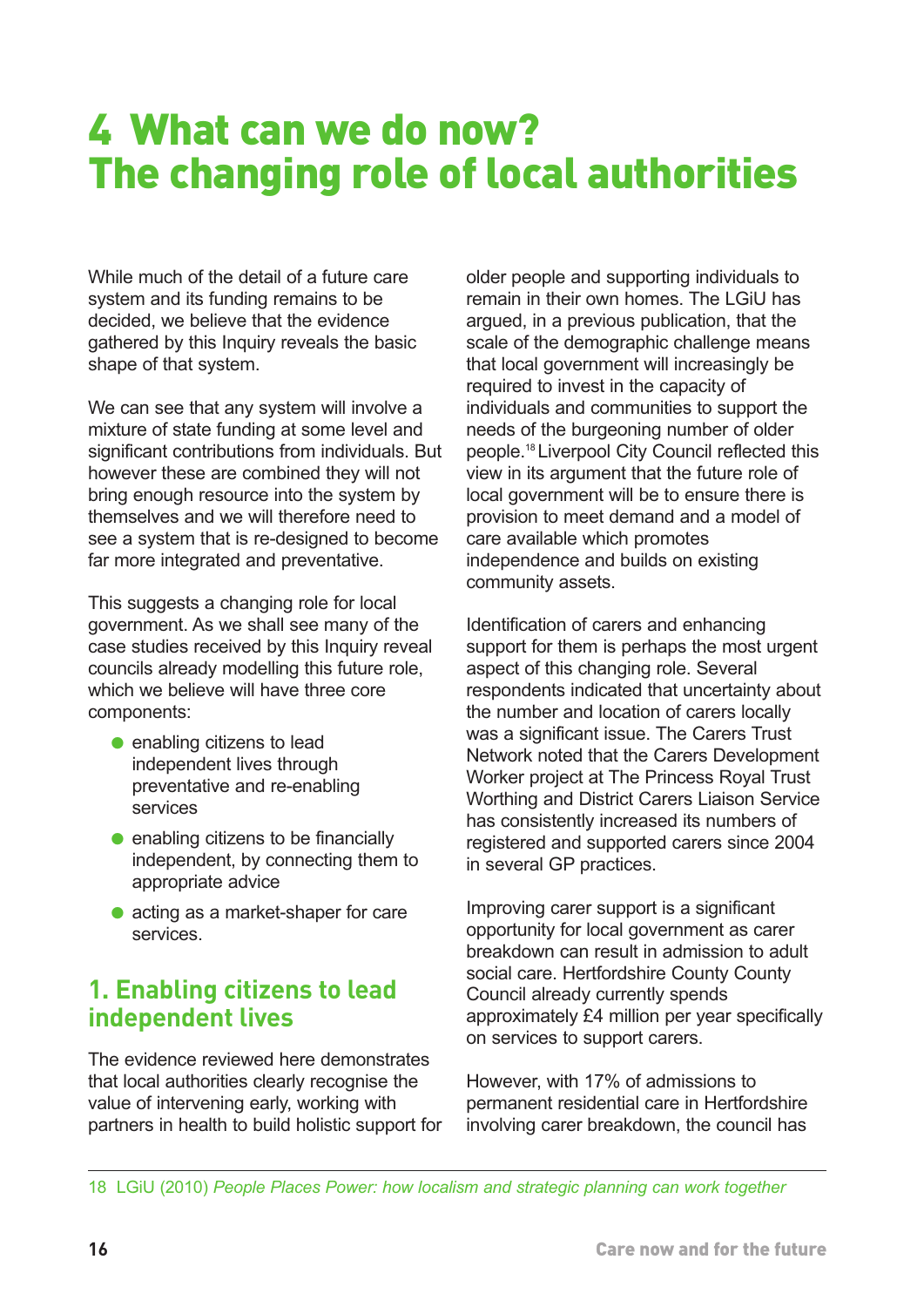#### London Borough of Tower Hamlets: carer support

**Carers of people with end-stage heart failure are referred to a care coordinator to provide support. The care coordinator can fast-track access to services across health and social care, and has an emergency fund of up to £250 for equipment that makes the caring role easier. There has been a large reduction in hospital admissions (approximately 28 days fewer in hospital per patient than expected), an increase in people dying at home, and fewer carers needing bereavement services.**

#### Leeds City Council: developing community support

**Over the past 16 years, Leeds City Council has supported the establishment of 38 community-based organisations for supporting older people's independence. These are known as Neighbourhood Networks (NN) and, between them, they cover every area in the city.** 

**Currently, they give on-going support to over 17,174 older people with services being delivered with the support of 5,948 volunteers, many of whom are older people themselves. The NNs play a prominent role in the lives of many older people in the city, providing services including support on hospital discharge, dementia cafes, befriending, shopping, gardening, advocacy, luncheon clubs, walking groups, benefits advice, social activities and a wide variety of others.** 

**Over the past year, the council has been moving the organisations away from an annual grant funding formula to the stability of five-year contracts (with an option for a further three years' extension). The contracts are awarded for focus on four agreed priorities: reducing isolation; giving people choice and control over their lives; enhanced wellbeing and healthier life choices; increased participation and involvement of older people in the NNs and the communities in which they live.** 

**The annual cost of the contracts to the NNs amounts to £2 million per year with £1.73 million from the council and £270,000 from NHS Leeds.** 

concluded that there is scope to significantly delay residential care admissions by investing in helping carers continue to care. It is estimated that additional services for carers could save £3 million over five years.

By providing opportunities for co-production, local authorities can harness the additional resources, skills and expertise that individuals and communities can contribute

to the delivery of care services, alongside those delivered by professionals. This may include making opportunities available for co-commissioning, co-design and co-delivery of services. This approach gives service users the opportunity to become actively involved in the delivery of their own care in order to enable them to live independently for longer. Additionally, co-production can support the system of delivering social care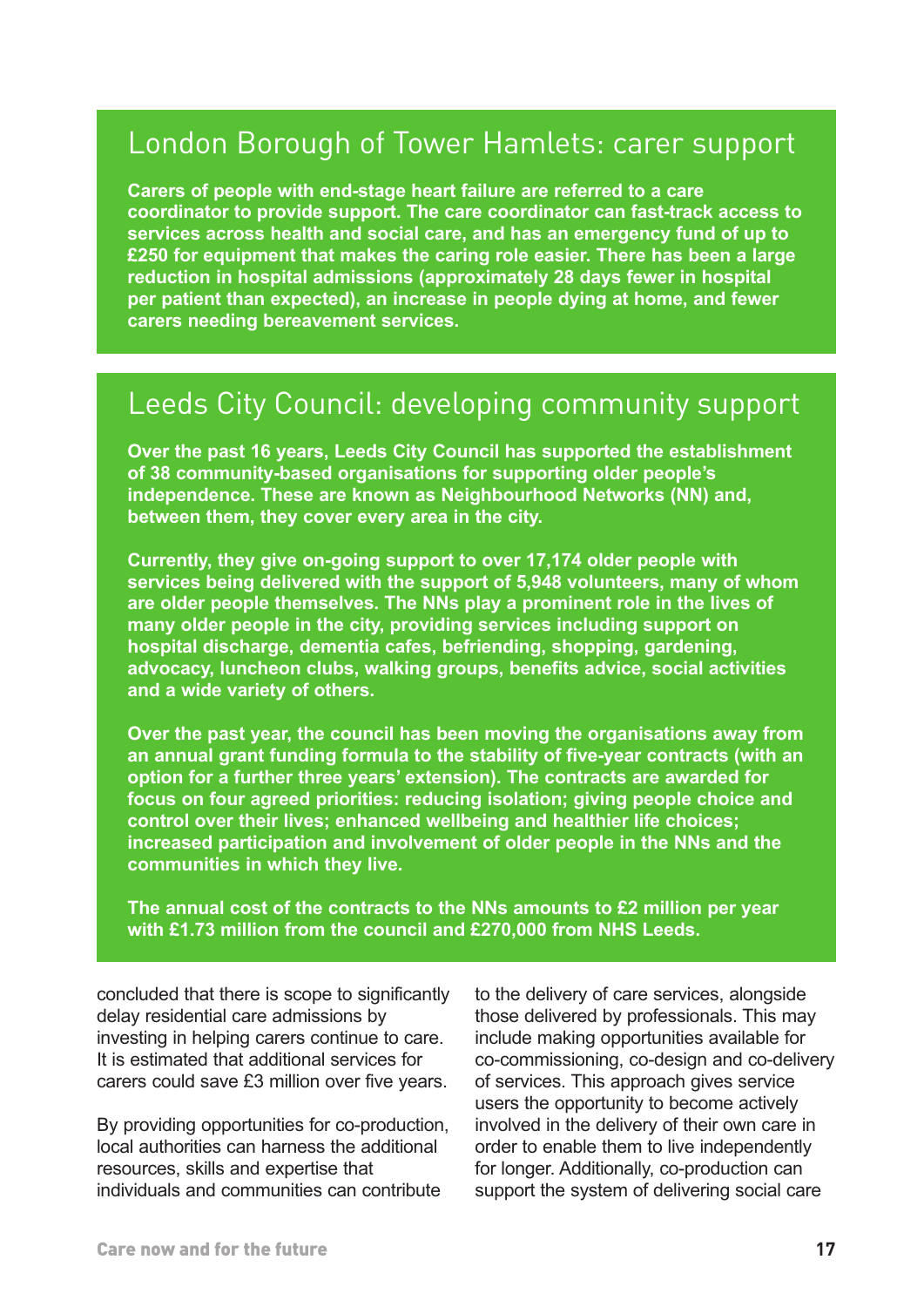and, in the long term, contribute towards making it more sustainable.

#### **2. Enabling citizens to be financially independent**

Almost all respondents to the Inquiry were clear that the partnership model (care being met by a combination of state and personal funding) was, at present, the most politically feasible approach to the future funding of adult social care. There was broad agreement, however, that the current system was not making the most effective use of people's assets.

In their evidence, Partnership Assurance estimated that poor decisions about care funding are resulting in one in four selffunders falling back on state-funded care at an annual cost of up to £1 billion for longterm care, a cost they believed could treble over the next 20 years.

There are a wide range of possible financial solutions for individuals to fund their own care. As the ADASS has argued, these include "savings, deferred payments, equity release, pensions and savings products, immediate care needs annuity products and even keeping the cash under the bed. In a world where holding the trust of people will matter, this range of products, and the development of new offers in these areas, seems to us to offer the best chance of getting care cost protection to the greatest percentage of the population".19

The uptake of financial products designed to help with care costs is currently poor. In part, this is due to low awareness. Only 4% of the 40% of people who would benefit from investing in a financial product to fund their care do so. There was broad agreement that local government will need to build on existing good practice in

ensuring that the resources of self-funders, who make up an increasing proportion of recipients of care, are supported to make the most effective use of their resources.

Local government will also need to help encourage individuals to make earlier, and more cost-effective, investments in services aimed at supporting independent living and modifications that could help older people remain in their own homes in the longer term.

Helping people remain financially independent has three key aspects.

First, ensuring that older people remain economically active for as long as possible. Bradford City Council has developed a range of tailored support including job clubs for older people. Bristol City Council requires providers to work with employers to prioritise the employment and skills needs of older jobseekers and, through West at Work and the Employment and Skills Board, includes targeting older jobseekers and workers as a priority group.

Second, ensuring that uptake of benefits is maximised. As Sunderland City Council argued, provision of benefits advice plays a vital role in helping to reduce or alleviate poverty, inequality and deprivation levels. The council funds both in-house and contracted advice services to ensure that residents can continue to access the advice and information that they need in the manner that is most appropriate for them to do so. In the year to February 2012, 2,778 people aged 60-65, 2,656 people aged 65- 80 and 2,246 people over 80 were provided with support.

Finally, ensuring that self funders have access to the best possible advice. The LGiU has previously highlighted the fact that less than 7% of self-funding citizens are

[<sup>19</sup> http://www.adass.org.uk \(2012\) President's blog April 2012](http://www.adass.org.uk/index.php?option=com_content&view=article&id=794:april-2012&catid=85:presidents-blog&Itemid=198)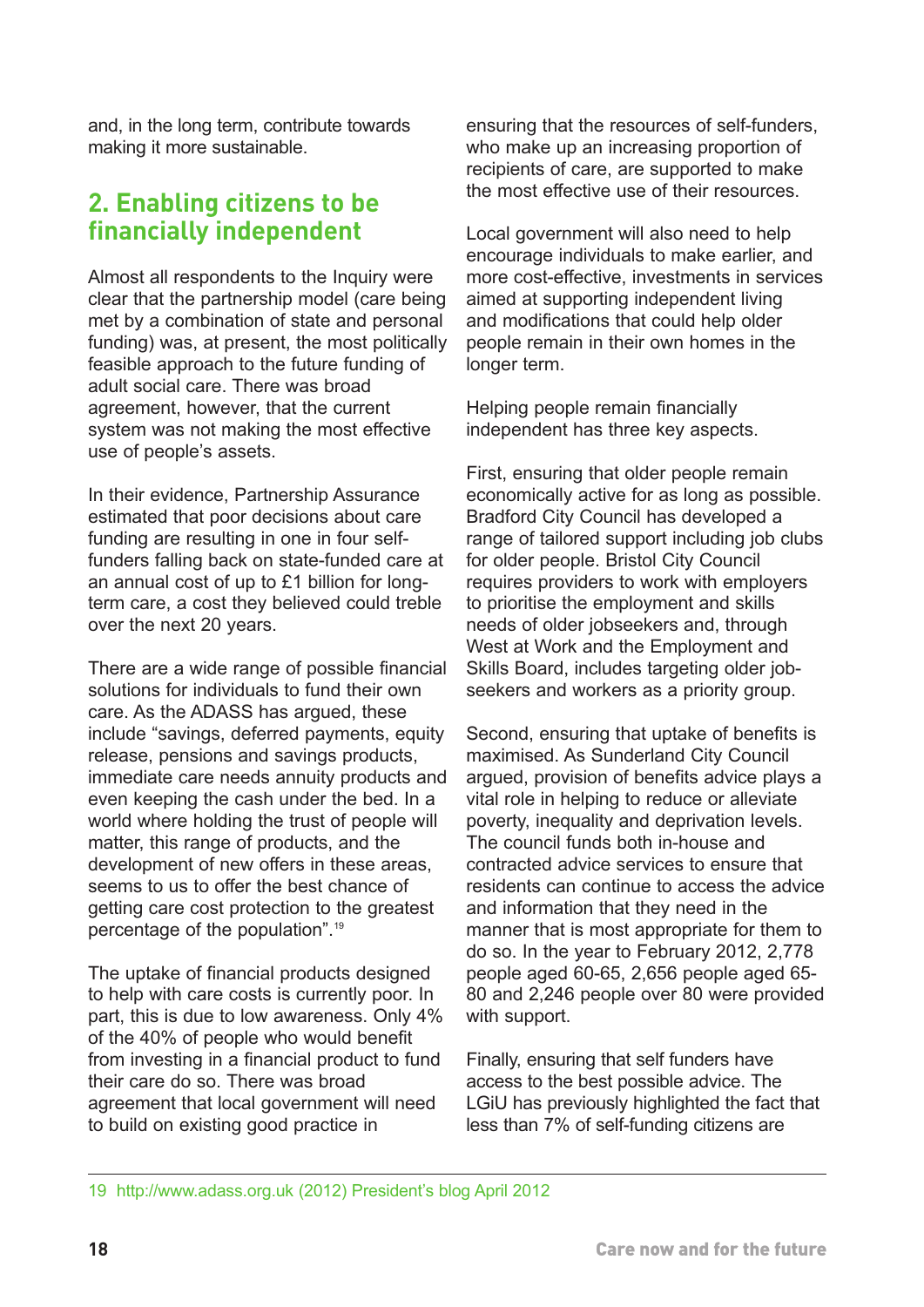#### Swindon Borough Council: driving down the cost of living

**The Swindon Safe and Warm scheme is an initiative involving a range of local delivery partners that aims to make homes warmer and cheaper to heat and reduce the risk to people from falls and fires. People are targeted based on their vulnerability and risk of death or morbidity due to cold housing. The service provides a heavily subsidised home insulation programme, a free income maximisation service, help with managing fuel debt and energy consumption, a fire safety service and falls prevention support.** 

accessing or receiving expert and impartial care fees advice and information. As Dorset County Council observed, there is a disconnect between public expectation for access to a universal adult social care service, akin to the NHS, and the reality of means testing. The King's Fund argued that this was resulting in a situation where people are making "disastrous" decisions about funding their care. As we have seen, this results in one in four self funders falling back on state funded care at an annual cost of up to £1 billion.

The key to resolving this issue is receiving independent, expert and timely advice. The Association of British Insurers stated: "The future that we would like to see is where the consumer is aware of their care choices and makes informed decisions about how to get the care they want. This means that they have a financial plan in place to pay for the care they choose, whether it is in their own home, in sheltered housing, or in a residential care home. This process should be seamless for the consumer and their decisions throughout life should contribute and reinforce their financial plans for care".

All authorities were agreed that the provision of independent specialist information and advice was vital. However, it was recognised that maintaining the independence of advice services is important.

Hampshire County Council is working with Trading Standards under the umbrella of Hampshire's Buy with Confidence Scheme to set up a panel of specialist care fee advisers who have been rigorously vetted. A number of authorities and bodies, including ADASS, are referring self-funders to the Paying for Care website. This enables citizens to engage online with expert, impartial and accredited care fees advisers and firms.

#### **3. Acting as a market-shaper**

The evidence gathered here shows how, in many authorities, there has been a general move from direct provision to commissioning of services on behalf of local residents. As self-funders become an increasingly significant proportion of recipients of care, local councils will need to play an emerging new role as a marketshaper if they are to have a positive influence on the quality of care received by a significant proportion of local residents. Increasingly, people will look to local authorities as a trusted provider of independent, expert guidance in an increasingly complex care market-place.

There was broad agreement on the importance of the role of local government in market-shaping. London Borough of Sutton argued the main functions local authorities can play in market-shaping include: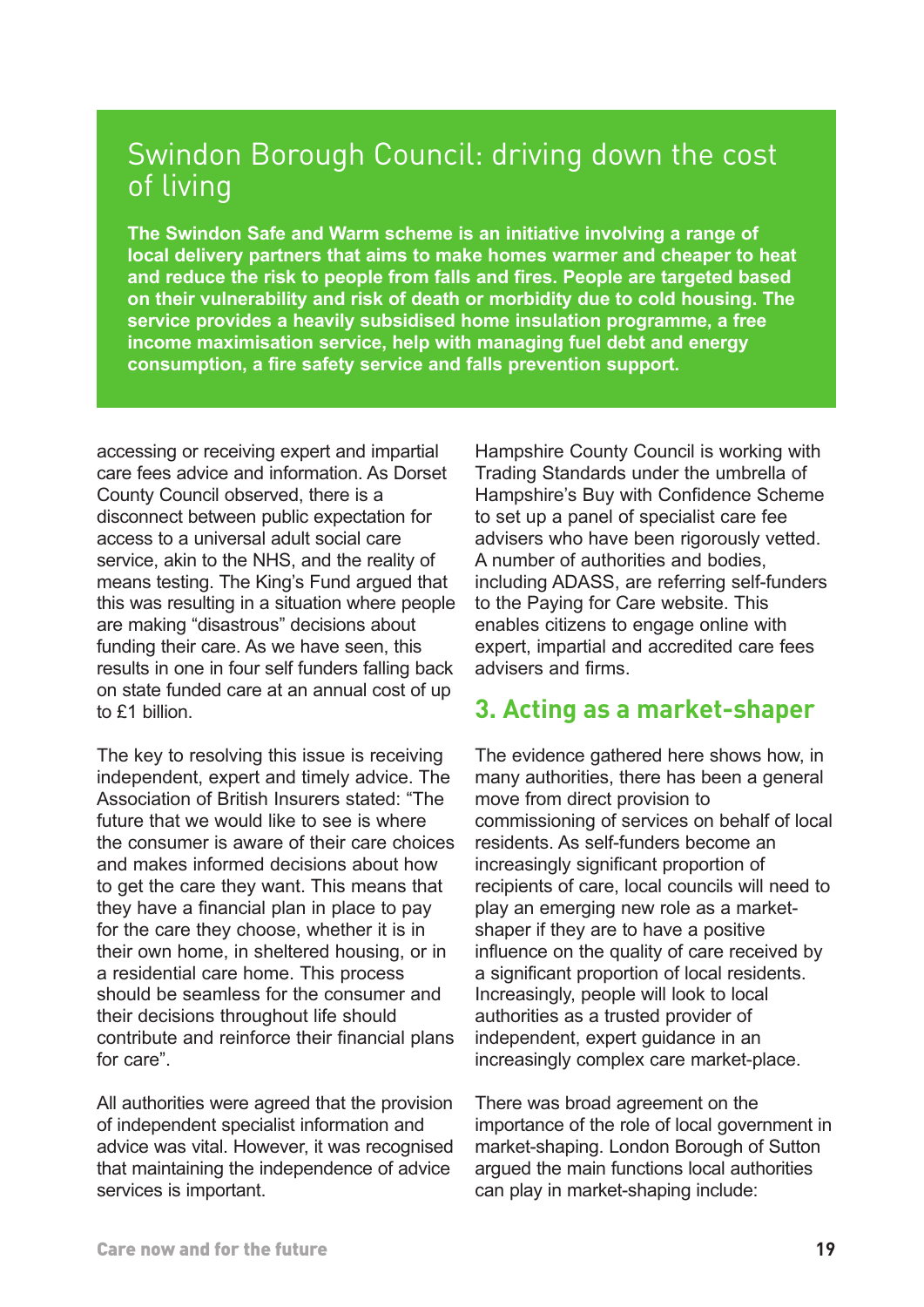#### Nottinghamshire County Council: monitoring self-funders

**In order to ensure that public receive appropriate care fees advice, the council awarded a contract to Capita IB to develop a software solution that will monitor and record the occupancy and vacancies of beds within care homes in Nottinghamshire. The council implemented the care home bed monitoring system from March 2012 for care homes for older people. The system is web-based and will enable people to search for all care homes in Nottinghamshire and find out how many beds are available at any moment in time.** 

**Through this software, the council will receive details when a self-funder has entered a care home and the system also automatically reminds care homes of the importance of self-funders obtaining advice. The software will also send a notification to Paying for Care, a non-profit company, notifying them that an unnamed self-funder has entered the care home. It will then arrange for an independent care fees adviser to contact the care home seeking permission to meet with the new self-funder. It is proposed that the county council works with Capita IB to market and sell the care home bed monitoring system to health and other local authorities.**

- $\bullet$  setting strategic commissioning intentions, outlining the types of support and services required in the future, in the Joint Strategic Needs Assessment (JSNA) and the Joint Health and Wellbeing Strategy (JHWS) with health partners
- stimulating and supporting new provision of services including sharing risk with providers for unproven, innovative services
- $\bullet$  driving up cost effectiveness to benefit all purchasers, including for people who fund their own care
- $\bullet$  improving the quality of services and the standard of provision through workforce development and planning
- $\bullet$  developing an infrastructure for people to increase their choice and control of care and support services through information and advice services.

There was agreement, however, that this was an emerging role. As Nottinghamshire County Council noted, market-shaping requires different capacity and skills on the part of local government and the development of new relationships with providers that have been used to a contractual relationship with the local authority. To start this process, Nottinghamshire County Council is taking part in an East Midlands Joint Improvement Partnership project to develop Market Position Statements by June 2012. Mears Group also believed that local government has progress to make. They said that most local authorities currently focus using their purchasing power to define how a provider delivers a service rather than actual marketshaping.

Resolving the tension between ensuring accountability for public spending, and maintaining an innovative care market place, is a key challenge for local government in this area. Birmingham City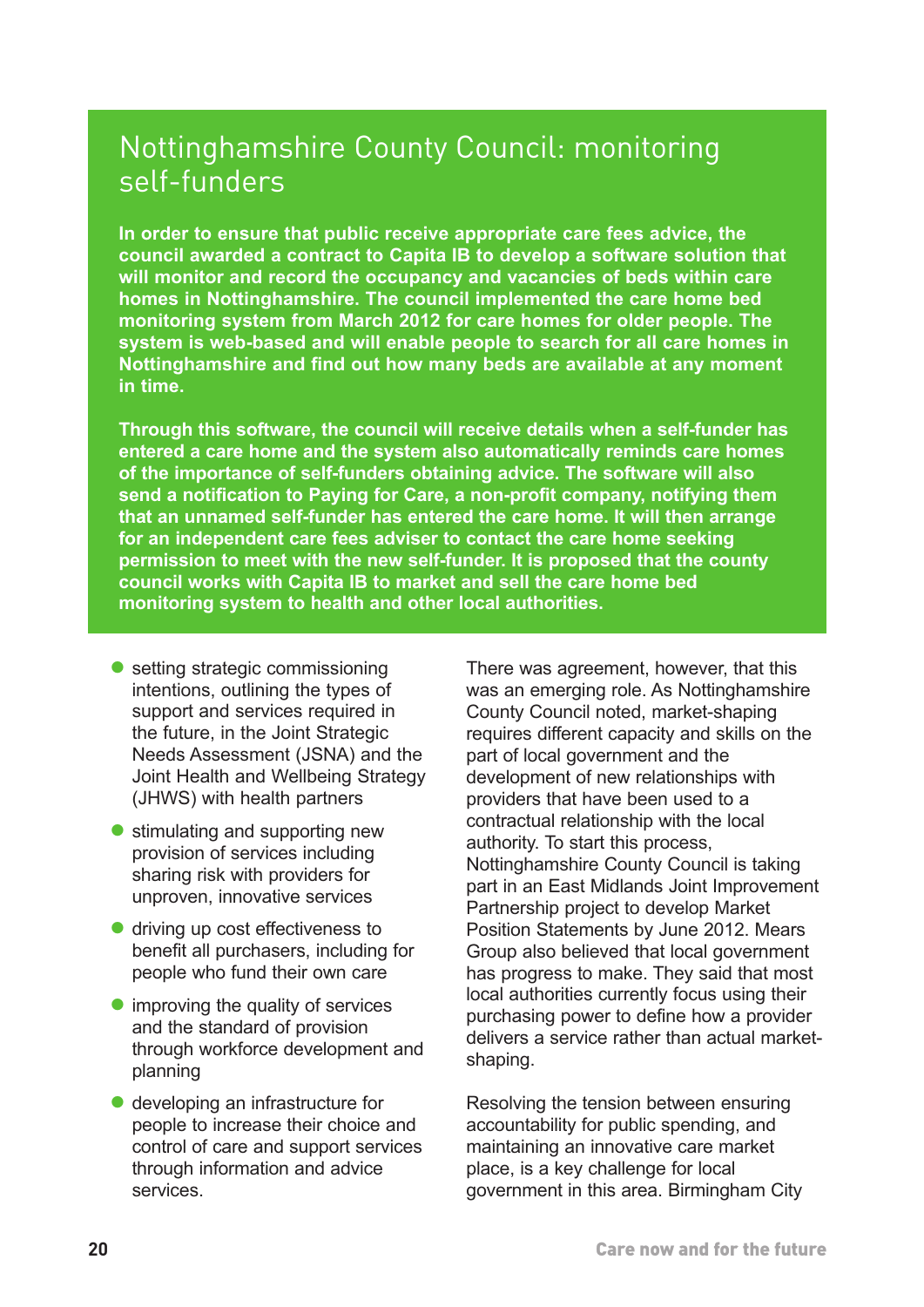#### Nottinghamshire County Council: market stimulation

**The Nottinghamshire micro provider project is a partnership between Nottinghamshire County Council and Community Catalysts. The project supports local people to develop care and support services for residents in order to give people who use services more choice and control over the support that they receive. Micro providers are defined as those providers who: have no more than five paid or unpaid full-time equivalent workers; deliver care or support services to people within their local community; and are independent of any larger or parent organisation. This project worked with Community Catalysts who had already developed and tested a model to increase the number of local micro providers.** 

**Nottinghamshire's project has been in place since July 2010 and there have been 136 enquiries made so far from developing, new or established providers. There are currently 41 micro providers operating across Nottinghamshire who deliver a range of services including: opportunities for people in the daytime; flexible support services in the community; care and support in the home; domestic support services; volunteering and employment support services; direct payment support services; holidays and short breaks; leisure opportunities; and befriending.**

#### Lancashire County Council: supporting all residents

**Help Direct is a service in Lancashire which provides advice and information about, and signposting to, mainstream services across the county which are available to everyone without requiring an assessment. It was initially set up in order to ensure that people who did not meet the Fair Access to Care Service (FACS) eligibility threshold in Lancashire had a robust source of assistance.** 

**Help Direct maintains a resource directory known as the Wellbeing Directory which holds details of a wide range of organisations within Lancashire. To complement this, the council has invested in a number of universal services mainly provided in partnership with third sector organisations. Help Direct also signposts people using the Safe Trader Scheme operated in partnership with Lancashire Trading Standards.** 

**All members of the Help Direct Safe Trader Scheme have shown they are committed to treating their customers honestly and fairly by committing to a code of practice and agreeing to work with Trading Standards to resolve any problems if they should occur. Businesses on the scheme are monitored using customer feedback.**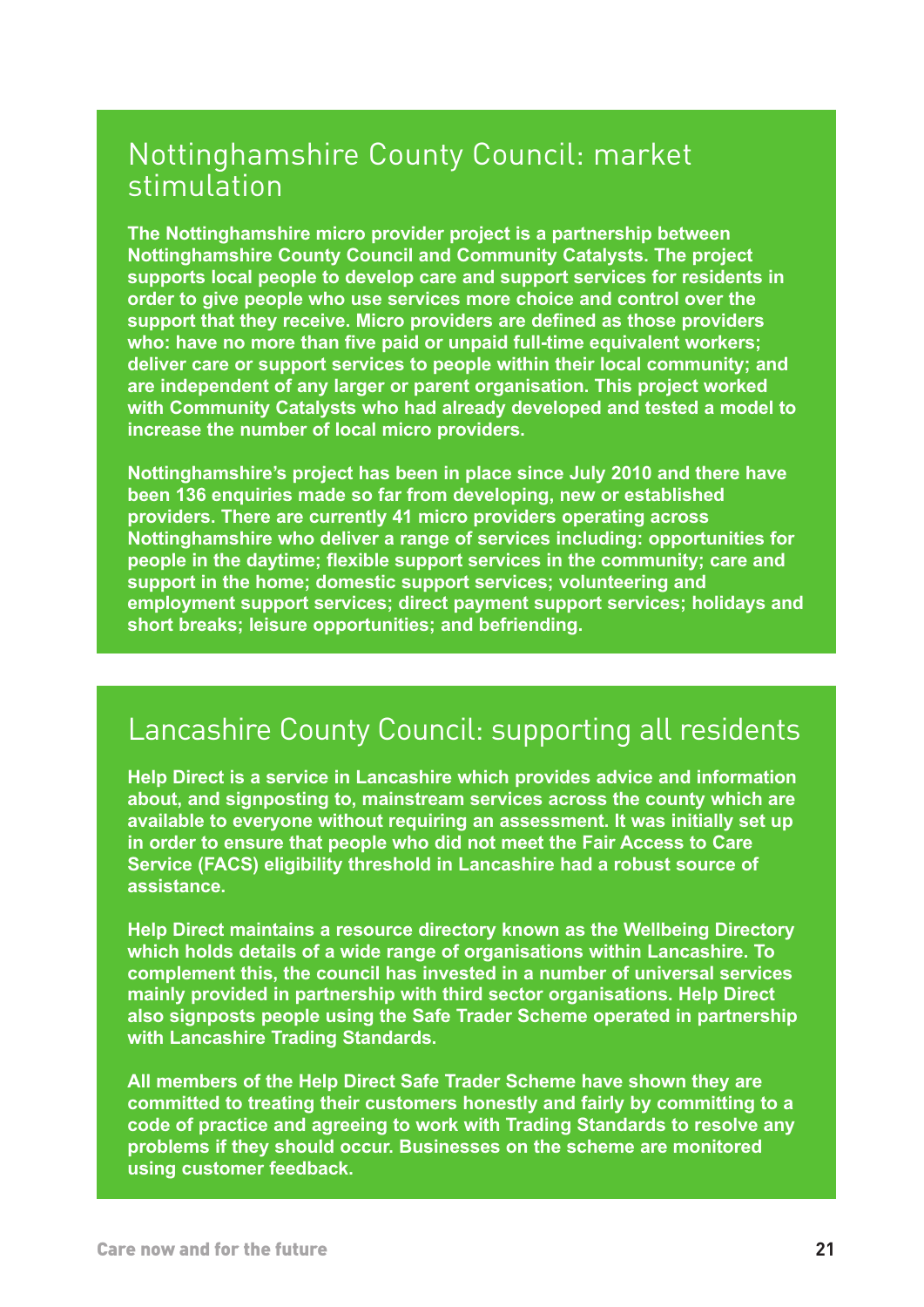Council's submission suggested a route to resolving the tensions between commissioning and market-shaping. With the implementation of Individual Budgets and market-shaping the council will be able to ensure and demonstrate value for money. A current example that is under way is the move to a framework contract where instead of a contracted price for a fixed service, providers will be asked to micro tender on an individual service user basis. Supplier selection will be 40% on price and 60% on quality (that is how well a provider demonstrates that they can meet the service users needs and outcomes).

Other obstacles to a market-shaping role were also recognised. Buckinghamshire County Council argued that a major constraint faced by this local authority is that there is no large scale funding available for market development which necessitates the use of other budgets to develop and steer market development and service

development. Surrey County Council argued that market-shaping is made more challenging because approximately 80% of people needing care and support are selffunders but there is a view that Surrey County Council only has contact with people who have critical or substantial needs. The council will as such work harder to have an influence and shape the market to achieve positive benefits for all Surrey residents.

We can see then that market-shaping is work in progress for many authorities but that there are already examples of how councils can use their commissioning power to stimulate and manage a greater diversity of care providers. This process is crucial to create a greater range of options that will allow councils to build upon and extend their current good practice in helping people live independently and manage their finances. Ultimately this will benefit local government and, most importantly, the older people who need care and support.

#### **Key findings**

**The role of local authorities in caring for older people is undergoing a rapid evolution. Authorities are moving from a delivery role to one that is centred on commissioning, supporting and capacity building. It is vital that local authorities refer people to good advice, create clear pathways for care recipients and stimulate a market that provides choice and quality. The case studies presented here and throughout this report show how many local authorities are already, within the scope available to them, starting to build a system for the future.**

**By helping people live independently for longer, they are managing the demand for care. By helping people stay financially independent, they are managing the cost of care. And, by shaping social care markets, they are stimulating innovation and increasing the range of options that are available both to individuals and to public agencies.**

**These sorts of activities should be emulated across the country. None of the respondents to this Inquiry suggested that this new role for local authorities was sufficient in and of itself to meet all the challenges facing the adult social care system. But they do point towards real results and real savings that can achieved in the short and medium term.** 

**More importantly by addressing these three key functions, local authorities lay the foundations for the long-term reform of the system we examine in the next section**.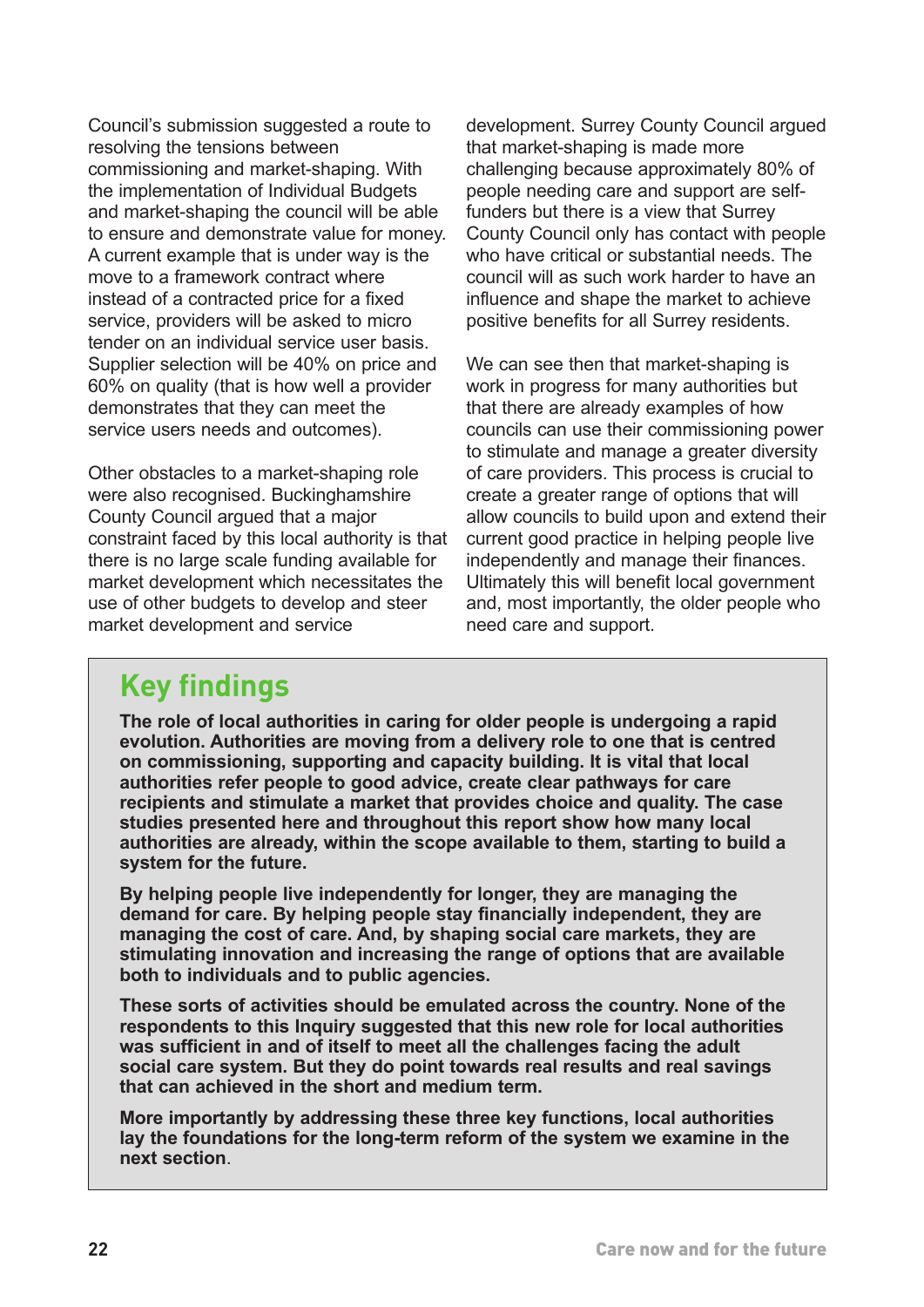**"If we don't provide that early intervention and support that actually enables those things, to enable the person to feel comfortable to live independently, we get driven down the route to high levels of crisis intervention."**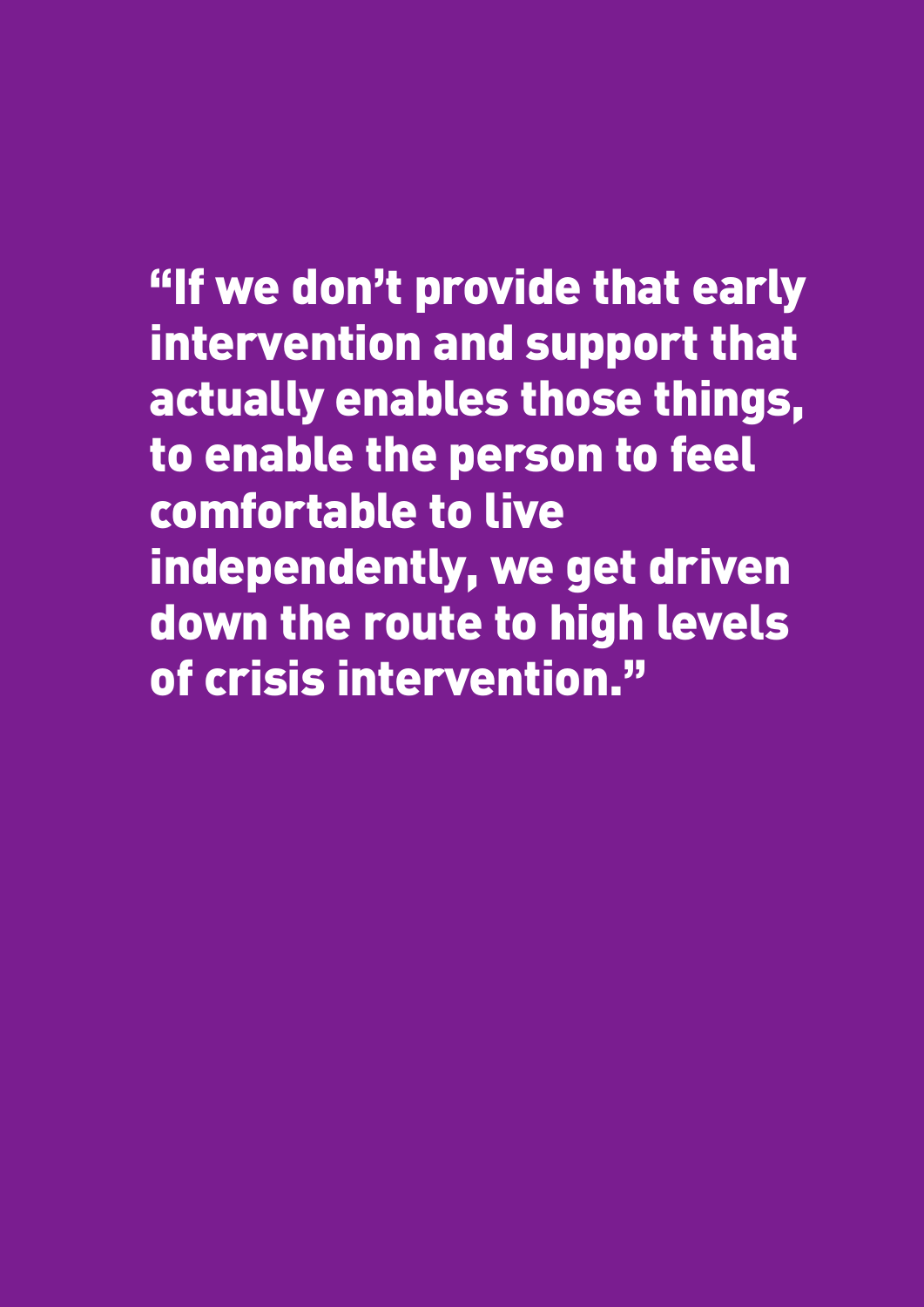# **5 Where do we go now? A system fit for the future**

#### **Prevention**

A dominant theme of the evidence received by the group was about the benefits of a shift to a more preventative system: both in terms of driving down the cost of services and for delivering better outcomes for service users.

*"If we don't provide that early intervention and support that actually enables those things, to enable the person to feel comfortable to live independently, we get driven down the route to high levels of crisis intervention."* <sup>20</sup>

It also became clear that local authorities are already doing a lot of innovative work to drive a preventative agenda. As we saw earlier they are already saving 4.1% a year by investing in preventative services and service redesign.

The evidence presented to the Inquiry included many examples of how local authorities were already using preventative approaches.

Halton Borough Council and NHS Halton and St Helens have developed a useful hierarchy of preventative services. It defines the three distinct areas of prevention.

**• Primary prevention – promoting wellbeing:** This is aimed at people who have no particular social or health care needs. The focus is on maintaining independence, good health and promoting wellbeing.

- <span id="page-27-0"></span>**• Secondary prevention – early intervention:** This is aimed at identifying people at risk and to halt or slow down any deterioration, and actively seek to improve their situation.
- **Tertiary prevention:** This is aimed at minimising disability or deterioration from established health conditions or complex social care needs. The focus is on maximising people's functioning and independence.

There was a recognition that self-funders must be included in the drive towards preventative services. Again, as Surrey County Council pointed out, approximately 80% of people needing care and support in the authority are self-funders. London Borough of Sutton argued that too many of these self-funders are choosing to go into residential care when they could remain supported in the community, often at less cost, because neither they or their friends and family know what options are available now – particularly with the advance in assistive technologies. Hertfordshire County Council suggested that we should aim to ensure that people funding their own care are equally motivated to prevent deterioration and recover and that they have information about the things that can help with this.

However, since most of the savings from preventative services for self-funders accrue to the NHS, there is an urgent need to think through how this can be financed in

<sup>20</sup> Maria da Silva, Chief Operating Officer for Whittington Health, oral evidence to the Inquiry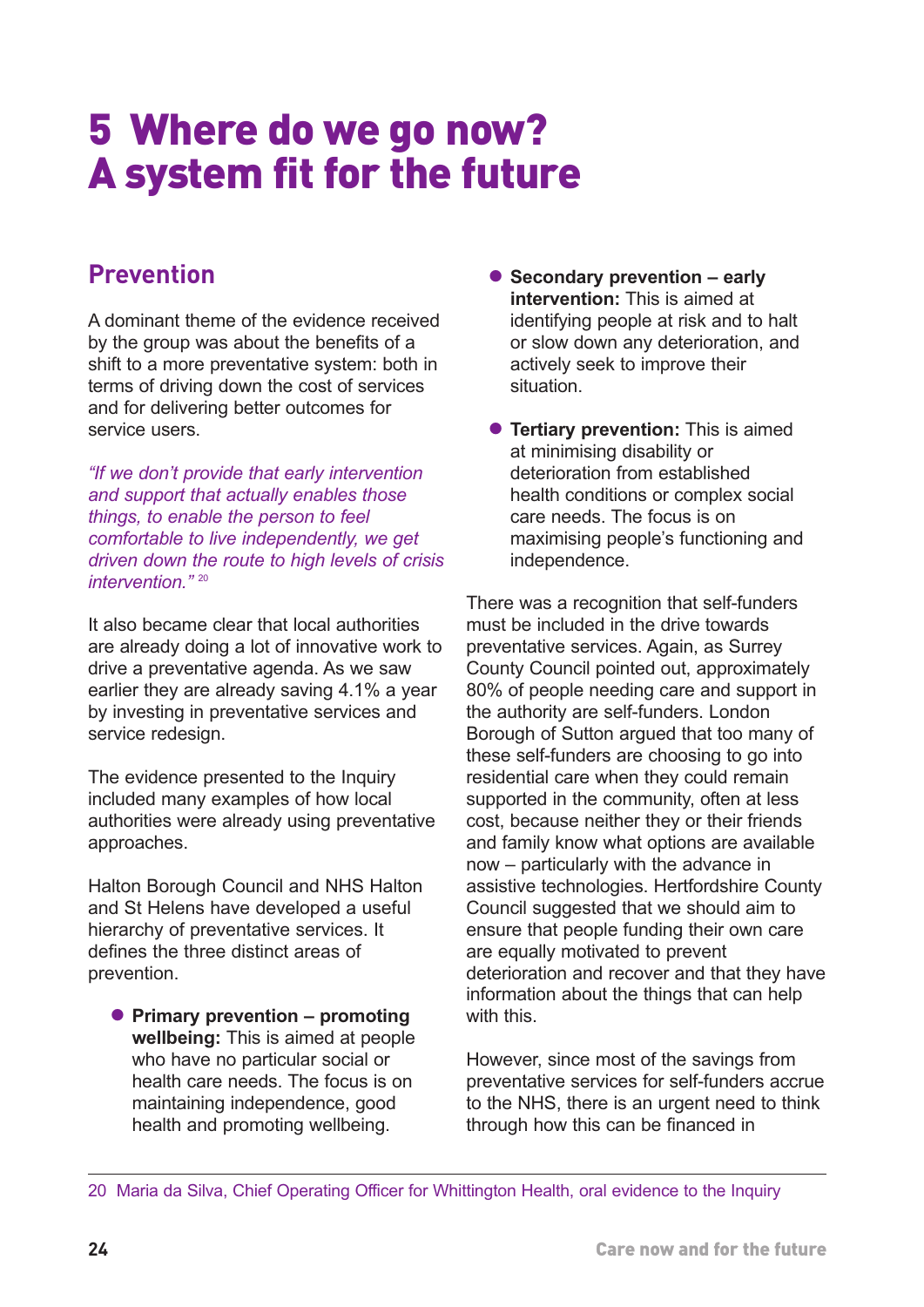#### Essex County Council: reablement service

**Essex County Council first introduced a reablement service in April 2008. Initially the service took people being discharged from hospital but over time the numbers admitted from the community have grown. Overall, the numbers of people admitted to the service have increased year on year from over 1,900 in 2008-09 to over 2,700 in 2009-10, over 3,100 in 2010-11 and over 3,800 in 2011-12. In the last four years almost 5,000 people have left the reablement service with no need for ongoing care support from the county council.** 

**As well as the improved quality of life, there have also been financial benefits for these people. Had they received care support, it is possible they would have been required to make a contribution towards the cost of that care (under the "Fairer Charging Regime"). They estimate that in 2011-12 these people would otherwise have been required to contribute £1.8 million towards the cost of their care. In 2012-13, that is projected to increase to £2.4 million.** 

**The direct impact of reablement for the county council is that there is a requirement to provide less care to citizens with a consequential reduction in costs. They estimate that during 2011-12 the reduction in gross care costs is almost £12 million, and that will increase to over £16 million in 2012/13. However, as a consequence of these reductions, the county council will receive reduced income from charges (as described above) of £1.8 million in 2011/12 and £2.4 million in 2012/13.** 

**The net saving in care costs for the county council is therefore estimated at £10 million in 2011/12 and will rise to £13.6 million in 2012/13. The council estimates that during 2011/12 there were at any time around 2,000 to 3,000 people not receiving care who without reablement would have been receiving care. In addition to the care costs avoided by the county council, there will also be no management on-costs for these people. This cost has not been quantified but will be significant.**

partnership with health. One option may be for these services to be funded through the Health and Wellbeing Board (see p31-35).

#### **Integration**

*Integrated care means different things to different people. At its heart, it can be defined as an approach that seeks to improve the quality of care for individual*

*patients, service users and carers by ensuring that services are well co-ordinated around their needs. To achieve integrated care, those involved with planning and providing services must impose the user's perspective as the organising principle of service delivery.*<sup>21</sup>

There is a growing recognition of the efficiency savings and service

21 King's Fund and Nuffield Trust (2012) *Integrated care for patients and populations: improving outcomes by working together*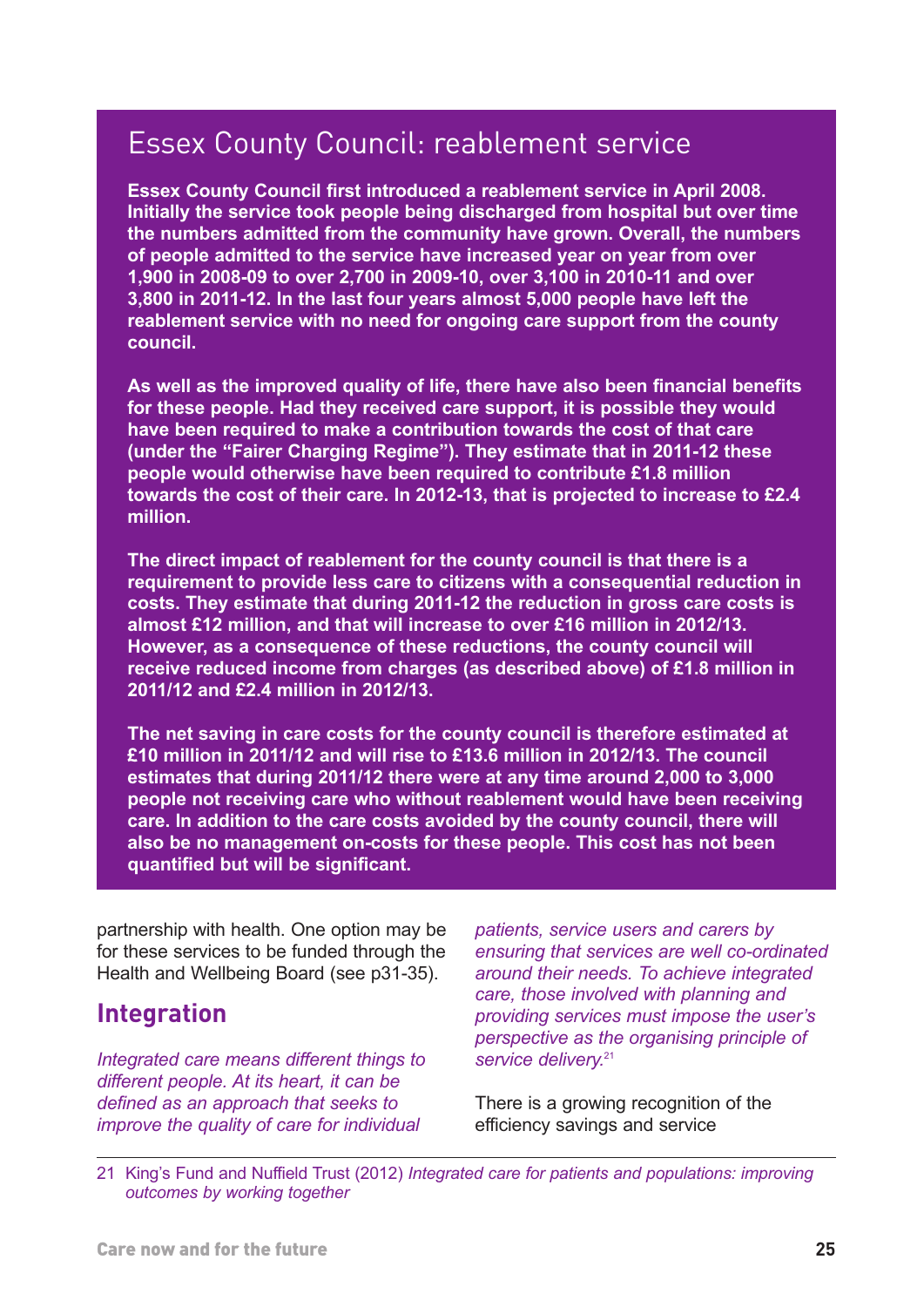## Trafford Council: telecare

**In 2010, Trafford launched their Telecare Transformation Programme to contribute to the support for older people to live longer in their own homes with a better quality of life.** 

**An example of this is Mr A, who had dementia, lived with his wife, but had a high risk of experiencing falls. Mr A was admitted to hospital with a minor infection. Hospital staff told the family that, given the risks, the only sensible discharge solution for Mr A was residential care. The family were unhappy with this and a telecare assessment was arranged by the social worker.** 

**Through the use of bed, chair and falls sensors and a 24-hour pendant alarm, Mr A was able to return home. The use of the telecare option in this case prevented admission to residential care representing a saving of approximately £25,000 per annum.** 

**The council has also invested in Just Checking, which is an assistive technology that can map the movement of an individual or log the activity of a number of individuals. One example of the use of this technology is monitoring the movements of a number of older people within a sheltered accommodation scheme over a period of weeks. This enabled the production of activity charts which allowed the correct allocation of staffing resources.** 

**By linking information provided through the Just Checking scheme with other technology, staff time could be reallocated from more expensive night-time support to more beneficial day-time activity. The use of the telecare option in this case represented a saving of £10,388 per year.**

improvements that result from integration of primary care and social care. Encouragingly, many authorities reported effective jointworking with their PCT including at a budgetary level.

Sunderland City Council, for instance, reported that Section 256 agreements, which allow PCTs to transfer money to local authorities to facilitate the joint delivery of services, are in place over a diverse range of services including mental health, carers support, dementia, hospital discharge, safeguarding adults, telehealth and reablement services.

The 2012 ADASS budget survey has found that £622 million of NHS money has been invested into social care in 2012-13. £284 million has been used to offset pressure on services, £148 million to invest in new social care services and £149 million allocated to working budgets.<sup>22</sup>

The Inquiry heard different perspectives on how the integration of primary care and social care could be strengthened. The Health Select Committee on Social Care has pointed out that integration has been identified repeatedly in the past 40 years as an essential tool to improve outcomes for

22 Association of Directors of Adult Social Services (2012) *Budget survey 2012*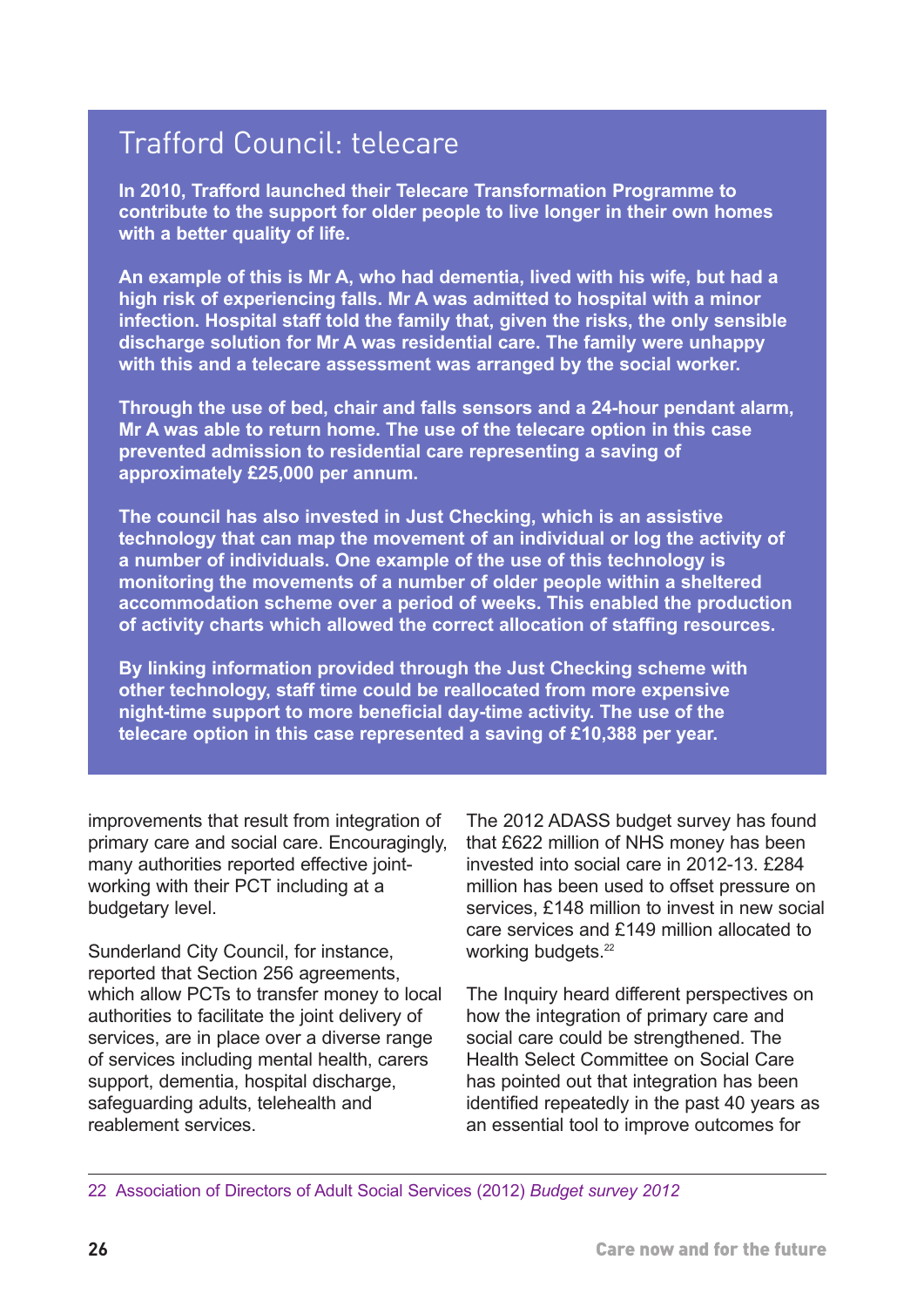individuals and communities. In order to overcome the barriers to integration, the Select Committee recommended the creation of a single local commissioner. Many respondents, however, argued that it was not structures *per se* that were important.

Lancashire County Council, for instance, criticised the tendency to see integration as an an end in itself. The council points out that in many cases it is not so much integration as alignment and effective collaboration which avoids the bureaucracy and structure issues associated with integration.

Several contributors to the Inquiry felt that integration needed to go beyond social care and health and needed to actively engage with other service areas such as housing, leisure and environment, which all contribute directly to wellbeing, and have an active role in helping people to lead healthy, independent lives.

The National Housing Federation (NHF) noted that poor housing conditions increase the risk of severe health or disability by up to 25% during childhood and early adulthood.

Despite this, housing has traditionally been seen as separate from health provision. Encouragingly, the NHF reports that many organisations have been successful in attracting investment from Primary Care Trusts as part of local strategies to reduce falls, winter deaths and hospital visits.

The Leicester Housing Association has developed one of the country's first one-stop shops for health and social care in partnership with Leicester City West Primary Care Trust, Braunstone Community Association and Leicester City Council. It comprises a cafe, GPs' surgeries, community nurses, physiotherapy, dentists, chemists, opticians, mental health advisors, drug and alcohol counsellors and family planning services.

Some challenges associated with resource reductions and changes to structures were reported. In the short term, several local authorities expressed concern that their PCTs were changing the basis upon which they make the Continuing Care Assessments that govern the provision of NHS-funded care. This has a consequent cost shunt to the authority as the provider of last resort.

In the medium term, there was concern about integration at a strategic level. Birmingham City Council confirmed a strong preference for a comprehensive approach to integration. However, it highlighted some realistic constraints upon this. It noted that there are real opportunities for commissioning with GPs and developing the use of individual budgets across health and care that will stimulate new and different offers to meeting needs. However, this is a gradual process and that will need to be developed over time in agreed priority groups and based upon clear evidence.

Practical concerns were also expressed around integration of services. East Riding of Yorkshire Council highlighted two barriers to integration. First, there are several new builds in progress in East Yorkshire where it would be beneficial to have co-located services: the barrier is additional revenue costs. There is a standard cost formula per square foot in the NHS that is cost prohibitive for adult social care. Second, information sharing and confidentiality. The council notes that adult social care can be excluded from full participation in multidisciplinary team meetings as a result of confidentiality. The authority also observes that the review of Caldicott Principles could help support good information sharing. Bath and North East Somerset pointed out that, although reforms emphasise the value of integration, governance arrangements, structures, guidance and authorisation processes at present do not.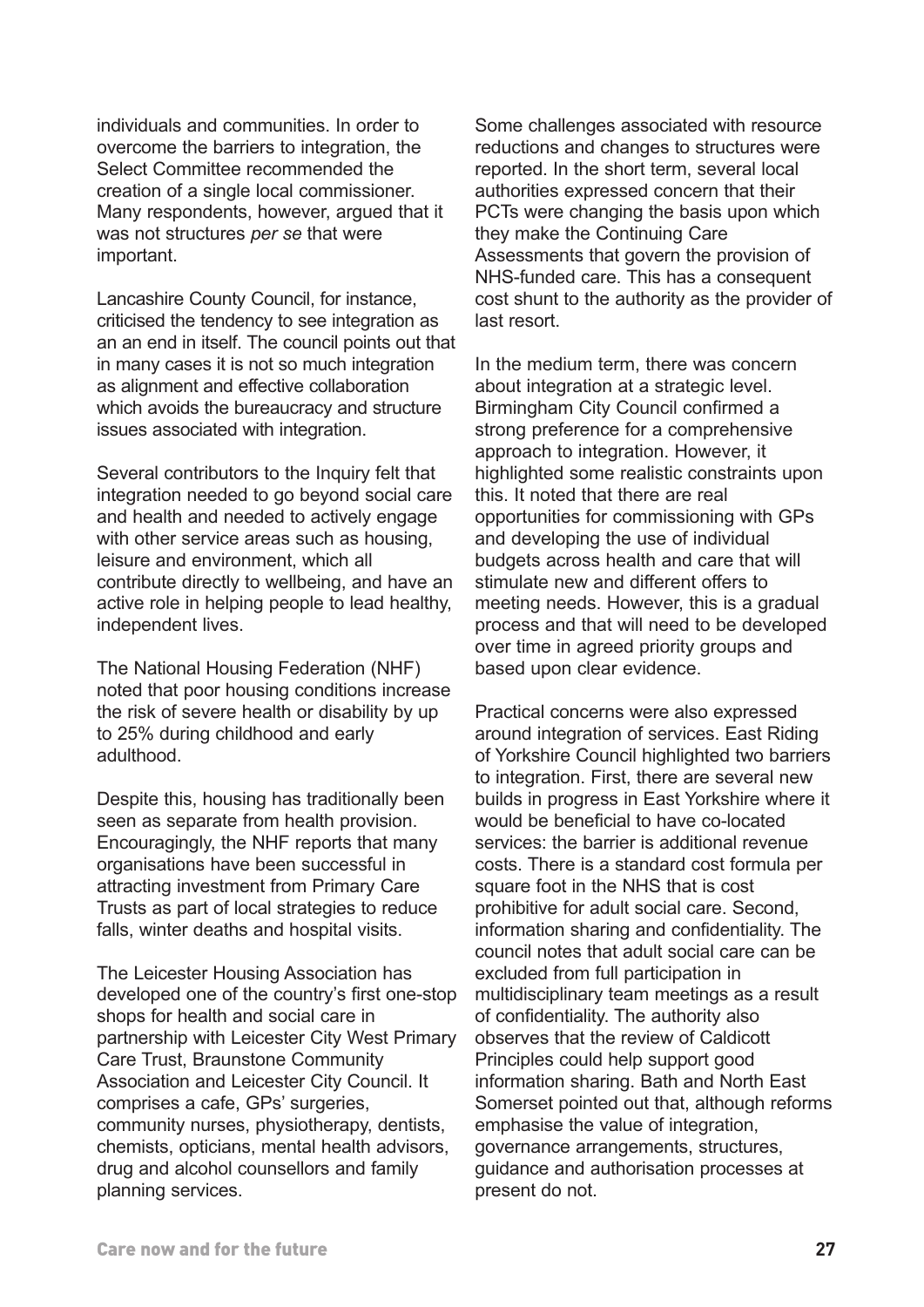#### Bristol City Council: PCT and local government integration

**Intermediate Care and Reablement Services Bristol Community Health (BCH) and the Health and Social Care Directorate (HSC) of Bristol City Council have developed a comprehensive range of intermediate care services which include REACT, an admission avoidance service located in the A&E Departments of the acute hospitals and a rapid response service.** 

**The council has clear and robust joint governance arrangements with BCH. These include a joint strategic manager's post and a Partnership Board. The aim of the services is to ensure that unnecessary hospital and residential admissions are avoided and that patients receive high quality clinical input in their own home, whenever possible. The rapid response service is usually provided for a period up to 10 days. There is also access to step-up residential or nursing home placements, when required. The service also includes a re-ablement team.** 

**The philosophy of the whole service is to help individuals regain maximum independence as soon as possible. In contrast to many intermediate care services, its focus is primarily on hospital avoidance rather than facilitating hospital discharge, with 60% of activity relating to hospital avoidance. In order to achieve this balance, good relationships have been nurtured with primary care over a period of time so that GPs are now the main referrers to the service.** 

**There has been a strong partnership between HSC and BCH for many years that allowed the service to grow and develop. It has also enjoyed settled management with a clear focus on the aims and the performance management of the service. It has agreed targets with commissioners on the conditions that the service will focus on. These are drawn from the ambulatory care sensitive conditions.** 

**Staff code their activity when treating these conditions using the same codes, HRG (Hospital Resource Groups) that the acute hospital use and which then allows the service to accurately compare the cost of treatment in the community against the cost of treatment in a hospital.** 

**Latest figures (April 2012) show that the reablement service is reducing home care hours by an average of 6.5 hours per person per week. The whole intermediate care service makes efficiencies for the PCT and the local authority. In 2008-2009, the rapid response element made savings of £4.3 million across health and social care.**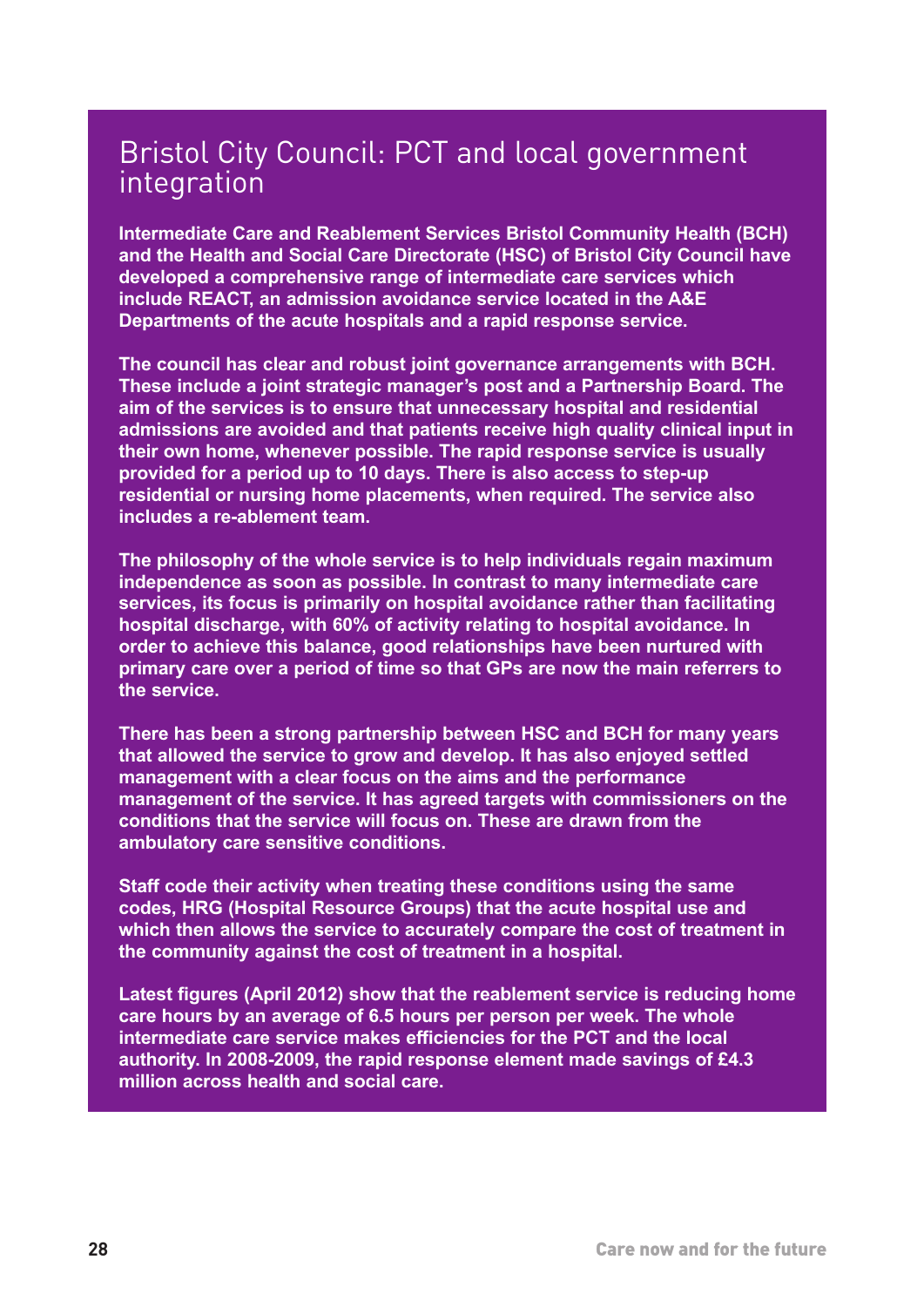#### Halton Borough Council: working with Clinical Commissioning Group

**Halton Clinical Commissioning Group (HCCG) and Halton Borough Council (HBC) have agreed a Shadow Section 75 Partnership Agreement for joint commissioning across a range of areas, including urgent care.** 

**Urgent care has had a significant profile at the national and local level for a number of years and has been the subject of a raft of national and local reviews, reports, evaluations and initiatives. This work has been overseen by a range of committees, boards and governance structures. An urgent care board has been set up which will be chaired by the Operational Director Prevention and Assessment from HBC with the lead GP for urgent care.** 

**Representation includes: managers from the Clinical Commissioning Group, Halton Borough Council, the acute hospital sector and Warrington Health economy. The Board will have a focus on reviewing the various pathways and commissioned services within the remit of urgent care and work closely with colleagues in the surrounding boroughs and Mersey Cluster to ensure robust arrangements are in place in relation to all aspects of urgent care commissioning, contract management, evaluation, service design and redesign.**

The very different approaches from Bristol, Halton and Buckinghamshire *(see above and overleaf)* share some core features: they use prevention as a way of driving down cost and delivering better outcomes; they start from a user centred perspective; and they involve structured integration across different parts of the public sphere.

In particular, the Buckinghamshire County Council example relies heavily on the co-production approach through the volunteer hub as a means to lever additional, no-cost resources from service users and the wider community to deliver care services alongside provision which is delivered by professional care providers.

These are examples of local government and its partners working in the most effective way. However, this approach is not universal. The King's Fund noted that integrated care has been a recurrent goal of public policy under successive governments for more

than 40 years, but less than 5% of NHS and social care budgets are subject to joint arrangements and there are wide variations across different parts of the country in the quality and achievements of joint working.

Care providers, meanwhile, expressed some scepticism about the way in which care was actually commissioned in practice. For example, Mears executive director Alan Long argued that, while outcome-based commissioning was much talked about, the reality was all too often of block-booking contracts and competition based around the hourly price of care. The effect of this, he argued, was a race to the bottom which stifled innovation and drove down the wages of care workers.

Several contributors expressed concern that local government was not rewarded financially for investing in preventative services. Many of the benefits from preventative services flow to the NHS,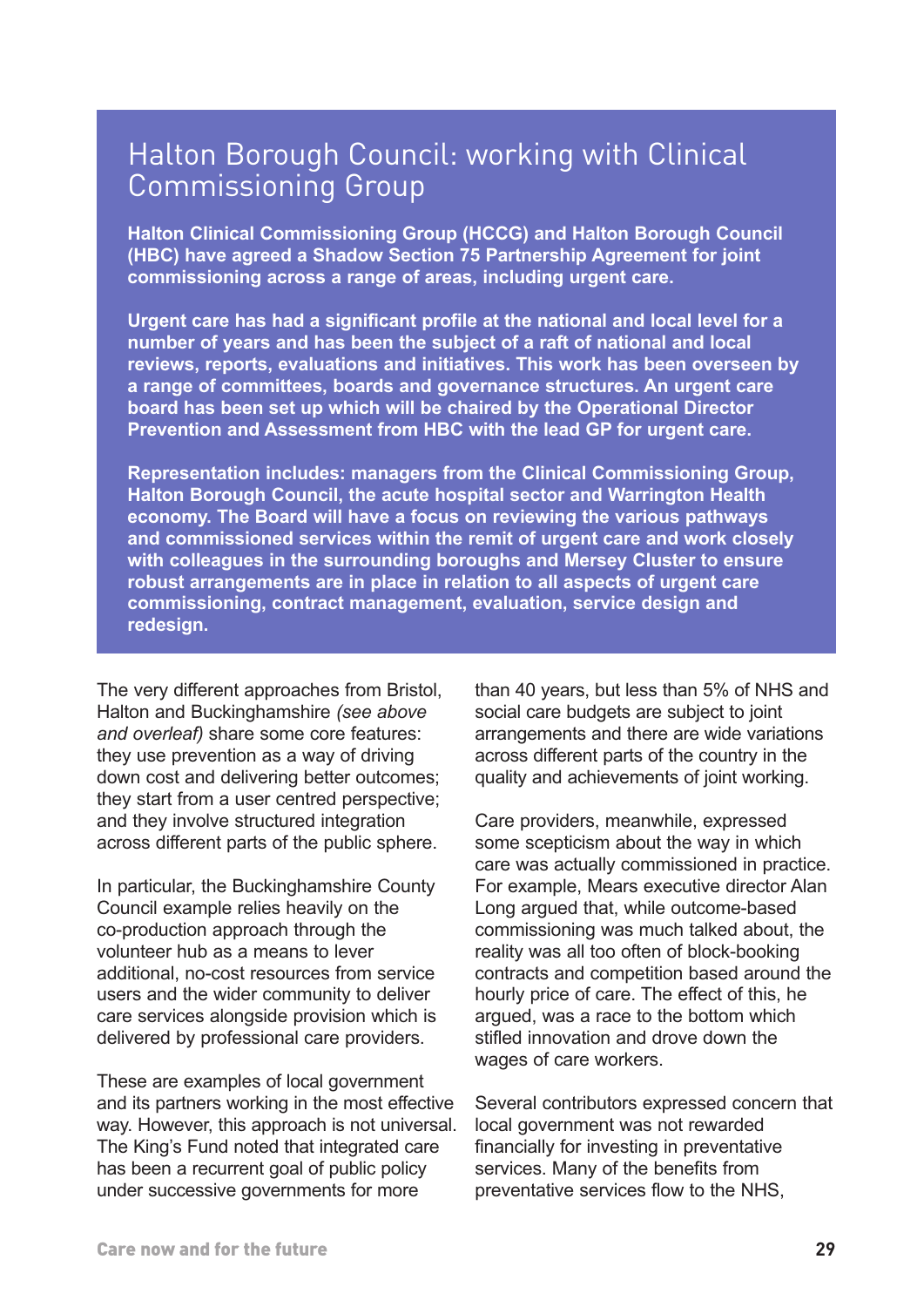#### Buckinghamshire County Council: joint investment in prevention

**Following a £4 million investment from its Primary Care Trust, Buckinghamshire County Council recently embarked on a journey to transform its social care services by developing a prevention programme that focuses on those adults who are at risk of needing more intense social care or health support in the near future.** 

**Using data gathered from Primary and Social Care, a key target group of around 7,000 people has been identified. The prevention approach places these individuals and the community and local organisations that surround them at its heart and is designed to support and encourage people to lead better and more independent lives.** 

**Through a process of co–production Buckinghamshire County Council and its many partners have sought to: overcome challenges that exist within the partnerships and work practices; learn from local, national and international evidence and good practice; spend time with users using "day in life" explorations to better understand their needs and abilities; and develop and test out new models for prevention. The aims are motivating and enabling individuals to play active roles in their communities making the most of their abilities; connecting people to each other, their communities and services; bridging between communities and services to create mutually supportive communities and blurring the boundaries that can prevent open access and inclusive services; intelligence-gathering to evidence impact, target resources, share good practice; and maximising existing resources to create the greatest impact of prevention.** 

**This is achieved through eight Community Liaison Officers (CLOs) who are the bridge between the informal and formal sectors so as to build community and organisational capacity to establish new community based services and enhance existing ones. 14 Community Practice Workers (CPWs), meanwhile, will be based within GP practices, the prime source of referral. CPWs will be responsible for identifying, motivating and enabling individuals to take active part in their surrounding communities as well as access or develop support structures around them. This will be supported by the creation of an extensive intelligence hub. Its purpose will be to identify and collate core data sets and information, feeding this into future needs analysis and enabling future resources to be targeted through evidence based interventions and support.** 

**A volunteer hub will also be developed to support voluntary organisations, volunteers, and policy makers to make better use of existing and potential volunteer capacity and value across the county. It will support and deliver work to promote volunteer numbers, improving experience and enhancing informal and formal support services.**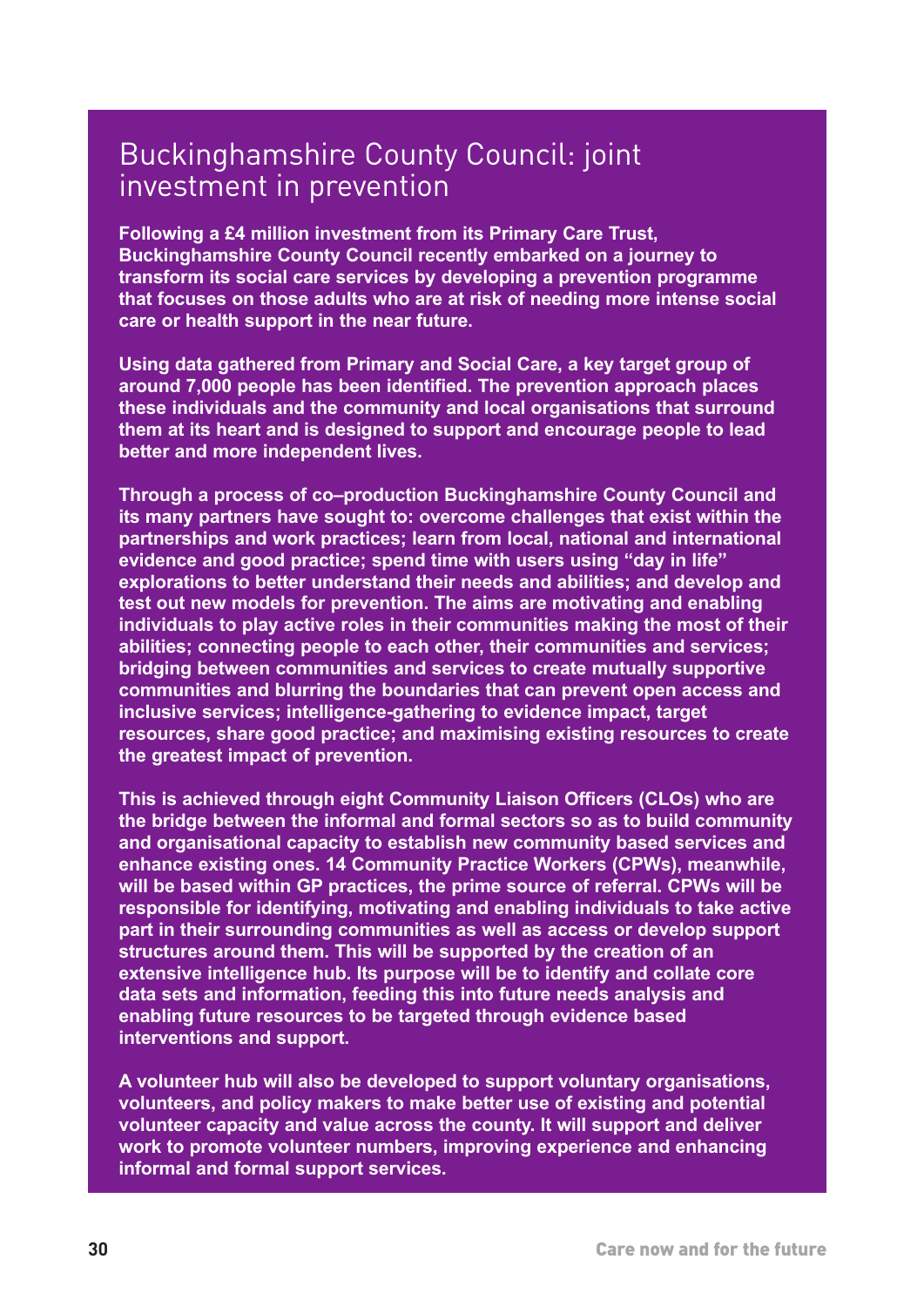where money is currently being spent unnecessarily in acute care.

London Borough of Havering highlighted the fact that a clinical audit which took place in 2011 in Barking, Havering and Redbridge hospitals found that a number of emergency admissions could be avoided if pathways for key conditions across the primary and secondary emergency care pathways were developed. It was recognised that unnecessary admission to hospital can increase levels of dependency and expose people to further risks such as those of infections. The council has therefore agreed with health partners and neighbouring authorities to take forward the development of an integrated care strategy which includes a 10% reduction of hospital admissions due to falls.

The recognition that the creation of Health and Wellbeing Boards represents a significant opportunity for effective integration of services extended to acute services. Leicester City Council explained how its shadow Health and Wellbeing Board supports and facilitates integration of services at a more operational level. Work on the acute care agenda is channelled through a multi-agency Emergency Care Network. This has supported a number of joint working initiatives.

For example, health and social care coordinators, employed by the council but mentored by GPs, work in local practices to support long-term conditions management, hospital in-reach for the practice's admitted patients and discharge coordination and follow up. This has resulted in improved continuity of care, quicker discharge and reduced re-admissions to hospital.

Evidence submitted to the Inquiry suggests that savings from preventative services to acute care can be substantial. A Personal

Social Services Research Unit (PSSRU) evaluation of Department of Health-funded Partnership for Older People Projects, which ranged from low level services to more formal preventive initiatives, found that every extra £1 spent delivered an average £1.20 additional benefit in savings on emergency bed days. The savings flowed from a 47% reduction in overnight hospital stays and a 29% reduction in the use of accident and emergency departments.<sup>23</sup>

There remains a question as to the mechanism through which integrated preventative spend can be managed. Many of the experts who submitted evidence to this inquiry were optimistic that Health and Wellbeing Boards could play this role. Others were anxious that their powers as currently constituted were too weak.

Integration became a dominant issue as the Health and Social Care Act progressed through its Parliamentary stages. The Future Forum was asked to focus on it for its second report; Monitor was given statutory power to impose integration of services as a condition on providers; and the role of Health and Wellbeing Boards was strengthened to deliver it.<sup>24</sup> However, the Act does not create any new integrating funding streams. Health and Wellbeing Boards will continue to rely on Section 75 flexibilities.

There are also, of course, still significant barriers and challenges to making integration work effectively. The financial pressures on health and social care may give an added incentive but could make collaboration more difficult. The different funding regimes for health and social care will remain a significant barrier to integration. The Health and Social Care Act could, itself, hinder integration, with more competition further fragmenting service delivery. Local commissioners, including councils, will need to balance the

23 PSSRU (2010) *The national evaluation of partnerships for older people projects* 24 NHS Future Forum (2012) *Integration: a report from the NHS Future Forum*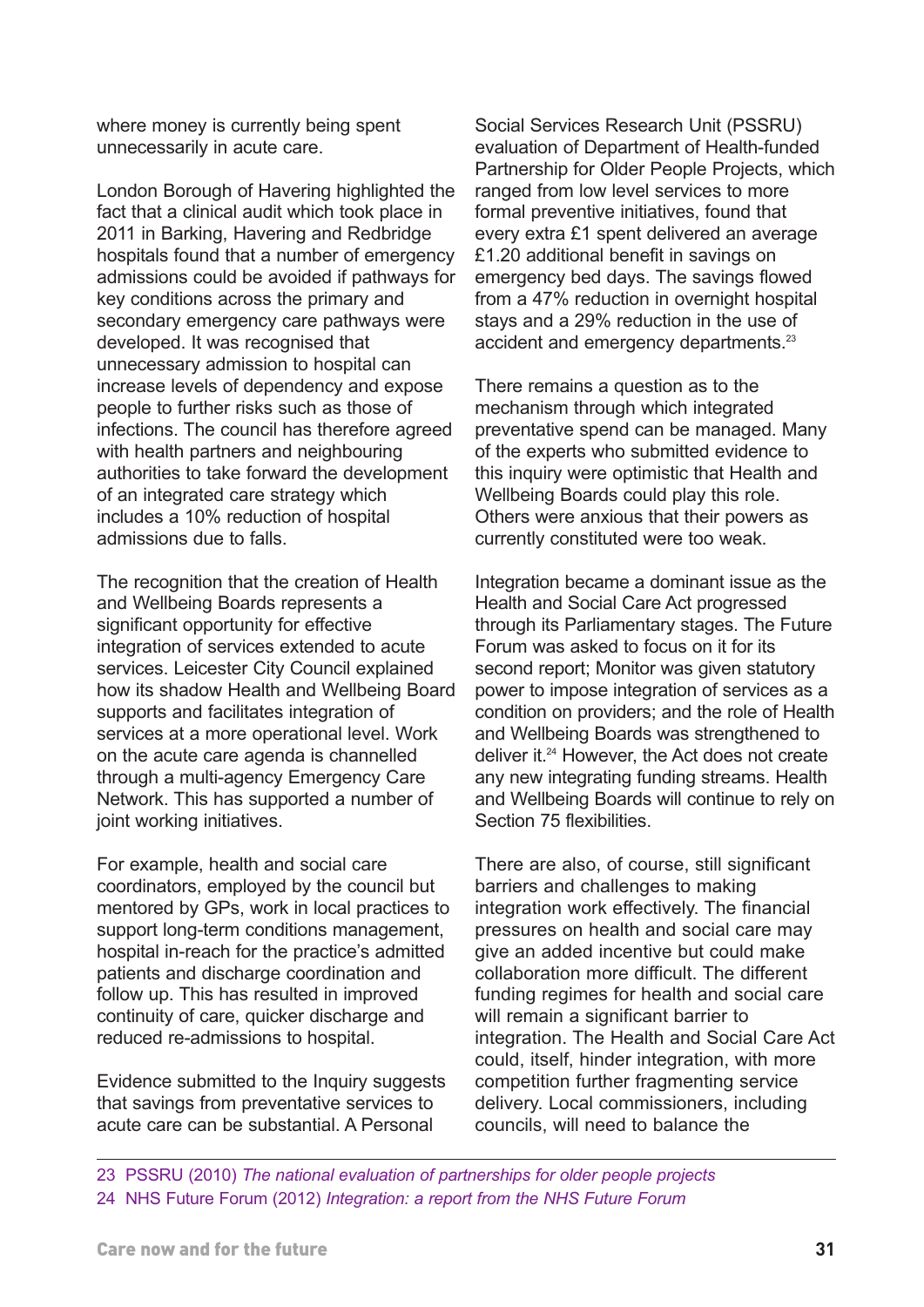government's objectives of greater choice and competition with the government's other stated aim to deliver more integrated care. Evidence to the inquiry identified further challenges, such as changes in NHS structures and practical barriers around areas such as technology and data.

Despite these challenges, there is a strong belief in local authorities that Health and Wellbeing Boards have the potential for achieving a step change in joining up health, public health, social care and related services. Yet the powers of Health and Wellbeing Boards are limited and their role is seen by the government as being a key influencer on decisions around integration and commissioning, rather than being able to direct those decisions.

The Health Select Committee in its recent report on social care strongly believed that Health and Wellbeing Boards could be the key to progressing integration:

*"Health and wellbeing boards' role should be strengthened. They should agree commissioning plans, be able to refer concerns about commissioning consortia's commissioning plans to the NHS Commissioning Board and contribute to their annual assessment."* <sup>25</sup>

New local models creating a single commissioning process need to be developed to replace a system where services and budgets for many people, particularly the elderly and those with longterm conditions, are fragmented and incoherent. Health and Wellbeing Boards should be developed as the holder of a single, integrated budget.

In their evidence to this Inquiry, the LGA suggested that we need to think about commissioning organisations existing within and alongside Health and Wellbeing Boards, with Clinical Commissioning Groups (CCGs) and councils delegating the commissioning function to this body.

#### **Key findings/recommendations**

**It is clear that any system that is viable for the long term must be significantly geared towards prevention. There was near unanimity from all the experts who gave evidence to the Inquiry. The success of the examples we have looked at also highlights the value of this approach.**

**Maria da Silva, Chief Operating Officer, Whittington Health, argued: "Integration is especially important when cash is stretched. The PCT, for example, invested some of its funding into local authority and community services, which delivered more responsive services and efficiencies. Pooled budgets for intermediate care services has saved money on delayed discharges and allows people to remain in their own homes. Mutual learning has been beneficial to all sides – social care can help health improve user involvement; health can provide lessons for social care in clinical governance."** 

**The improvement in joint working hasn't been easy. Maria pointed out that a lot of time has to be spent in developing relationships, in persuading people** 

<sup>25</sup> Health Select Committee (2012) *Fourteenth report of the session 2010-2012: social care*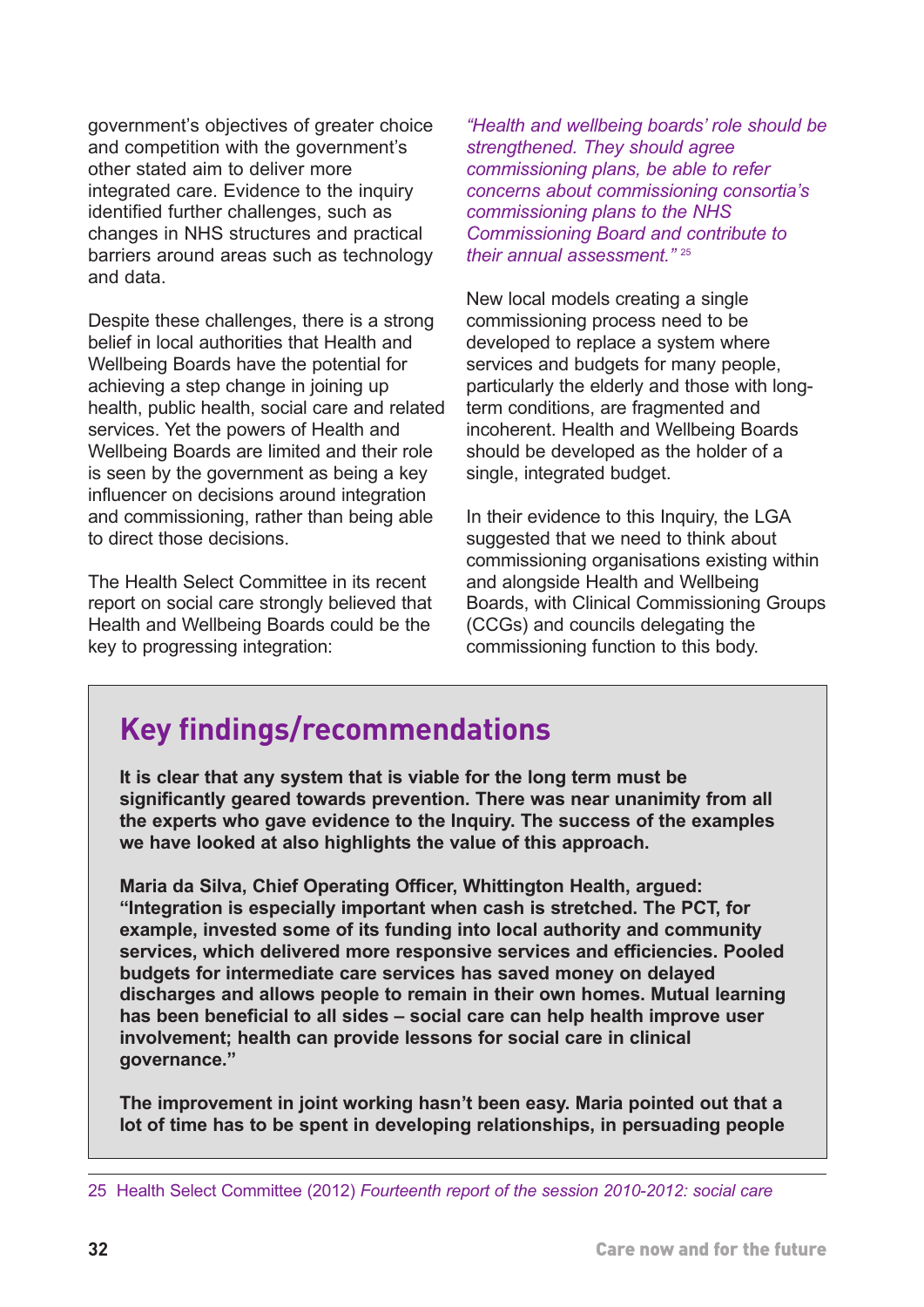**it will work. It requires openness and transparency and the involvement and interest of service users.**

**It is also important that we see a funding system that supports this move towards prevention. We cited earlier evidence from Sean Gallagher at DOH who argued that "the funding system, needs to support the principles about what a good care system should offer to the people".**

**Looking at the evidence received by this Inquiry, and the case studies cited in this report, we believe that it is possible to create a virtuous circle of funding and function whereby funding drives prevention, this generates savings and these in turn bring further resource into the system to cope with growing demand.**

**In many ways, this is a common sense point. We know that a hospital admission for a broken leg costs many hundred times more than the £30 grab rail that prevents the fall. Too often in the current system accident and emergency admissions function as a safety valve. This is not only grossly inefficient, it is failing vulnerable users forced to wait for a critical incident before their needs are addressed. When a two-week stay in hospital can cost up to £14,000 it is clear that a move towards prevention can unlock huge resource.**

**This is not a new idea of course. The Health Select Committee in its recent report recommended a move toward a more preventative system and it has been a consistent feature of plans for reform for the last two decades at least.**

**Despite all the good work that we have seen they are doing, neither local authorities nor care providers can achieve a fully preventative system by themselves. It may seem like common sense but it requires political bravery and structural and budgetary reform to achieve.**

**We believe that serious consideration should be given to passporting money across from NHS to prevention in next spending review. As noted above, there is already good practice to draw on in primary care with £622 million of NHS money invested in to social care in 2012-13. The challenge is to deepen this, and advance in to acute budgets.** 

**The evidence submitted to this Inquiry suggests that if even the amount of money currently underspent within the NHS budget (£1.5 billion in 2010) were to be re-allocated towards integrated preventative services, we would be able to close the care funding gap we have identified.**

**It is difficult to pin down these figures with precision based on current data, but all the case studies presented to this Inquiry show how significant savings can be released and an indicative figure may be derived from the PSSRU study cited on page 31. If a saving of £1.20 is realised in the NHS for**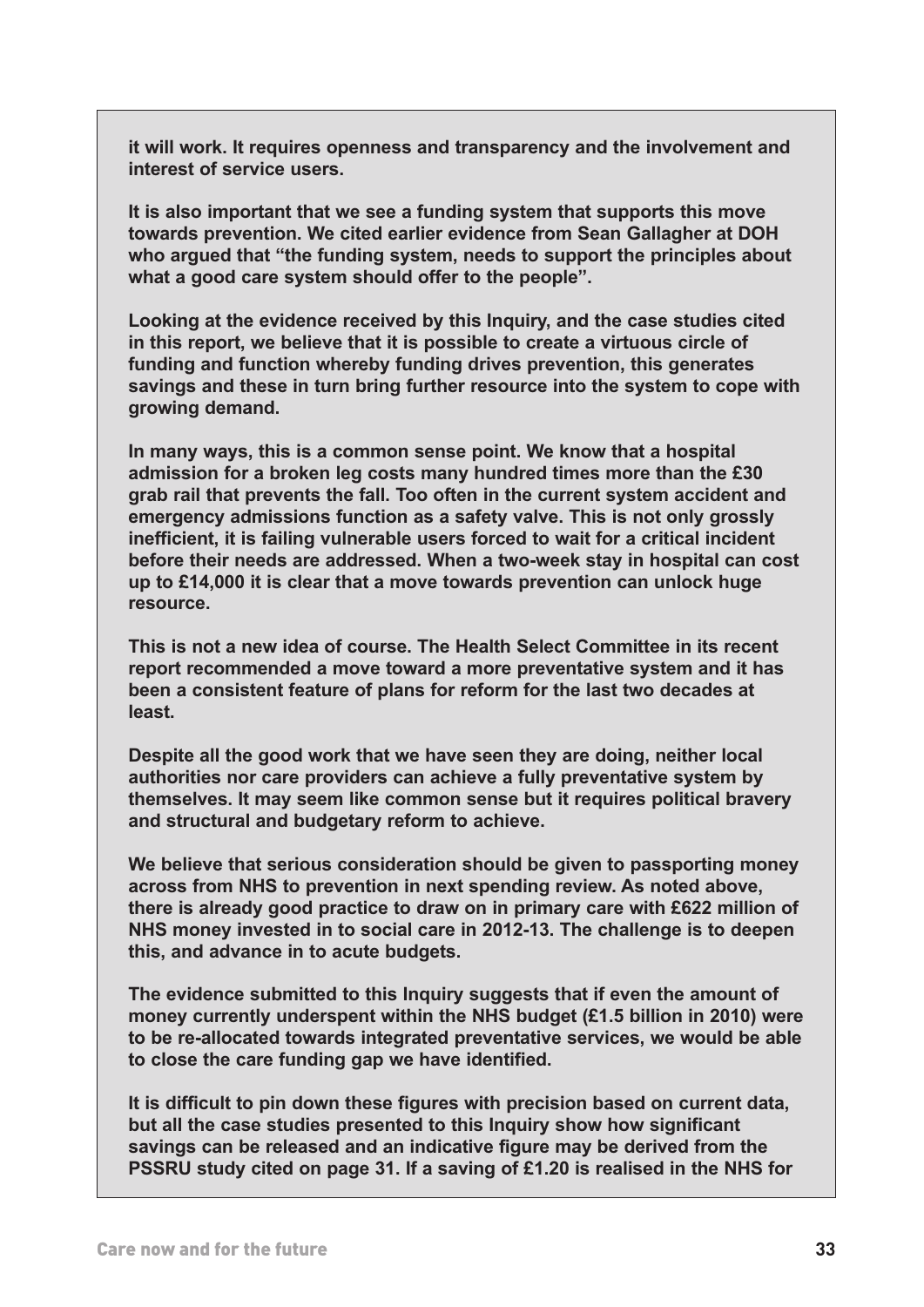**every £1 spent on preventative care, then the additional £634 million required to close the care funding gap would generate a further £760 million saving within the NHS. This money should be diverted towards preventative care as soon as is practicable, because it is fundable from the current underspend, this can be done straight away ahead of any savings accruing.**

**There remains a question as to the mechanism through which integrated preventative spend can be managed.**

**The Inquiry has concluded that Health and Wellbeing Boards do need strengthened powers and a more clearly defined role, particularly to ensure that they are able to deliver a real shift from a acute based approach to a more personalised and preventative one.**

**Health and Wellbeing boards were envisaged as being a principal vehicle for bridging the democratic deficit in health.26 Health and Wellbeing boards are also, of course, the place where health is brought together not just with social care but with public health and services such as housing and planning which are critical to the wellbeing of individuals and communities. They are, therefore, the most appropriate body to hold the budget passported from the NHS for prevention as recommended by this inquiry.**

**There are barriers to integration that persist regardless of the opportunities presented by Health and Wellbeing Boards – such as the payment by results tariff for funding hospital activity that has incentivised hospitals to increase admissions and undermines collaborative working to develop and deliver new forms of integrated care. As the King's Fund points out, stronger incentives are needed if health providers are to collaborate to address the fragmentation and duplication in care. Commissioning for patterns of care and for cohesive patient pathways need to be at the top of the agenda for a reformed health and social care system.**

**Nearly half the funding allocated from the NHS budget to strengthen joint working between the NHS and social care has had to be spent on protecting existing social care services. Having funding passported to the Board would ensure that this funding is used to promote joint working and commissioning. Clearly this needs to go alongside a sustainable funding settlement for social care.**

**An annual injection of NHS money into preventative activity, directed by Health and Wellbeing Boards, would be a positive, even if limited, step, towards integrated commissioning, giving priority to social care and other wellbeing services that support prevention and reablement and would trial new innovative ways of working. The government needs to also consider how the devolution of commissioning streams could be advanced more quickly than they are likely to be under the current system.**

<sup>26</sup> Department of Health (2010) *Liberating the NHS: increasing democratic legitimacy in health*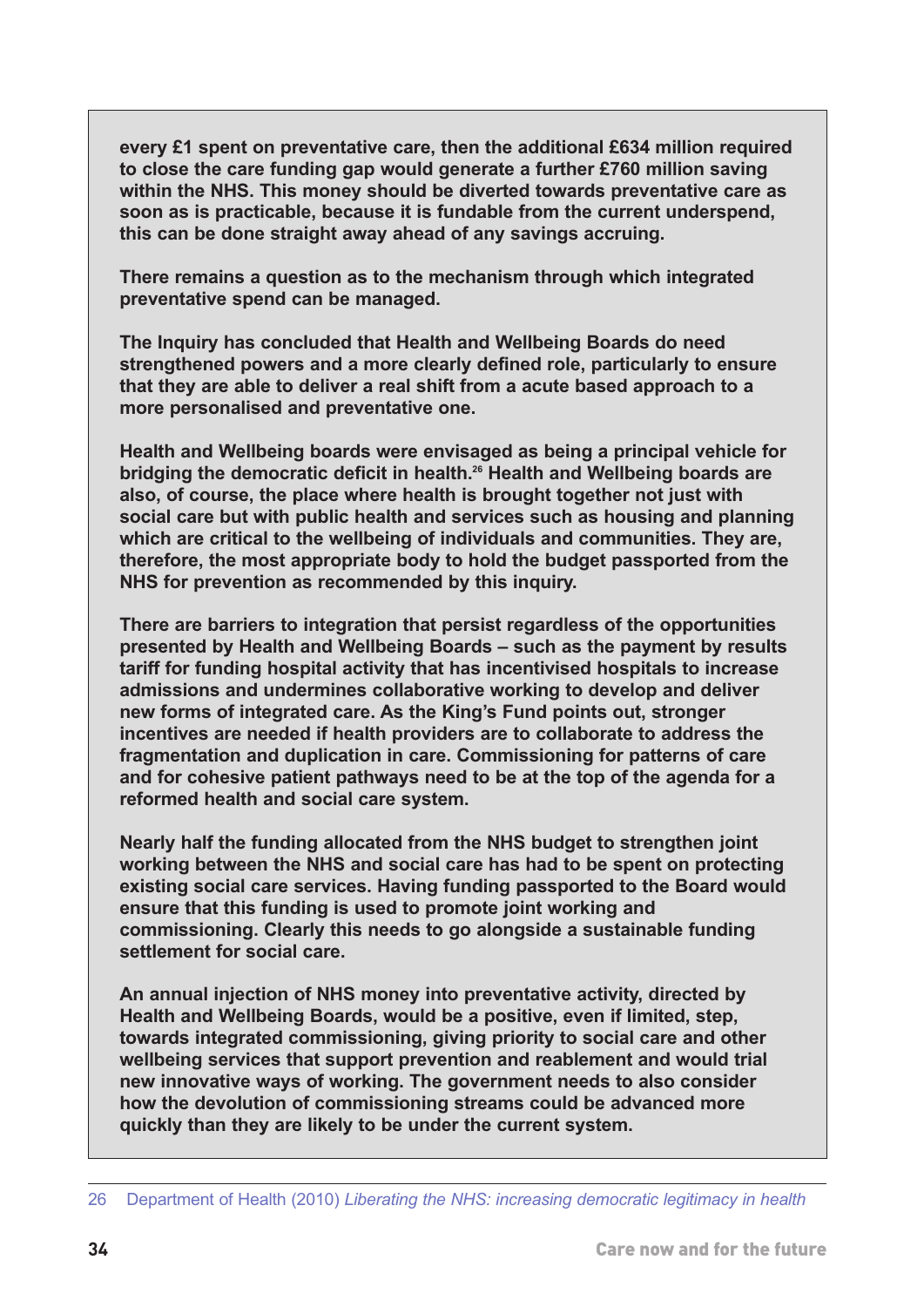**Although the role of the boards was strengthened following the Future Forum's second report, there is still concern that their influence over CCG commissioning plans will be too limited and that they will have little or no influence over the NHS Commissioning Board. The NHS Commissioning Board and the Health and Wellbeing Boards are 'encouraged' to work together and the CCGs and local authorities are required to 'work closely together'. CCGs have to involve the Boards in preparing or revising their plans and the Boards can refer the plan back to the CCG or upwards to the NHS Commissioning Board if the Health and Wellbeing Board believes that the CCG commissioning plan does not pay due regard to the joint health and wellbeing strategy. The NHS Commissioning Board is legally bound to encourage commissioners to work in an integrated manner and to provide advice and support to encourage pooled budgets.**

**Are these requirements strong enough if the boards are really going to make commissioning decisions locally and democratically accountable?**

**The APPG supports the position of other organisations, notably the LGA and, indeed, the Future Forum, that the boards should have the right to sign off CCG commissioning plans (which is not the same as a veto). Although it is unlikely that many CCGs plans will have to be referred back – if relationships are developed as they should be – there could be cases where the Health and Wellbeing Board and the CCG cannot come to an agreement about priorities. In these cases the democratic body should take precedence. The Secretary of State could have the power to direct the CCG to consult further with the Health and Wellbeing Board and to amend their plans so that they take proper account of the Board's objectives, particularly around integration and prevention.**

**The position with the NHS Commissioning Board is even more problematic. Given the powers of the NHS Commissioning Board and the likelihood that they will be directly commissioning up to 30 per cent of the total NHS budget, it is crucial that Health and Wellbeing Boards have sufficient powers to influence the NHS Commissioning Board's plans that affect the local population, and that they have the right to challenge the plans if they are not sufficiently in keeping with the joint health and wellbeing strategy. The NHS Commissioning Board should have a duty to cooperate with the Health and Wellbeing Board in the exercise of its functions and specifically in relation to the promotion of integration and collaborative working.**

**Taken together the reforms outlined above would result in a whole system approach in which spend could be managed across services and directed to the point where it could do the most good. Funding would both drive prevention and be generated by a preventative approach.**

**Finally, the use of Health and Wellbeing Boards with elected local politicians sitting on them to manage this system would provide a crucial accountability to local people.**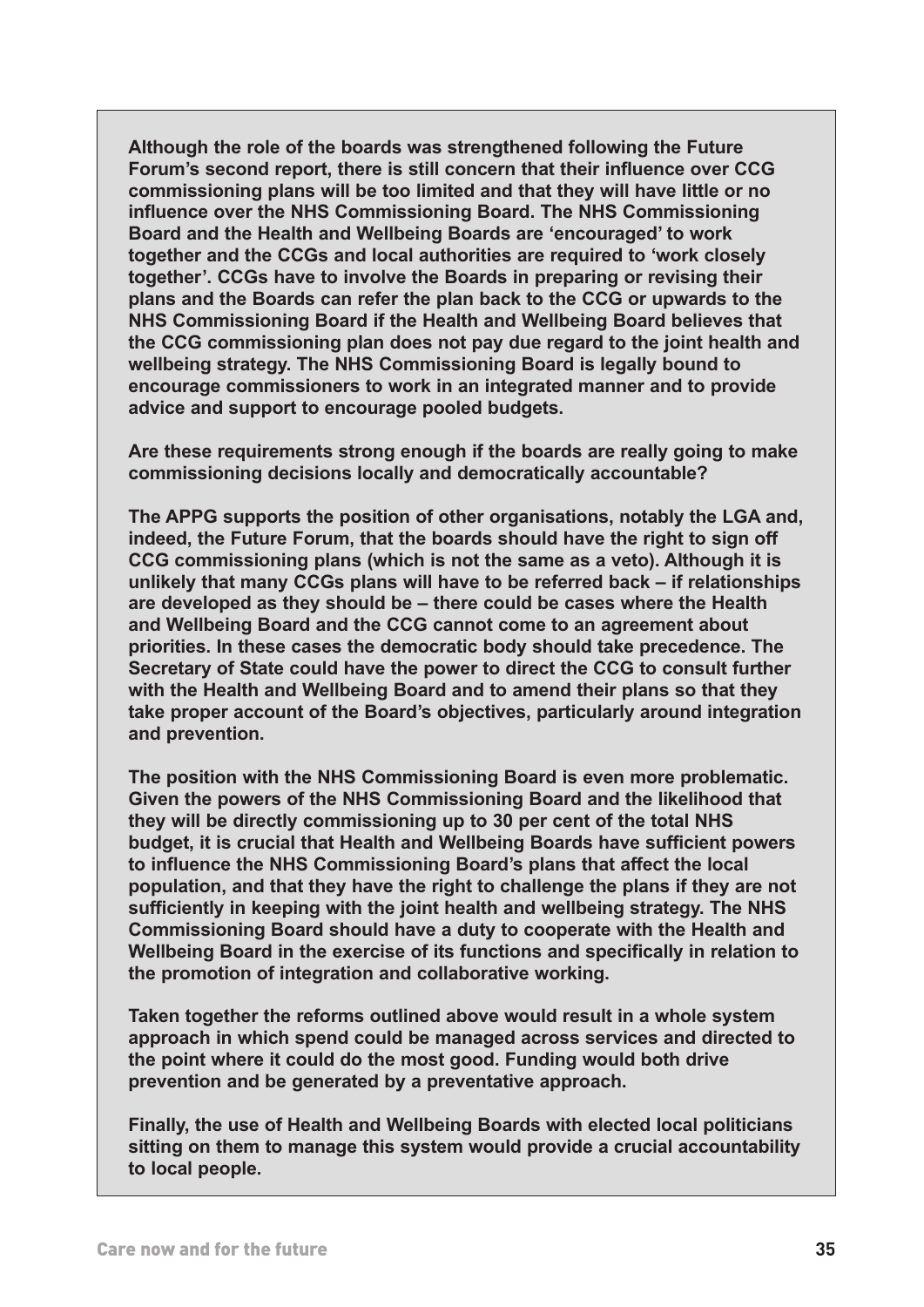# **"The Dilnot Commission was**

**set up to answer a question that has become increasingly limited when seen against the scale of the challenge that crops up in social care systems."**

**The Rt Hon Stephen Dorrell MP, Chair of the Health Select Committee**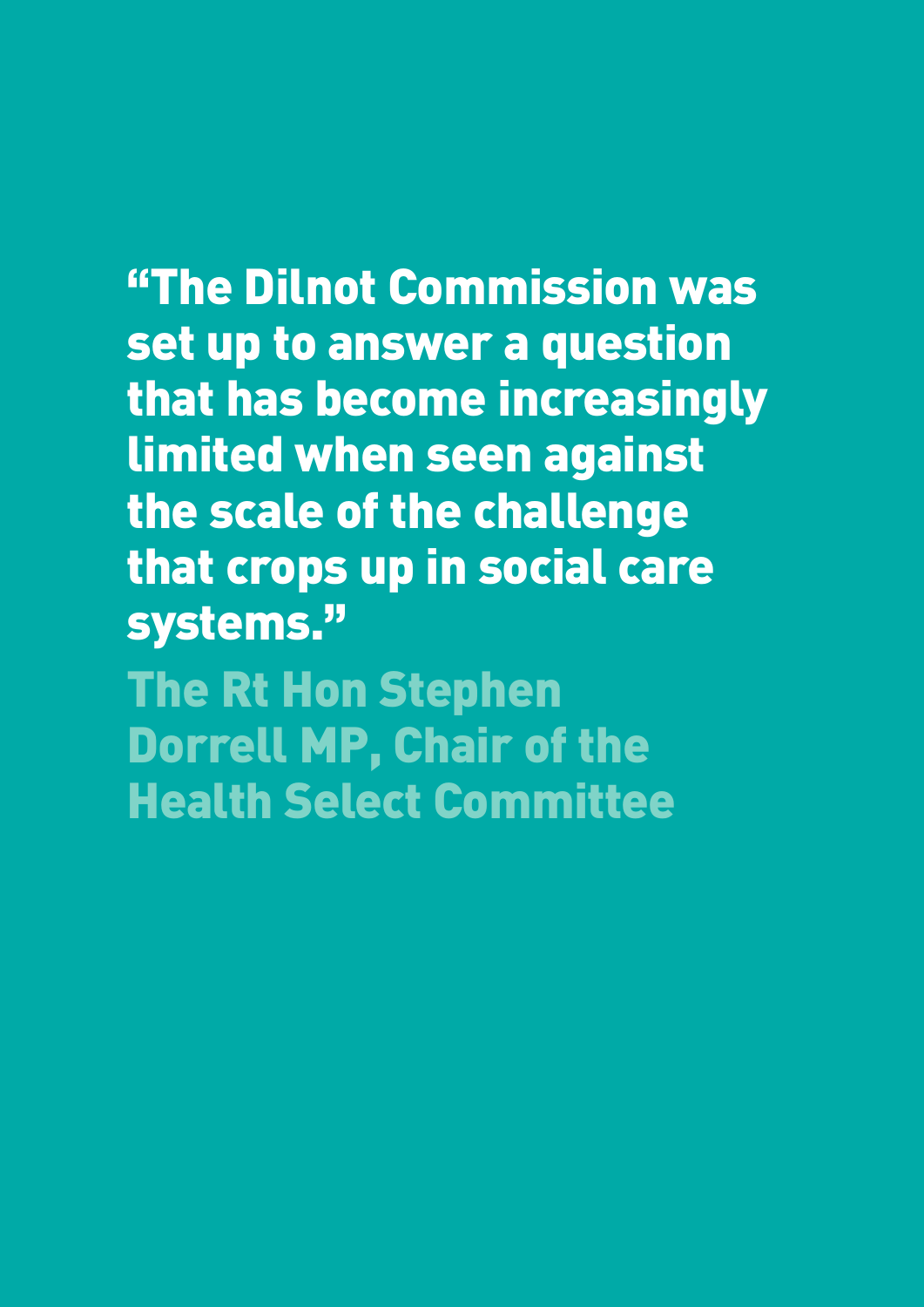# **6 Funding the system**

A system that was focused on prevention would be a more efficient use of resource than the present system. This group believes that diverting money from acute care to prevention would also create savings.

There are, in principle, a range of other ways in which extra resource could be brought into the system to close the funding gap: individuals could be asked to make a greater contribution to their care costs; the government could decide to spend a greater amount on care either by taking money from other areas of spending or by increasing taxation; or further savings could be made.

As we have seen, it is important that we establish a dynamic link between the way the system is funded and the way it functions.

The most developed set of proposals for funding reform currently under consideration are those of the Dilnot Commission.27 The majority of organisations giving evidence to this Inquiry commented on Dilnot's recommendations. This led the Inquiry to consider Dilnot's recommendations and to comment upon them.

#### **Dilnot's task**

The Dilnot Commission was asked to make recommendations on how to achieve an affordable and sustainable funding system for care and support for all adults in England, both in the home and in other settings. The Commission was asked to examine and provide recommendations on:

- <span id="page-40-0"></span> $\bullet$  how best to meet the costs of care and support as a partnership between individuals and the state
- $\bullet$  how people could choose to protect their assets, especially their homes, against the cost of care
- $\bullet$  how, both now and in the future. public funding for the care and support system can be best used to meet care and support needs
- $\bullet$  how its preferred option can be delivered.

The Commission was therefore given a somewhat restricted (though clearly crucial) remit. Its final report does include thoughts and some recommendations on issues such as prevention and aligning social care with other services and the NHS but its key recommendations are about future funding, not about delivery or fundamental reform of the system. It is not about how social care relates to the wider society and communities. It is primarily concerned with how social care costs should be paid for and the relative responsibilities of the individual and the state. It does not make recommendations on the totality of the resource needed.

#### **A reminder of Dilnot's main recommendations**

The centrepiece of the reform package is a proposal to share the costs of care in later life between individuals and the state, with

27 Commission on Funding of Care and Support (2011) *Fairer funding for all*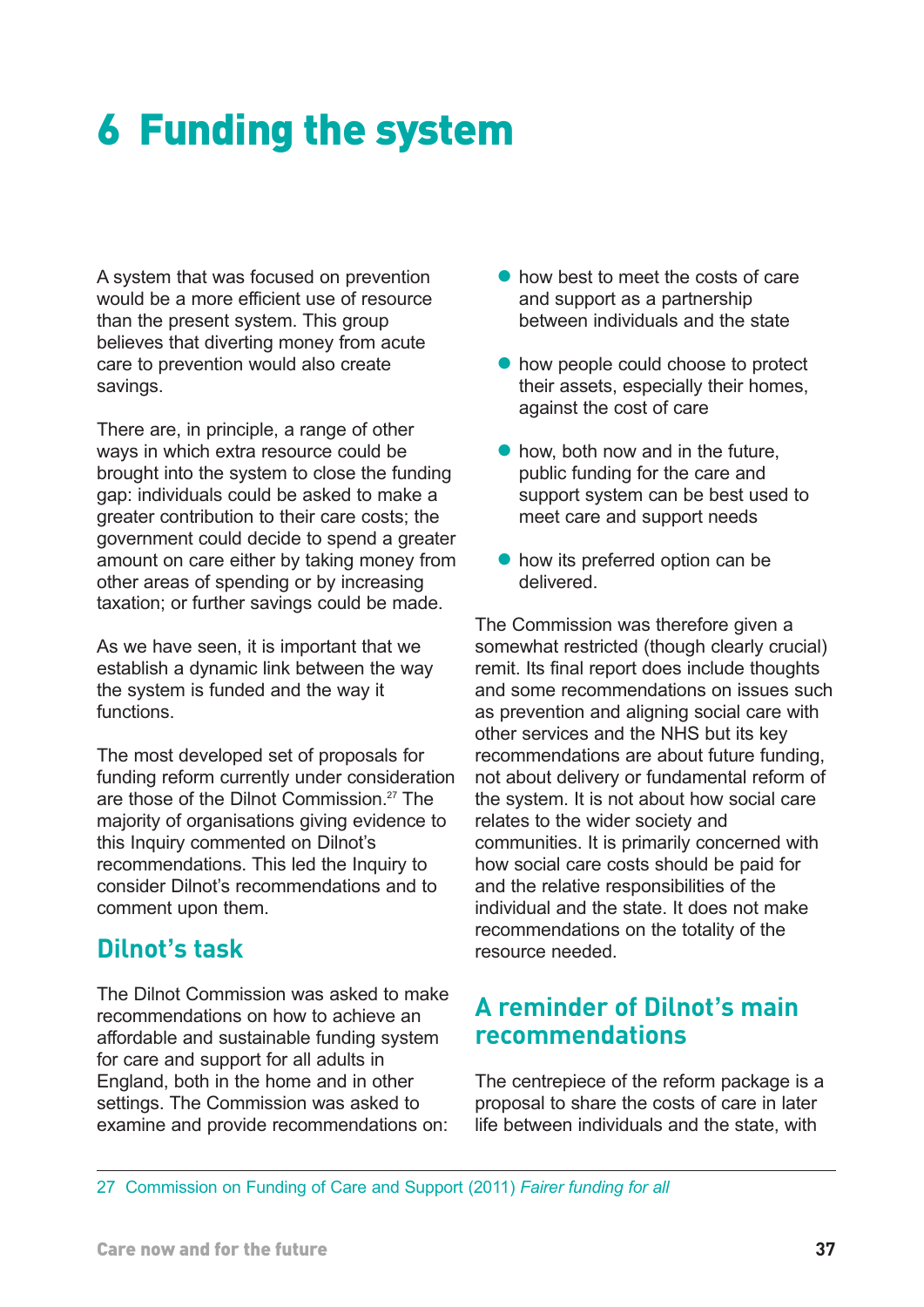individuals paying for their own care until they reach a 'cap', after which the state pays for their care.

An individual's lifetime contributions towards their care costs are currently potentially unlimited. Dilnot proposes capping these somewhere between £25,000 and £50,000. This is a 'limited liability' model of social insurance – those who can afford it are expected to pay the 'excess', but no-one will be expected to lose all their savings and assets in order to cover the costs of sustained high-level care and support (often in residential care).

#### **The review makes the following main recommendations:**

- **1** A cap on the lifetime contribution of individuals to their social care costs (residential or home care). The review suggests a range between £25,000 and £50,000 and proposes £35,000.
- **2** The level of assets which people should be able to retain while being eligible for state funding for residential care should increase from £23,250 to £100,000.
- **3** People with care and support needs from childhood cannot be expected to plan for their future care needs and should be eligible for free state support.
- **4** Universal disability benefits for people of all ages should continue but the government should consider how to align benefits with the social care funding system and Attendance Allowance should be re-branded to clarify its purpose.
- **5** People should contribute a standard amount to cover their food and accommodation in residential care – £7,000 to £10,000 a year is proposed.
- **6** Eligibility criteria for service entitlement should be set on a national basis with an improved framework. In the short term,

the report suggests a national minimum threshold of 'substantial'.

- **7** The government should develop a major new information and advice strategy to help people when care needs arise.
- **8** The government should review the scope for improving the integration of adult social care with other services in the wider care and support system, particularly health.

#### **Responses to Dilnot's call for evidence**

The Commission published a summary report to pull together the major themes raised consistently by organisations and individuals in response to its call for evidence. This indicates what key players wanted from a future reform of the system. Some will have amended their demands following Dilnot's actual report as they were then having to respond directly to his recommendations.

The Commission says that there was general support "for the direction of travel" they had previously outlined. There was considerable support for a partnership funding model; the safety net needed to continue; and any reforms must support working-age adults as well as older people.

Overall, the Dilnot report was welcomed by individuals and organisations involved in adult social care. Major older people's and disability charities, national care provider bodies like the English Community Care Association, insurance provider Partnership and also council bodies including the Association of Directors of Adult Social Services all supported the thrust of the proposals with some reservations on the details. The NHS Confederation welcomed the proposals. The Labour opposition supported the recommendations.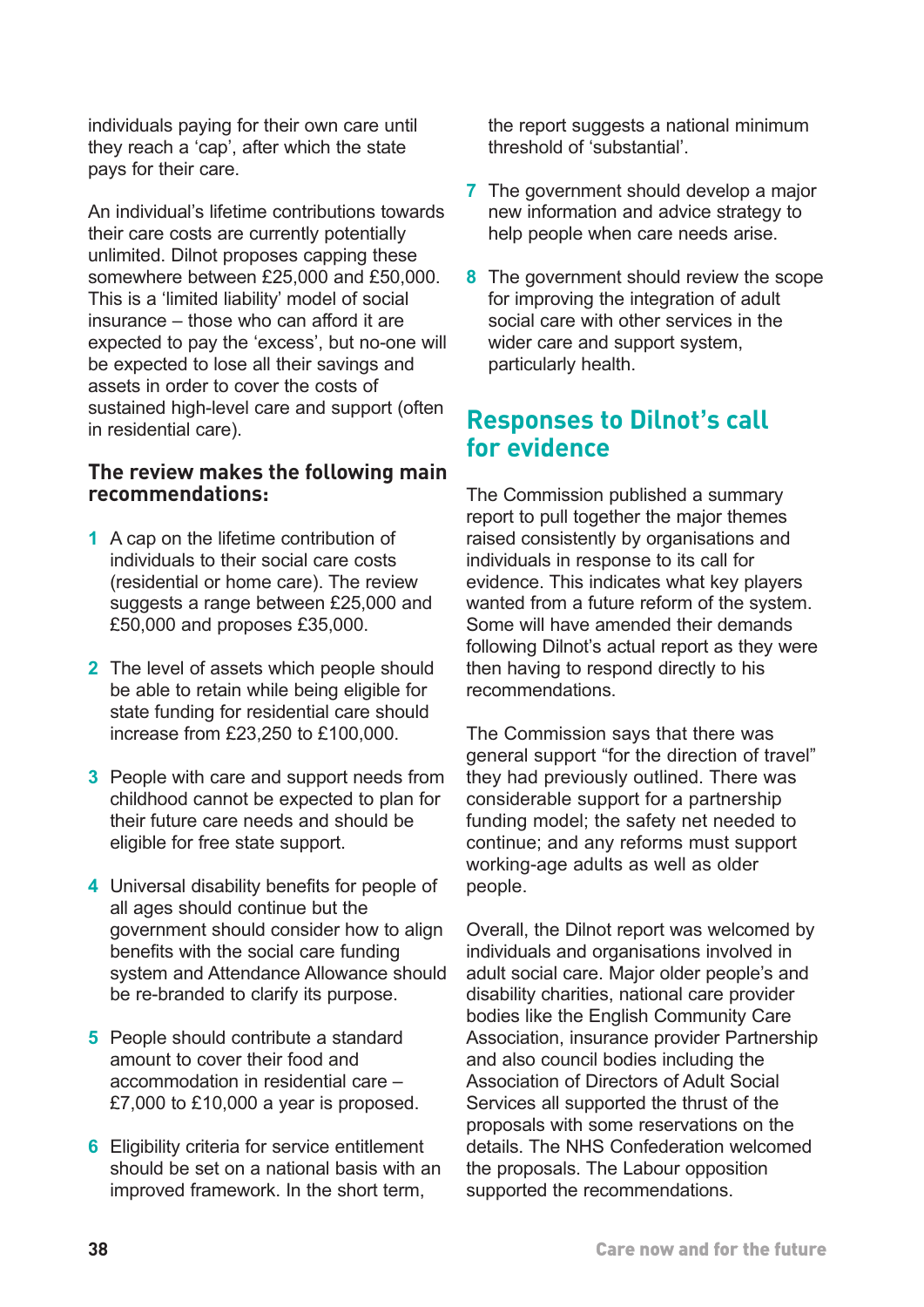The Health Select Committee, in its report of February 2012, was clear that it believed the current social care system was inadequately funded and that the squeeze on local authority budgets over the next four years would worsen.<sup>28</sup>

The committee agreed with Dilnot that the balance of funding was wrong and commissioners need to rebalance the entire expenditure on services for older people across the NHS, social care, housing and welfare. It was convinced that there is a broad consensus in favour of implementing the main findings of the Dilnot report.

The committee itself accepted the case for the principle of capped costs. However, it argued that:

*"It is important that the future shape of social care is not dominated by a debate about the technical details of funding. It is essential that services are shaped by the objective of high quality and efficient care delivery, and the funding structures are fitted around that objective, not vice versa."* <sup>29</sup>

Although the committee supported the implementation of the main recommendations of Dilnot, it believed the narrow terms of reference given to the Commission meant that the more fundamental issues about the need for a more integrated care model were only addressed in passing by Dilnot.

Some organisations, such as the social care market analysts Laing and Buisson, were not convinced that all of Dilnot's recommendations would work. They argue that, currently, self-funders often crosssubsidise the relatively low fee rates paid to providers by local authorities and protect providers' bottom lines to some extent.30 As the Dilnot reforms would reduce the number

of self-funders, by capping private care costs, this could reduce the overall level of fees paid to providers and cause issues for providers.

Some commentators, such as Director of the Institute of Public Policy Research Nick Pearce, question whether people, left to their own devices, will self-insure themselves against the costs they would be responsible for.31 Representatives from the financial services sector have echoed this argument.

The Office for Public Management, meanwhile, expressed concern that the suggested limit on residential care living costs per individual of £7,000 to £10,000 could lead homes to squeeze spending on things like food, activities and the physical environment.<sup>32</sup>

Others questioned the Dilnot Commission's central claim that its proposals would protect people against potentially catastrophic costs. Organisations such as Relatives and Residents Association and FirstStop Care Advice argued that the fact that the cap on costs does not apply to general living costs in residential care could lead to individuals still facing significant costs.<sup>33</sup>

Some user groups still feel that care should be funded out of general taxation. However, the terms of reference for the Commission directed it away from exploring this option.

Finally, some commentators have argued that the proposals are regressive. Modelling shows that the biggest gains in cash terms accrue to the wealthiest 20% of the population under Dilnot.<sup>34</sup> It should be noted, however, that an element of regression is to some extent inherent in attempts to extend public funding for social care to a broader cross-section of society.

28 & 29 Health Select Committee (2012) *Fourteenth report of the session 2010-2012: social care* 30 - 34 http://www.communitycare.co.uk (2011) *[Dilnot reaction: the cheerleaders, the sceptics](http://www.communitycare.co.uk/blogs/adult-care-blog/2011/07/dilnot-reaction-the-cheerleaders-the-sceptics-and-the-downright-hostile.html)  and the downright hostile*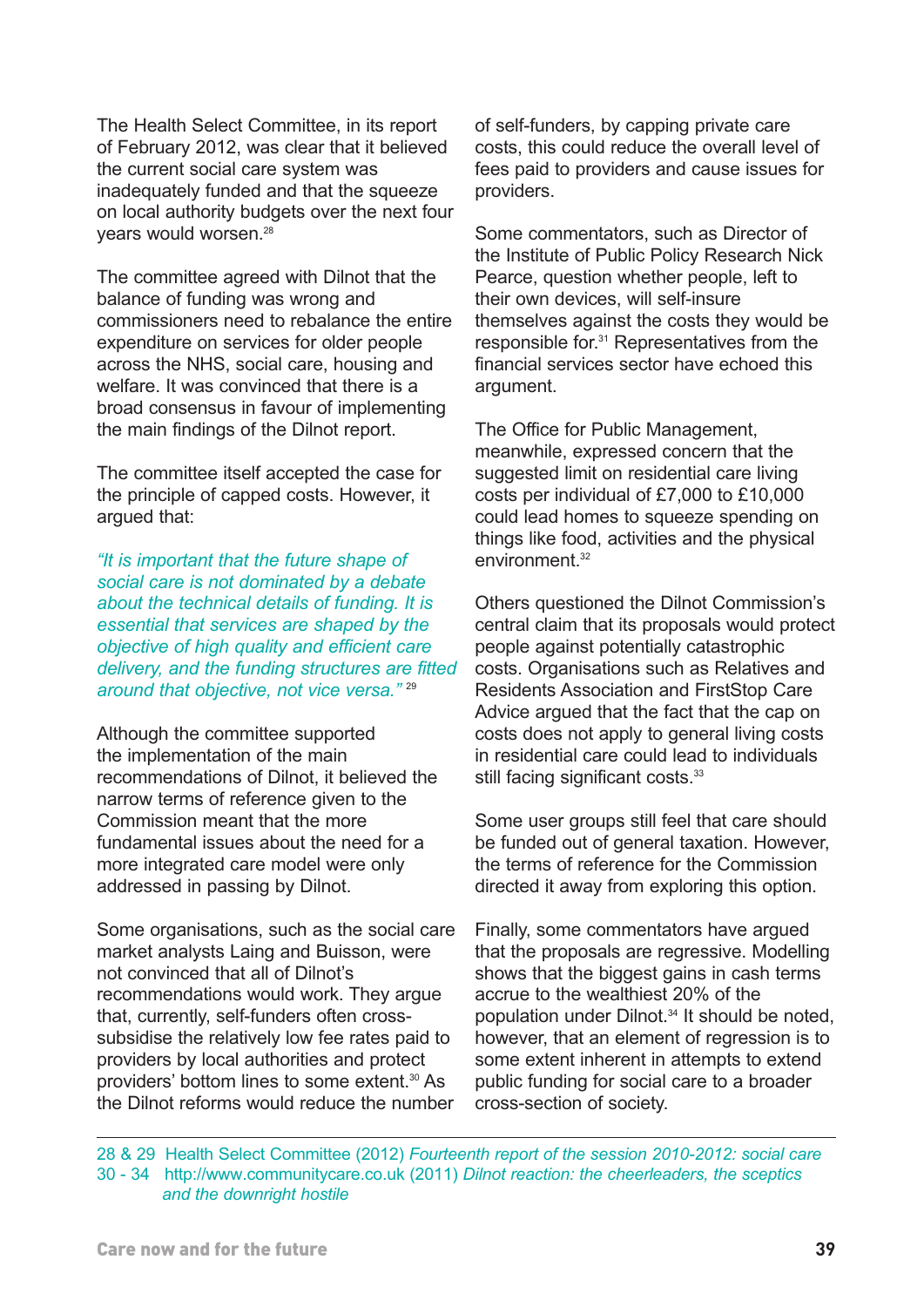#### **The cost of Dilnot**

The Dilnot Commission's recommendations, the points outlined above notwithstanding, remain by far the most developed funding solution currently on the table.

Importantly, they are based on the principle of a partnership model for the funding of care. This matters for two reasons.

First, because it was made very clear by witnesses to this Inquiry that the option of a totally publicly funded care service, at present, is neither economically or politically realistic. As Lord Lipsey, a leading figure in the care debate has noted, the appetite for the large increase in taxation that would be required to fund a national care service is extremely limited. The furore over the socalled "granny tax" contained in the 2011 budget, which was in fact an end to a tax break for the elderly with a relatively modest impact rather than a new tax *per se*, clearly demonstrates this political reality.

Second, it takes account of the needs of all care users. The Centre for Social Justice has argued, in a recent report, that the current plight of care services users in the state sector is so extreme that "the government should deal with their needs first, before relaxing rules that require betteroff pensioners to reduce their assets to below £23,250 before they are entitled to help from the state".<sup>35</sup>

However, as Lord Lipsey has pointed out, the current financial consequences of entering long-term care mean that a significant proportion of older people who have care needs put off entering care and endure consequent suffering.

The Dilnot Commission's proposals would solve some key challenges associated with the delivery and funding of adult social care. Significantly, the combination of the cap on an individual's contributions to care costs at the suggested level of £35,000 and raising the means-test threshold means that no-one would lose more than 30% of their assets.

However, implementing the Dilnot Commission's recommendations in full would require a significant investment from central government. The Commission estimates that its recommended changes to the funding system would require £1.7 billion in additional public expenditure (0.14% of gross domestic product (GDP)) if the cap on individual contributions is set at £35,000, rising to £3.6 billion (0.22% of GDP) by 2025/6.

#### **Funding Dilnot**

Numerous options exist for raising the revenues required to meet the costs associated with meeting the Dilnot Commission's recommendations. In a recent comprehensive review of the available options, the Nuffield Trust recommended that the government could consider using part of the £1.5 billion NHS under-spend generated in 2011/12.<sup>36</sup> A more far-reaching reform would be to review the balance of spending across health, social care and welfare payments.

The Nuffield Trust argues that the government could consider shifting some of the health budget towards social care and use some of the money spent on welfare benefits used by better off older people such as the winter fuel allowances.

More radically, the PSSRU has noted that the government could consider changing the capital rule that excludes housing equity from the funding of domiciliary care. This would save in the order of £2 billion per

<sup>35</sup> Centre for Social Justice (2012) *Transforming social care for the poorest older people* 36 The Nuffield Trust (2012) *Reforming social care: options for funding*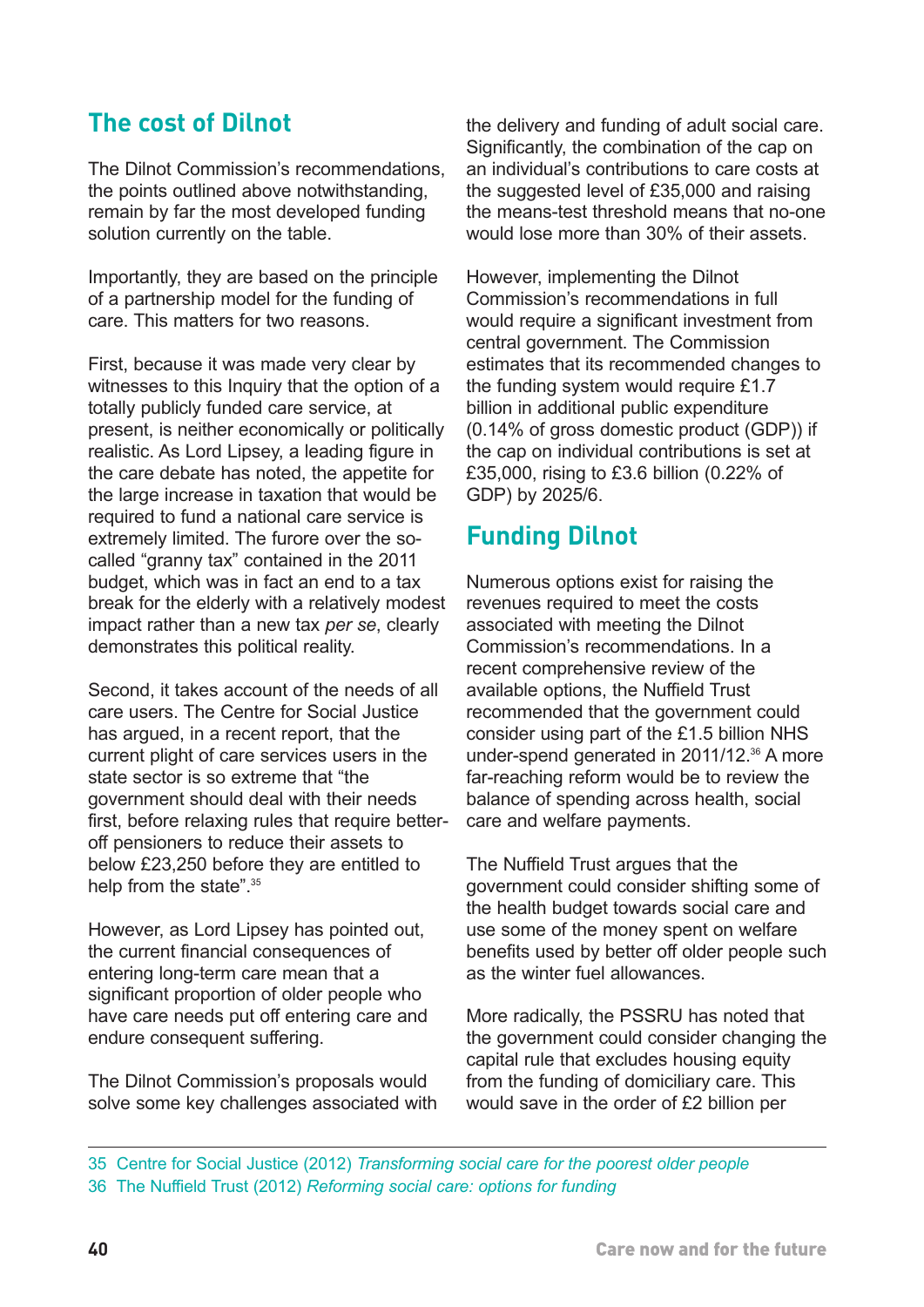year but would, of course, have a significant financial impact on those who currently receive domiciliary care.

One of the most significant problems with implementing Dilnot's proposals as they currently stand is the extent to which their impact varies depending on the average value of the local housing market.

The most significant way in which people currently contribute to their own care is by drawing on equity in housing that they own. In areas where house values, and thus average equity, are higher people are currently contributing more to fund their own care than they would if Dilnot's cap were applied. Implementing Dilnot would therefore transfer cost from these individuals to the local authority.

Hampshire County Council, for example, estimates that costs to the authority of implementing Dilnot would be in the range of £65.8 million to £106.5 million per annum with one-off costs of £11.6 million. This should be seen in the context of an overall Adult Services budget of £310 million.

In areas of low housing value, in contrast, it is Dilnot's proposal to raise the asset threshold after which people fund their own care which will increase costs for the council. If the threshold is raised to £100,000 then all those with house values between £23,500 and £100,000 will have to be funded by the state. Sheffield City Council argued that an asset disregard of up to £100,000 might have a significant impact for northern councils with low value housing markets. Approximately 30% of Sheffield's owner-occupied housing has a value of less than £100,000.

The cause of this complex regional variation, and the potentially regressive nature of the proposals, is the imposition of a numerical cap on contributions to care costs that is not sensitive to local variations in asset values. One possible solution, that

would take account of this variation, is to impose a percentage rather than a nationally-determined numerical cap as suggested to the inquiry by Sheffield City Council. This could be set at 30% which is the fraction of a person's assets that the Commission sought to protect.

However, implementation of a regionally variable cap raises issues about fairness and universal entitlement and would require considerable political courage in a system traditionally sensitive to 'postcode lottery' issues.

The Dilnot Commission estimates that, if its recommendations are implemented in full, no one would have to spend more than 30% of their assets to fund their care. It is important to note, though, that while the Dilnot proposals cap an individual's exposure to care costs they do not limit the exposure to 'hotel costs' (accommodation, food etc).

Moreover, the protection against care costs is not as complete as it first appears for two further reasons.

First, because the local authority only has to pay care costs at their standard maximum level after the individual has reached the £35,000 cap, but many people will be receiving care that costs more than that and will have to make up the difference from their own resources or move to a cheaper facility.

Second, because Dilnot does not change the lower means threshold of £14,250. People with assets of between £14,250 and £100,000 will still have to make some contributions towards their own care. This is known as the taper and it is currently set at £1 per week for each £250 of assets over £14,250. So under Dilnot someone with assets of £100,000 would still find themselves liable for £343 a week in costs.

These factors also further increase the regional variance in the impact of Dilnot's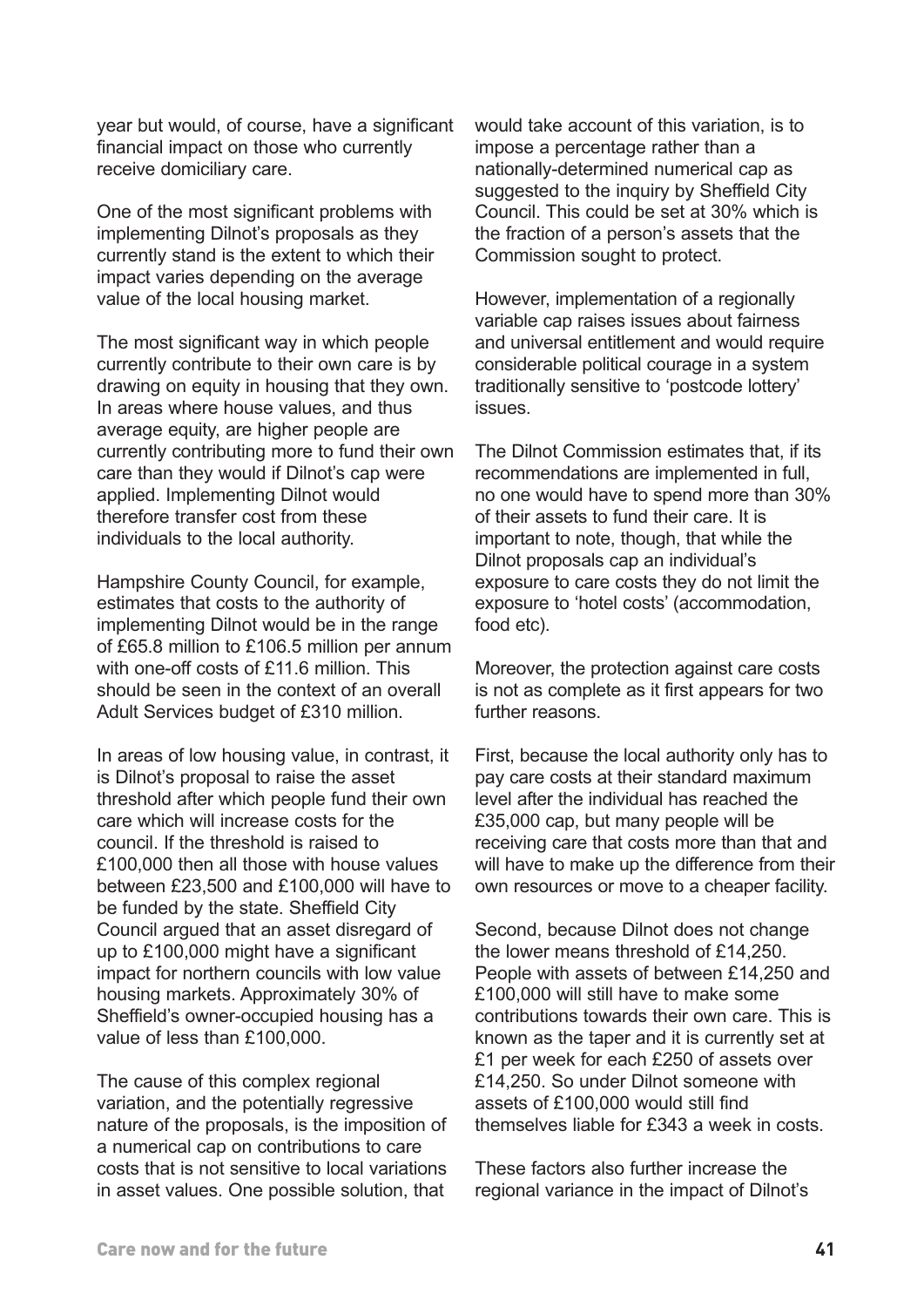proposals as the cost of care varies significantly around the country.

Even if Dilnot were adopted in full, therefore, individuals could still find themselves paying very substantial costs. As most users do not understand the detail, and do not distinguish between care and hotel costs, this is likely to lessen the meaningfulness of the proposals for many people.

It is also important to recognise that the cost of the Dilnot recommendations do not have a fixed price tag. The King's Fund has argued that the government could consider a phased introduction of the capped cost model with the level of the cap recalibrated as economic conditions improve.

In the short term, raising the cap to £50,000 coupled with a higher cap of £10,000 for living costs, could see the cost of implementing the recommendations fall to £800 million from £1.7 billion.

In the long-term, however, this model assumes that economic growth will outstrip demographic growth and associated costs. This may not be feasible.

At the time of writing the government is expected to endorse the principle of a cap and a revised asset threshold but defer detail on funding. Whether Dilnot is implemented partially or in full, however, individuals will still find themselves having to meet substantial costs.

As we have seen almost all respondents to the Inquiry were clear that care costs would need to be met by a combination of state and personal funding.

None of the possible options for funding reform alter that. It is therefore essential that the recommendations in this report about how local government can help people get advice about the best use of their assets be taken up and extended.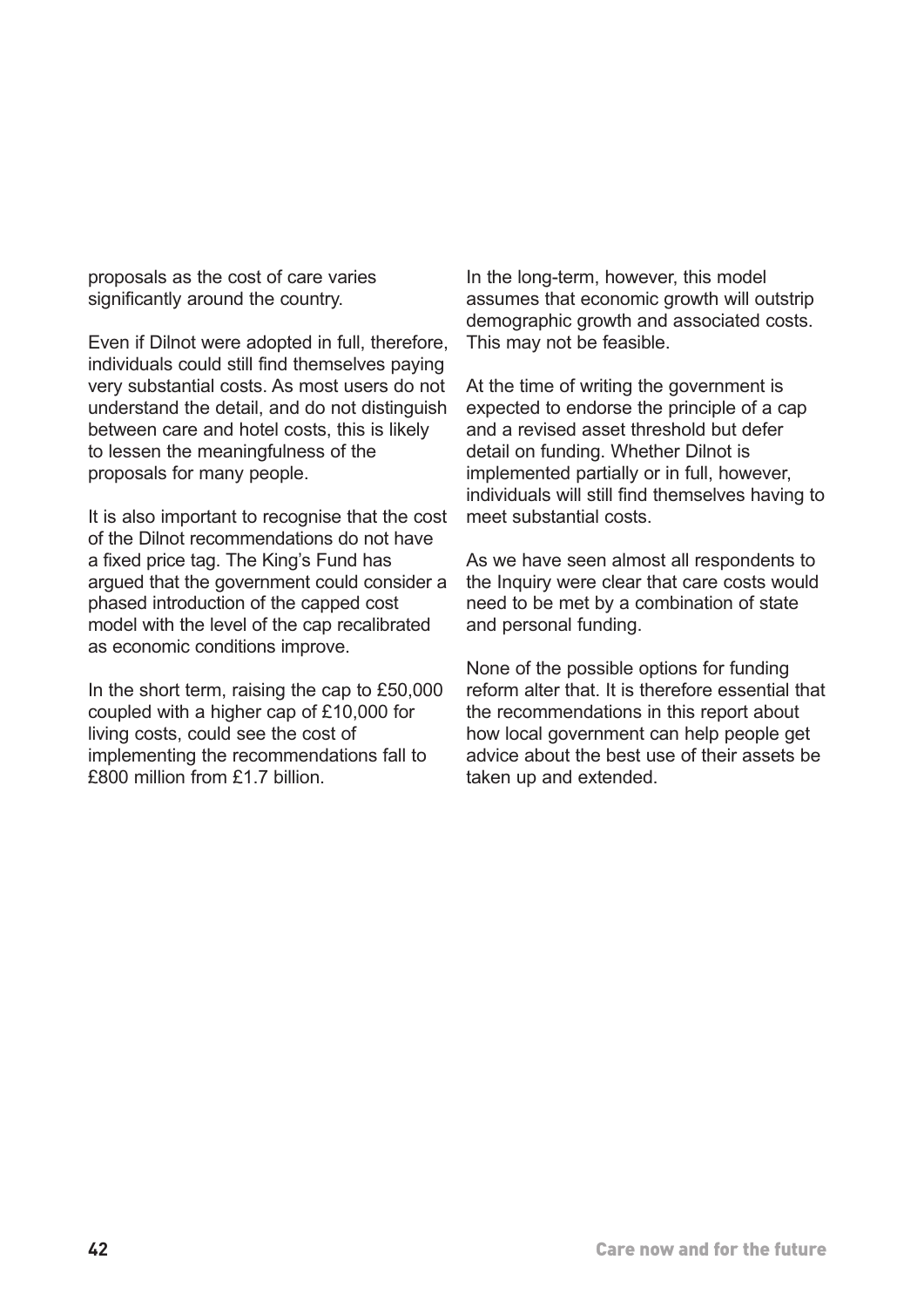#### **Key findings/recommendations**

**As we have seen, Dilnot's recommendations provide a well thought out way forward in the medium term that commands much support across the care sector.** 

**They are very good at addressing some aspects of the problem: protecting individuals from catastrophic care costs and going some way to addressing a commonly perceived unfairness whereby a dementia sufferer will lose all their assets while a cancer sufferer will receive free care.** 

**The proposals also provide a clarity around risk that should allow the development of some insurance and other financial products that will help people pay for the proportion of their care costs.**

**Nonetheless, the Dilnot recommendations are far from being a panacea, as Stephen Dorrell MP, Chair of the Health Select Committee told the APPG in oral evidence:**

*"The Dilnot Commission was set up to answer a question that has become increasingly limited when seen against the scale of the challenge that crops up in social care systems."*

**Most significantly, Dilnot does not answer the question of how to bring more resource into the system, indeed it makes this question more acute.** 

**Notwithstanding this, we believe that serious consideration needs to be given to the Dilnot Commission's recommendations and to the options for funding them. We also need a full debate about the different regional impacts of the recommendations and arguments for and against a localised cap or variable asset disregard limit.**

**Significant thought will also need to be given to what other measures might encourage a growing market in insurance, annuities and other financial products that help individuals meet a proportion of their own costs.**

**It is clear, however, that whether or not the Dilnot recommendations are adopted achieving sustainability in the long term will require a systemic re-orientation of the system towards prevention of the sort we have described that can generate efficiency savings and create better outcomes for care recipients.**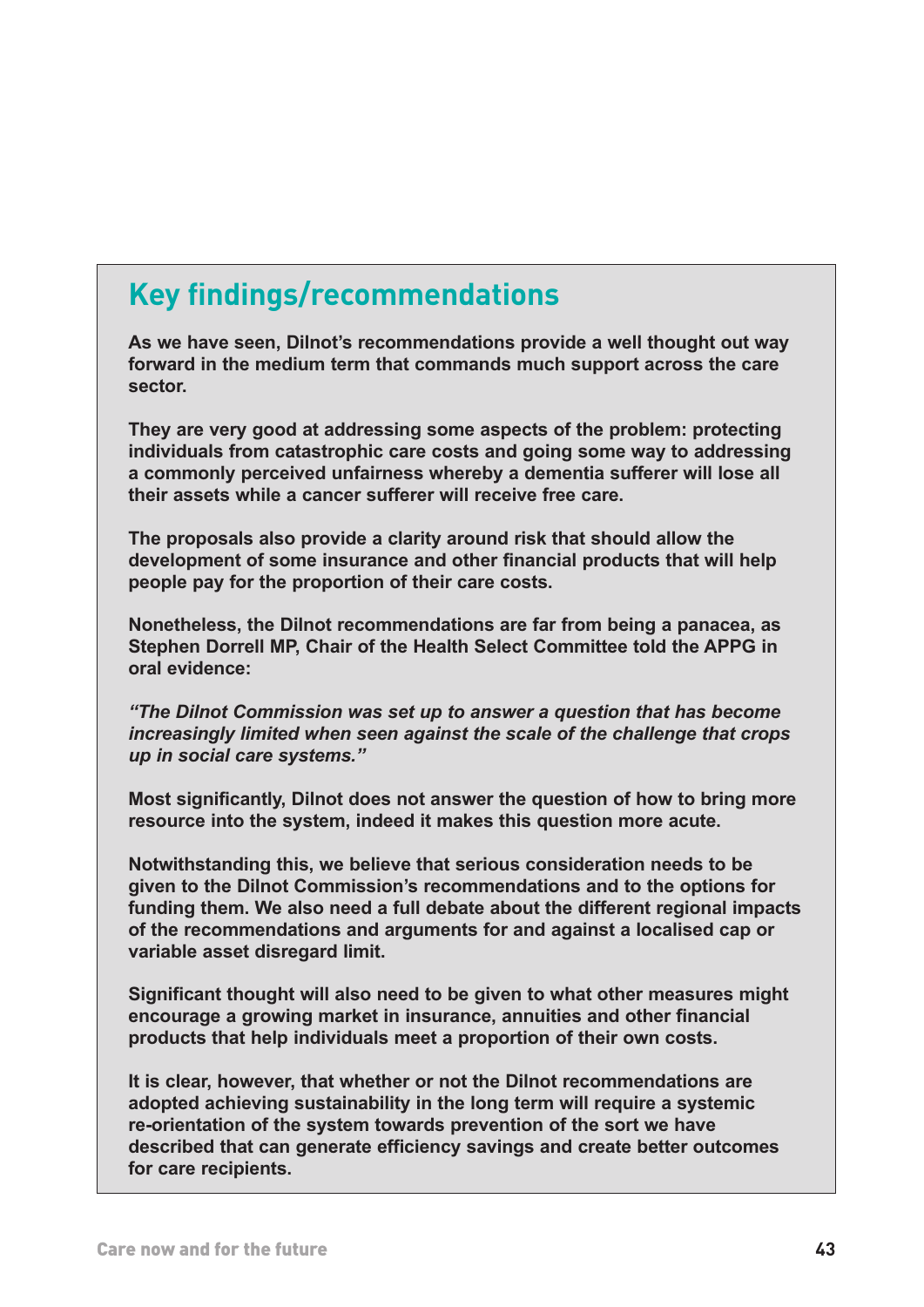# **7 Conclusion**

The evidence brought before this Inquiry generates some key new insights. We see, particularly in the evidence from local authorities, that the funding gap in adult social care is significant and getting worse. By 2015 it will become critical for many councils.

While there is an urgent need to bring more funding into the system, this cannot be provided entirely either by the state or by increased individual contributions. Instead we need a partnership model and a redesigning of the system towards prevention.

The scale of the problem may seem daunting, but we believe there are things that can be done immediately to meet some of the challenges we are faced with.

Moreover there are already examples across the country of local authorities and others innovating and developing new practices.

As we have seen, local authorities are already doing great work to reduce demand for care, manage costs, help individuals to stay healthy and to manage their assets more effectively while creating a vibrant market of care provision.

<span id="page-47-0"></span>While these new approaches provide grounds for optimism, it remains clear that building a system fit for the future will require a re-orientation of the system towards prevention at a far greater scale than we have yet seen.

We believe we can make significant progress to this goal if we transfer money from acute services to preventative ones to manage that re-allocation and if we give Health and Wellbeing Boards stronger legal powers.

These are not easy choices politically, but we believe the evidence presented to this Inquiry makes a compelling case for them.

Inevitably we have focused on structures and particularly on funding, because we believe that an alignment of funding and objectives is the only way to drive real change and that this needs to be supported by real institutional reform.

We must remember, however, that in the end this is not about government, or money, or processes. It is about millions of elderly people with real needs now and in the future that must be met.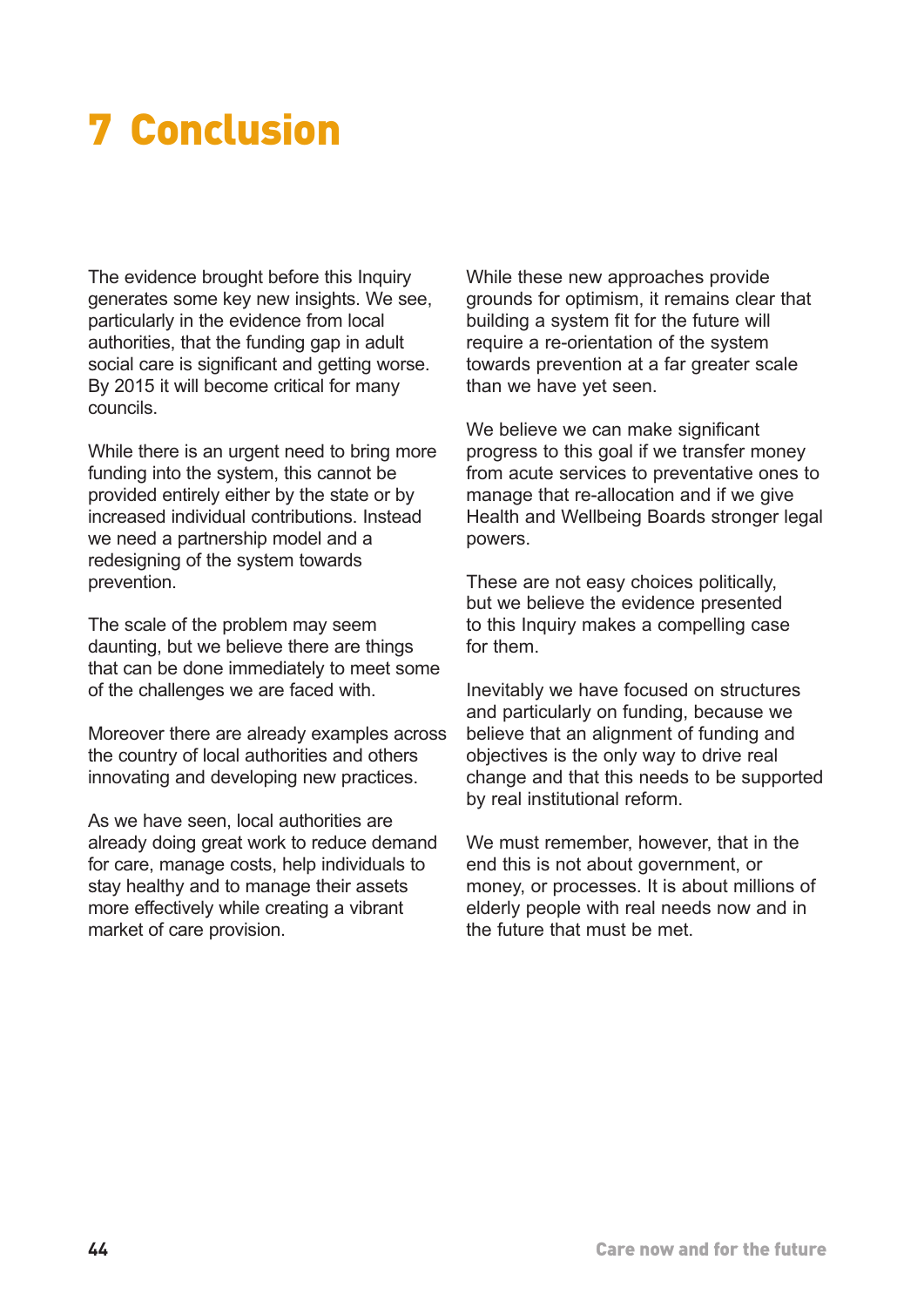# **Appendix 1: oral witness sessions**

**Maria da Silva** Chief Operating Officer, Whittington Health

**Mark Rogers** Group Chief Executive, Circle Housing

**Councillor Dr Gareth Barnard** Bracknell Forest Council

**Anne Higgins** Corporate Director of Communities and Wellbeing, Trafford Council

**Caroline Abrahams** Director of External Affairs, Age UK

**Councillor Colin Stears** Executive Member for Adult Social Services and Health, London Borough of Sutton

**Dr Adi Cooper** Strategic Director of Adult Social Services, London Borough of Sutton <span id="page-48-0"></span>**Alan Long Executive Director,** Mears Group Plc

**Stephen Dorrell MP** Chair, Health Select **Committee** 

**Chris Horlick** Managing Director, Care – Partnership

**Richard Humphries** Senior Fellow, The King's Fund **Sarah Pickup** President, ADASS

**Cllr Ann Naylor** Cabinet Member for Adults, Health and Community Wellbeing, Essex County Council

**Shaun Gallagher** Director of Social Care Policy, Department of Health

# **Appendix 2: written evidence**

Association of British Insurers Alzheimer's Society Barnsley Metropolitan Borough Council Bath and North East Somerset Birmingham City Council Bracknell Forest Borough Council Brent Social Services Bridgend County Borough Council Bristol City Council **BUPA** Calderdale Council Cambridgeshire County Council Carers Trust City of Bradford Metropolitan District Council Cornwall Council Derbyshire County Council Devon County Council Dorset County Council Durham County Council East Riding of Yorkshire Council

Gateshead Council Halton Borough Council Hampshire County Council Haringey Council London Borough of Havering Hertfordshire County Council Home Group Independent Age Lancashire County Council Leeds City Council Leicester City Council Leicestershire County Council Liverpool City Council Local Government Association London Borough of Barnet London Borough of Bromley London Borough of Ealing London Borough of Hounslow London Borough of Newham London Borough of Sutton London Councils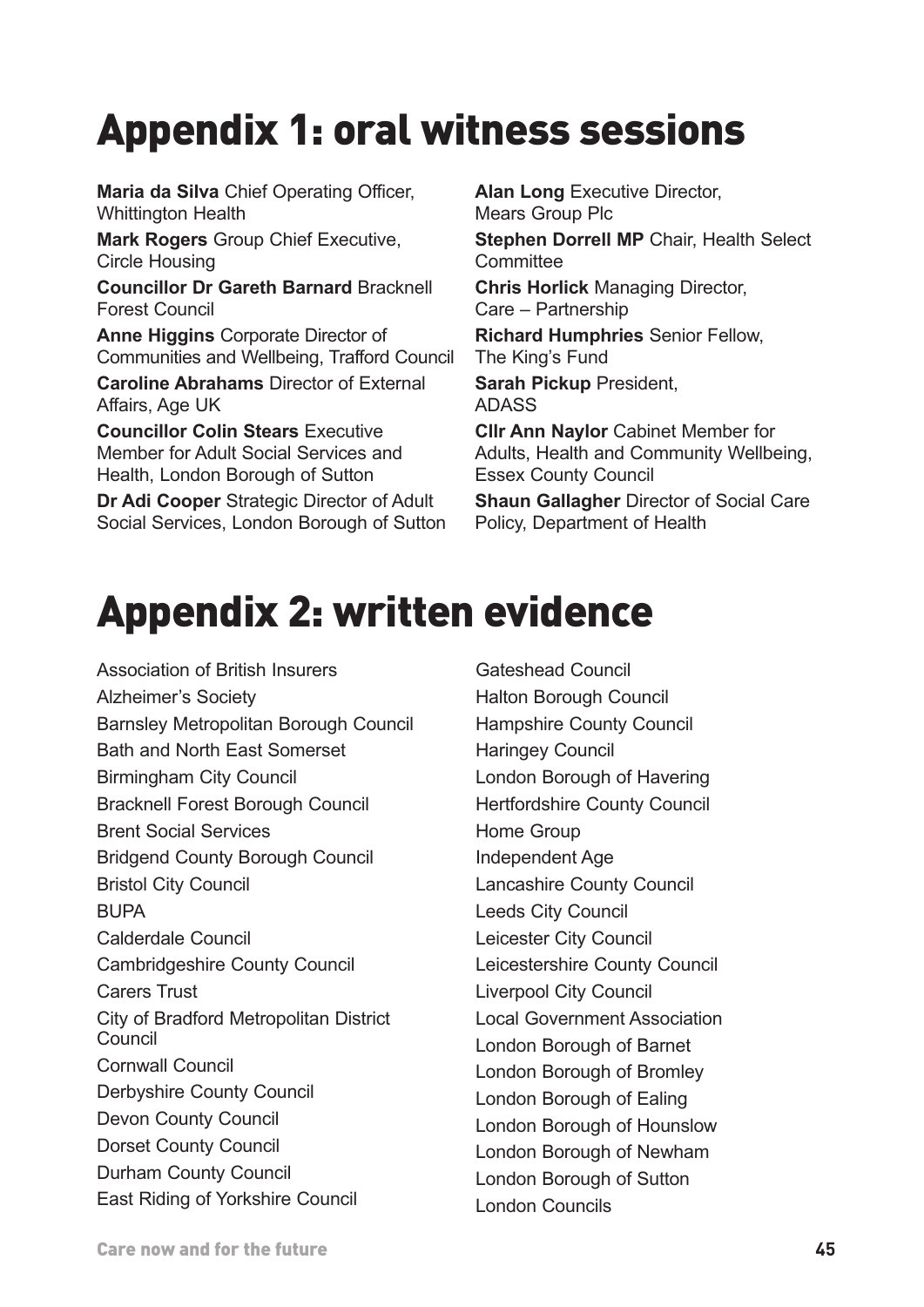Manchester City Council Mears Group Plc National AIDS Trust National Housing Federation NHS Swindon North Lincolnshire Council North Yorkshire County Council Northumberland County Council Norwich City Council Nottinghamshire County Council **Partnership** Prestige Nursing + Care Royal Borough of Kingston upon Thames Royal Borough of Windsor & Maidenhead Sefton Council Shaping Our Lives Sheffield City Council

<span id="page-49-0"></span>Social Care Institute for Excellence Society of Later Life Advisers Staffordshire County Council Suffolk County Council Sunderland City Council Surrey County Council Swindon Borough Council The International Guild of Nurses and **Carers** The King's Fund The London Borough of Tower Hamlets Trafford Council Tunstall Healthcare Warwickshire County Council Wolverhampton City Council WRVS York City Council

# **Bibliography**

Association of Directors of Adult Services (2012) *Budget survey 2012* Brown, G (2007) *The Living End: The New Sciences of Death, Ageing and Immortality* Centre for Social Justice (2012) *Transforming social care for the poorest older people* Commission on Funding of Care and Support (2011) *Fairer funding for all* Department of Health (2002) *Securing our future health: taking a long-term view* Department of Health (2006) *Our health, our care, our say: a new direction for community services* Department of Health (2010) *Liberating the NHS: increasing democratic legitimacy in health* Health Select Committee (2012) *Fourteenth report of the session 2010-2012: social care* HM Government (2011) *Open Public Services White Paper* Joseph Rowntree Foundation (1996) *Meeting the costs of continuing care* King's Fund and Nuffield Trust (2012) *Integrated care for patients and populations: improving outcomes by working together* LGiU (2010) *People Places Power: how localism and strategic planning can work together* NHS Future Forum (2012) *Integration: a report from the NHS Future Forum* PSSRU (2010) The national evaluation of partnerships for older people projects Royal Commission on Long Term Care (1999) *Long term care – rights and responsibilities* The King's Fund (2005) *Securing good care for older people* The Nuffield Trust (2012) *Reforming social care: options for funding*